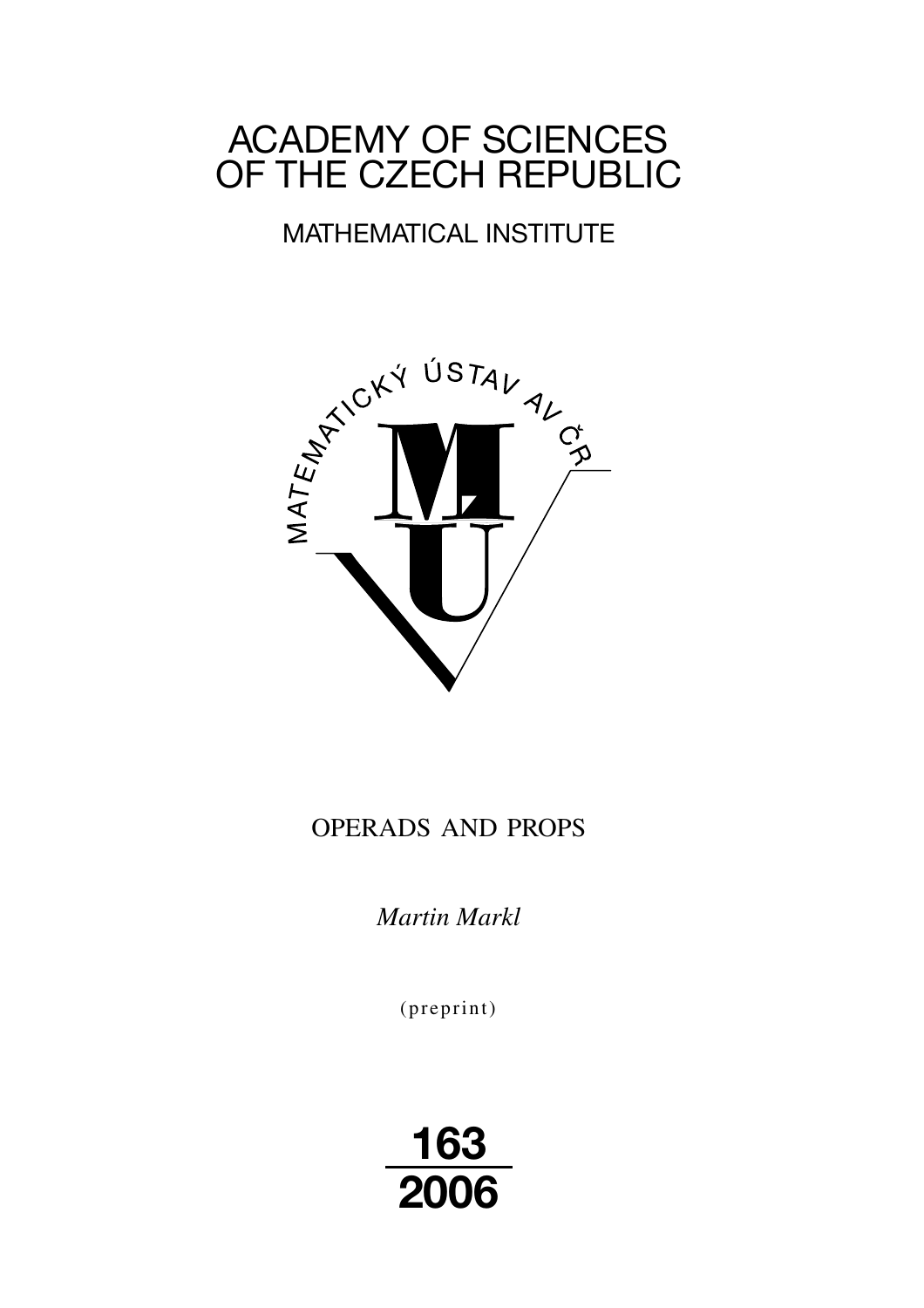#### OPERADS AND PROPS

#### MARTIN MARKL

Abstract. We review definitions and basic properties of operads, PROPs and algebras over these structures.

#### Dedicated to the memory of Jakub Jan Ryba (1765–1815)

Operads involve an abstraction of the family  $\{Map(X^n, X)\}_{n\geq 0}$  of composable functions of several variables together with an action of permutations of variables. As such, they were originally studied as a tool in homotopy theory, specifically for iterated loop spaces and homotopy invariant structures, but the theory of operads has recently received new inspiration from homological algebra, category theory, algebraic geometry and mathematical physics. The name operad and the formal definition appear first in the early 1970's in J.P. May's book [86], but a year or more earlier, M. Boardman and R. Vogt [9] described the same concept under the name categories of operators in standard form, inspired by PROPs and PACTs of Adams and Mac Lane [67]. As pointed out in [62], also Lambek's definition of multicategory [60] (late 1960s) was almost equivalent to what is called today a colored or many-sorted operad. Another important precursor was the associahedron K that appeared in J.D. Stasheff's 1963 paper [106] on homotopy associativity of H-spaces. We do not, however, aspire to write an account on the history of operads and their applications here – we refer to the introduction of [83], to [89], [114], or to the report [105] instead.

Operads are important not in and of themselves but, like PROPs, through their representations, more commonly called *algebras* over operads or *operad algebras*. If an operad is thought of as a kind of algebraic theory, then an algebra over an operad is a model of that theory. Algebras over operads involve most of 'classical' algebras (associative, Lie, commutative associative, Poisson, &c.), loop spaces, moduli spaces of algebraic curves, vertex operator algebras, &c. Colored or many-sorted operads then describe diagrams of homomorphisms of these objects, homotopies between homomorphisms, modules, &c.

PROPs generalize operads in the sense that they admit operations with several inputs and several outputs. Therefore various bialgebras (associative, Lie, infinitesimal) are PROPic algebras. PROPs were also used to encode 'profiles' of structures in formal differential geometry [92, 93].

By the renaissance of operads we mean the first half of the nineties of the last century when several papers which stimulated the rebirth of interest in operads appeared [31, 34, 41, 45, 47, 49, 72]. Let us mention the most important new ideas that emerged during this period.

Date: January 25, 2006.

The author was supported by the grant GA  $\rm \check{C}R$  201/05/2117 and by the Academy of Sciences of the Czech Republic, Institutional Research Plan No. AV0Z10190503.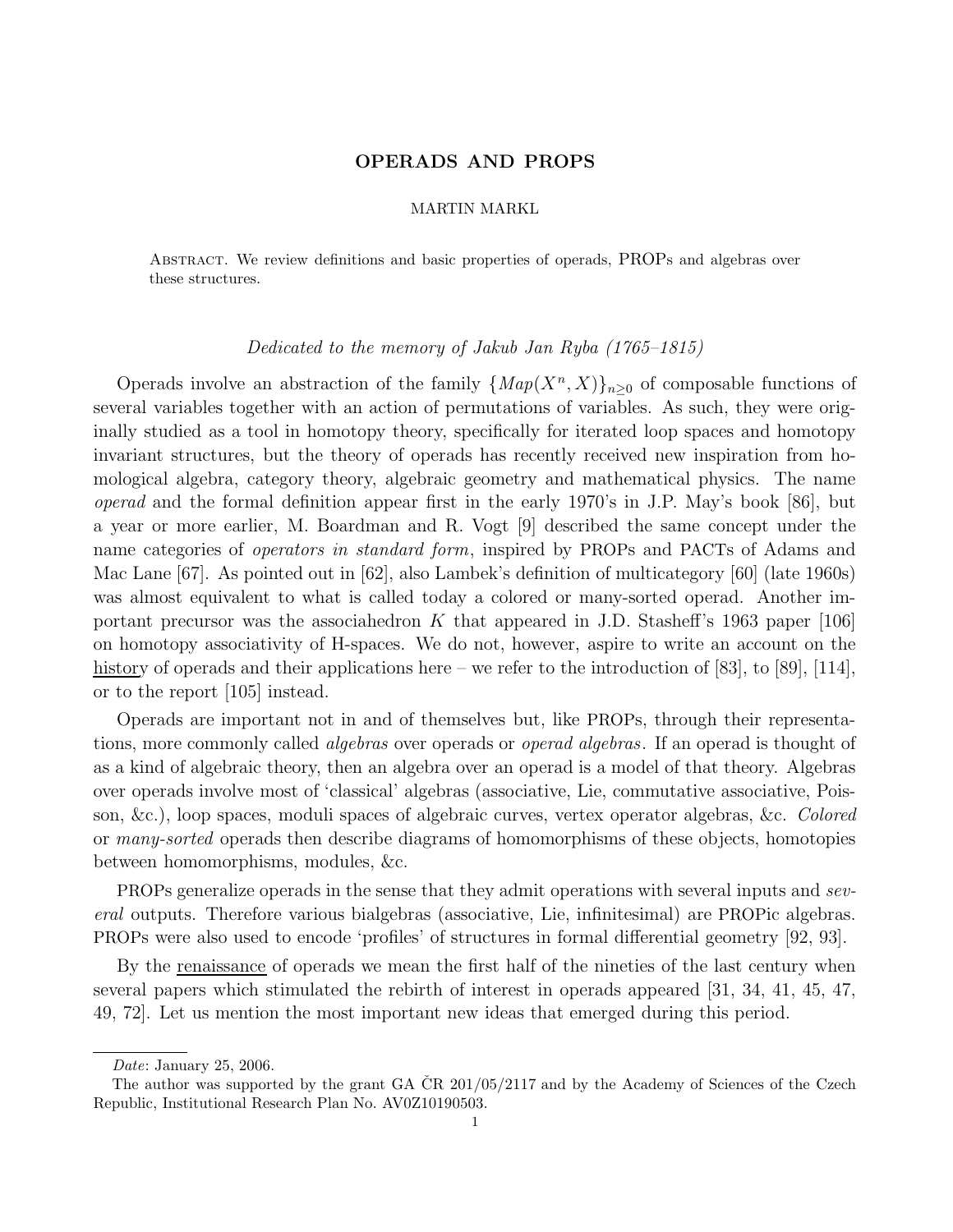#### 2 M. MARKL

First of all, operads were recognized as the underlying combinatorial structure of the moduli space of stable algebraic curves in complex geometry, and of compactifications of configuration spaces of points of affine spaces in real geometry. In mathematical physics, several very important concepts such as vertex operator algebras or various string theories were interpreted as algebras over operads. On the algebraic side, the notion of Koszulness of operads was introduced and studied, and the relation between resolutions of operads and deformations of their algebras was recognized. See [63] for an autochthonous account of the renaissance. Other papers that later became influential then followed in a rapid succession [30, 33, 32, 73, 75].

Let us list some most important outcomes of the renaissance of operads. The choice of the material for this incomplete catalog has been of course influenced by the author's personal expertise and inclination towards algebra, geometry and topics that are commonly called mathematical physics. We will therefore not be able to pay as much attention to other aspects of operads, such as topology, category theory and homotopy theory, as they deserve.

Complex geometry. Applications involve moduli spaces of stable complex algebraic curves of genus zero [34], enumerative geometry, Frobenius manifolds, quantum cohomology and cohomological field theory [55, 71]. The moduli space of genus zero curves exhibits an additional symmetry that leads to a generalization called *cyclic* operads [32]. *Modular* operads [33] then describe the combinatorial structure of the space of curves of arbitrary genus.

Real geometry. Compactifications of configuration spaces of points in real smooth manifolds are operads in the category of smooth manifolds with corners or modules over these operads [76]. This fact is crucial for the theory of configuration spaces with summable labels [96]. The cacti operad [117] lies behind the Chas-Sullivan product on the free loop space of a smooth manifold [13], see also [14]. Tamarkin's proof of the formality of Hochschild cochains of the algebra of functions on smooth manifolds [110] explained in [40] uses obstruction theory for operad algebras and the affirmative answer to the Deligne conjecture [17, 56].

Mathematical physics. The formality mentioned in the previous item implies the existence of the deformation quantization of Poisson manifolds [54]. We must not forget to mention the operadic interpretation of vertex operator algebras [46], string theory [49] and Connes-Kreimer's approach to renormalization [15]. Operads and multicategories are important also for Beilinson-Drinfeld's theory of chiral algebras [6].

Algebra. Operadic cohomology [1, 26, 31, 34, 83] provides a uniform treatment of all 'classical' cohomology theories, such as the Hochschild cohomology of associative algebras, Harrison cohomology of associative commutative algebras, Chevalley-Eilenberg cohomology of Lie algebras, &c. Minimal models for operads [75] offer a conceptual understanding of strong homotopy algebras, their homomorphisms and homotopy invariance [80]. Operads serve as a natural language for various types of 'multialgebras' [64, 65]. Relation between Koszulness of operads and properties of posets was studied in [27]. Also the concept of the operadic distributive law turned out to be useful [26, 74].

Model structures. It turned out [8, 31, 39, 100] that algebras over a reasonable (possibly colored) operad form a model category that generalizes the classical model structures of the categories of dg commutative associative algebras and dg Lie algebras [95, 107]. Operads, in a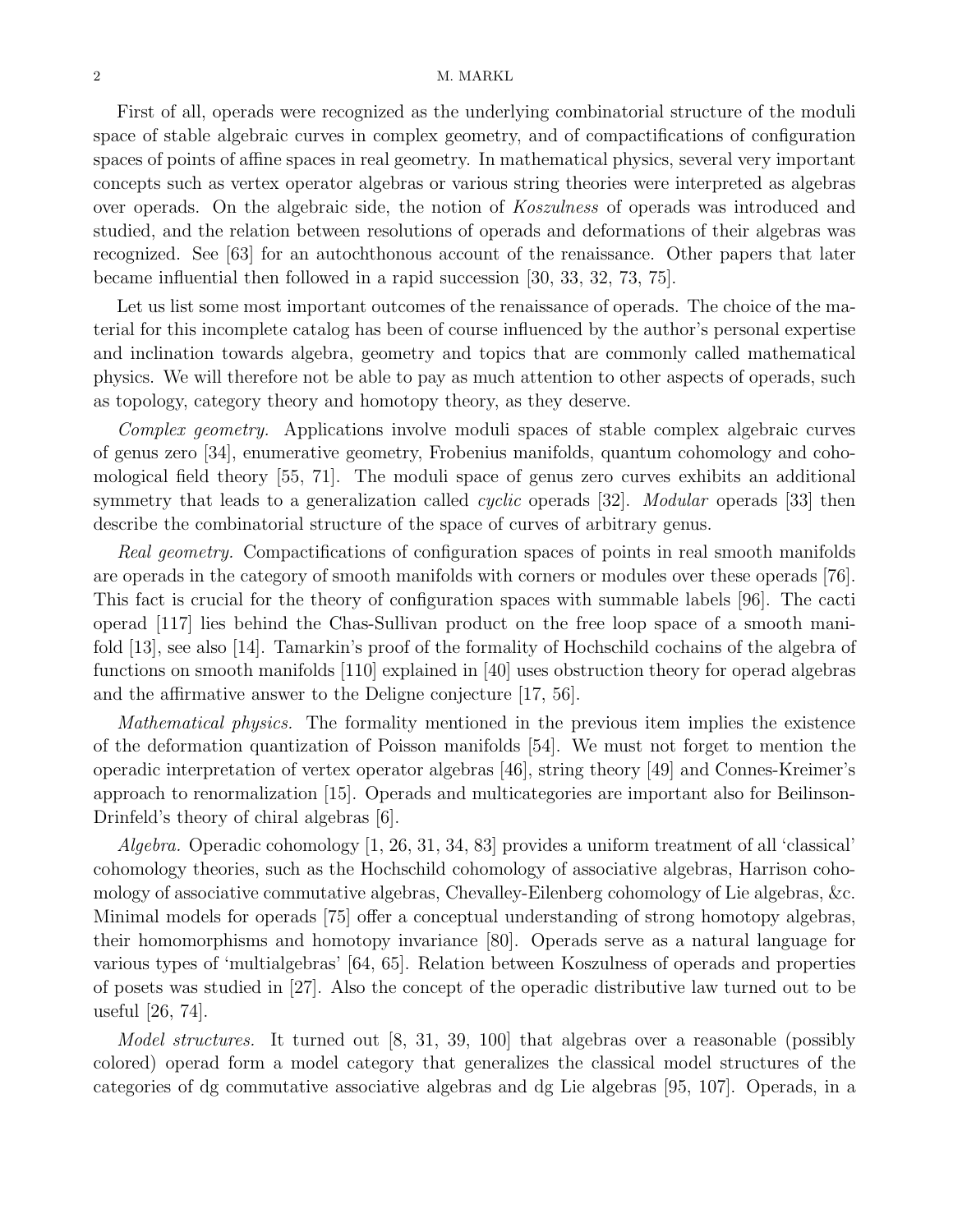reasonable monoidal model category, themselves form a model category [7, 31] such that algebras over cofibrant operads are homotopy invariant, see also [104]. Minimal operads mentioned in the previous item are particular cases of cofibrant dg-operads and the classical W-construction [9] is a functorial cofibrant replacement in the category of topological operads [116]. The above model structures are important for various constructions in the homology theory of (free or based) loop spaces [14, 43] and formulations of 'higher' Deligne conjecture [44].

Topology. Operads as gadgets organizing homotopy coherent structures are important in the brave new algebra approach to topological Hochschild cohomology and algebraic K-theory, see [22, 23, 90, 115], or [21] for a historical background. A description of a localized category of integral and p-adic homotopy types by  $E_{\infty}$ -operads was given in [69, 70]. An operadic approach to partial algebras and their completions was applied in [58] to mixed Tate motives over the rationals. See also an overview [88].

Category theory. Operads and multicategories were used as a language in which to propose a definition of weak  $\omega$ -category [3, 4, 5, 61]. Operads themselves can be viewed as special kinds of algebraic theory (as can multicategories, if one allows many-sorted theories), see [85]. There are also 'categorical' generalizations of operads, e.g. the globular operads of [2] and T-categories of [11]. An interesting presentation of PROP-like structures in enriched monoidal categories can be found in [91].

Graph Complexes. Each cyclic operad  $\mathcal P$  determines a graph complex [33, 77]. As observed earlier by M. Kontsevich [52], these graph complexes are, for some specific choices of P, closely related to some very interesting objects such as moduli spaces of Riemann surfaces, automorphisms of free groups or primitives in the homology of certain infinite-dimensional Lie algebras, see also [83, II.5.5]. In the same vein, complexes of directed graphs are related to PROPs [84, 111, 112, 113] and directed graphs with back-in-time edges are tied to wheeled PROPs introduced in [93].

Deformation theory and homotopy invariant structures in algebra. A concept of homotopy invariant structures in algebra parallel to the classical one in topology [9, 10] was developed in [80]. It was explained in [56, 73, 79] how cofibrant resolutions of operads or PROPs determine a cohomology theory governing deformations of related algebras. In [81], deformations were identified with solutions of the Maurer-Cartan equation of a certain strongly homotopy Lie algebra constructed in a very explicit way from a cofibrant resolution of the underlying operad or PROP.

Terminology. As we already observed, operads are abstractions of families of composable functions. Given functions  $f: X^{\times n} \to X$  and  $g_i: X^{\times k_i} \to X$ ,  $1 \leq i \leq n$ , one may consider the simultaneous composition

– – – – –

$$
(I) \t f(g_1,\ldots,g_n): X^{\times (k_1+\cdots+k_n)} \to X.
$$

One may also consider, for  $f: X^{\times n} \to X$ ,  $g: X^{\times m} \to X$  and  $1 \leq i \leq n$ , the individual compositions

(II) 
$$
f(id, \dots, id, g, id, \dots, id) : X^{\times (m+m-1)} \to X
$$
,

with g at the *i*th place. While May's original definition of an operad [86] was an abstraction of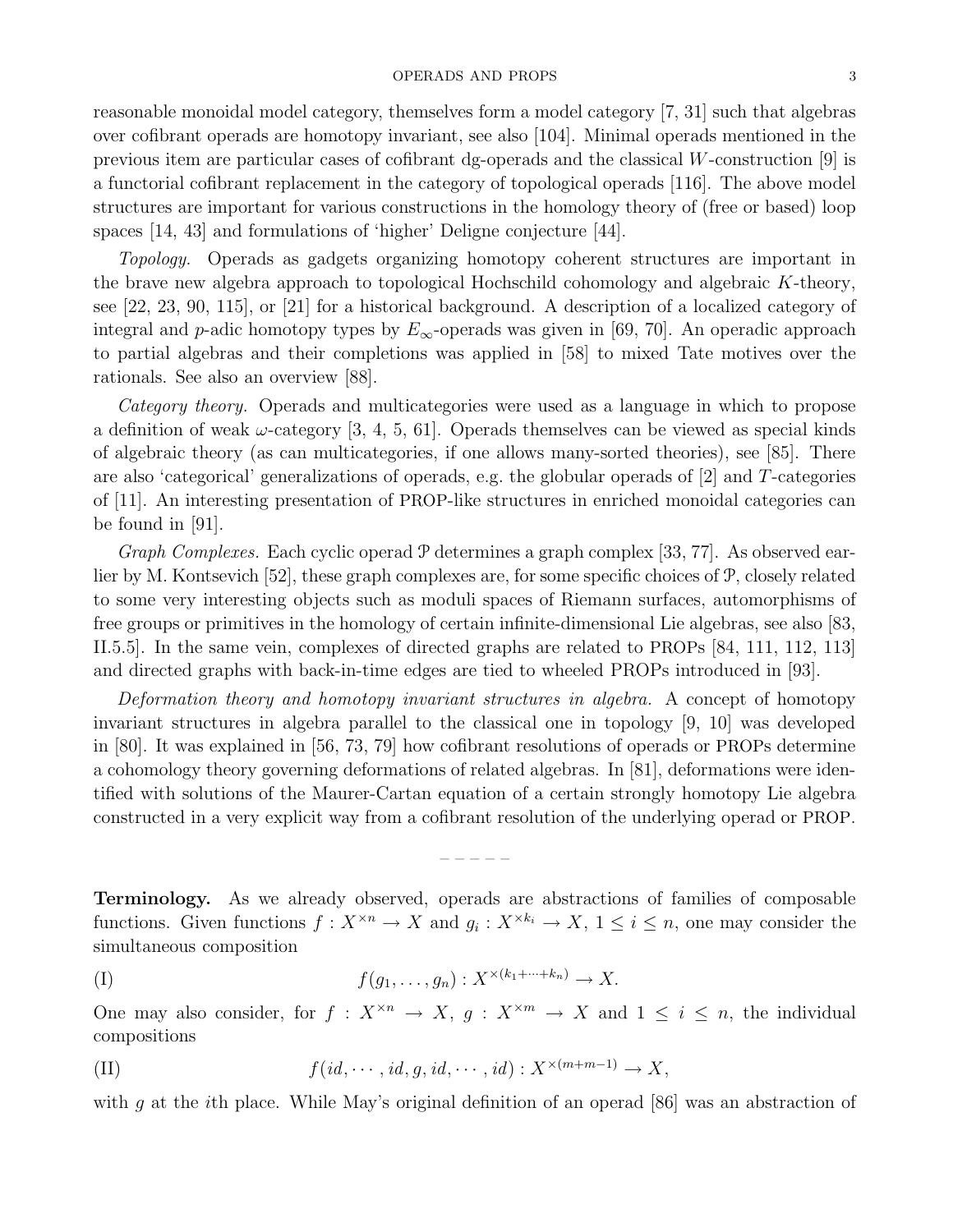type (I) compositions, there exist an alternative approach based on type (II) compositions. This second point of view was formalized in the 1963 papers by Gerstenhaber [29] and Stasheff [106]. A definition that included the symmetric group action was formulated much later in the author's paper [75] in which the two approaches were also compared.

In the presence of operadic units, these approaches are equivalent. There are, however, situations where one needs also non-unital versions, and then the two approaches lead to different structures – a non-unital structure of the second type always determines a non-unital structure of the first type, but not vice versa! It turns out that more common are non-unital structures of the second type; they describe, for example, the underlying combinatorial structure of the moduli space of stable complex curves.

We will therefore call the non-unital versions of the first type of operads non-unital May's operads, while the second version simply non-unital operads. We opted for this terminology, which was used already in the first version of [75], after a long hesitation, being aware that it might not be universally welcome. Note that non-unital operads are sometimes called  $(Mark's)$ pseudo-operads [75, 83].

OUTLINE OF THE PAPER: 1. Operads – page  $5$ 

- 2. Non-unital operads page 11
- 3. Operad algebras page 15
- 4. Free operads and trees page 18
- 5. Unbiased definitions page 24
- 6. Cyclic operads page 27
- 7. Modular operads page 31
- 8. PROPs page 36
- 9. Properads, dioperads and  $\frac{1}{2}$ PROPs page 40 References – page 45

In the first three sections we review basic definitions of (unital and non-unital) operads and operad algebras, and give examples that illustrate these notions. The fourth section describes free operads and their relation to rooted trees. In the fifth section we explain that operads can be defined as algebras over the monad of rooted trees. In the following two sections we show that, replacing rooted trees by other types of trees, one obtains two important generalizations – cyclic and modular operads. In the last two sections, PROPs and their versions are recalled; this article is the first expository text where these structures are systematically treated.

Sections 1–3 are based on the classical book [86] by J.P. May and the author's article [75]. Sections 4–7 follow the seminal paper [34] by V. Ginzburg and M.M. Kapranov, and papers [32, 33] by E. Getzler and M.M. Kapranov. The last two sections are based on the preprint [84] of A.A. Voronov and the author, and on an e-mail message [53] from M. Kontsevich. We were also influenced by T. Leinster's concept of biased versus un-biased definitions [61]. At some places, our exposition follows the monograph [83] by S. Shnider, J.D. Stasheff and the author.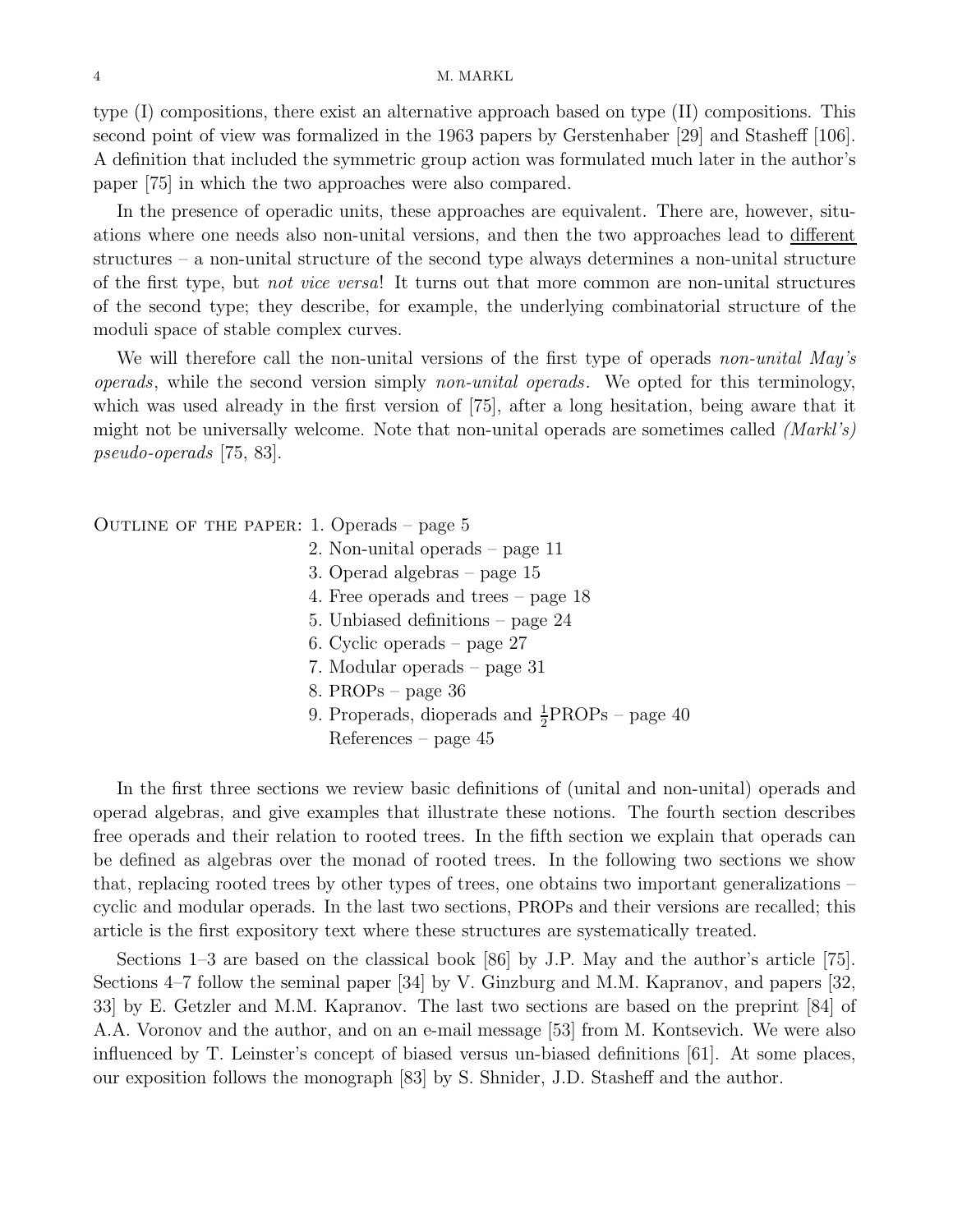Acknowledgment. I would like to express my gratitude to Ezra Getzler, Tom Leinster, Peter May, Jim Stasheff, Bruno Vallette and Rainer Vogt for careful reading the manuscript and many useful suggestions. I would also like to thank the Institut des Hautes Etudes Scientifiques, Buressur-Yvette, France, for the hospitality during the period when this article was completed.

#### 1. Operads

Although operads, operad algebras and most of related structures can be defined in an arbitrary symmetric monoidal category with countable coproducts, we decided to follow the choice of [58] and formulate precise definitions only for the category  $Mod_k = (Mod_k, \otimes)$  of modules over a commutative unital ring k, with the monoidal structure given by the tensor product  $\otimes = \otimes_{\bf k}$ over k. The reason for such a decision was to give, in Section 4, a clean construction of free operads. In a general monoidal category, this construction involves the unordered  $\odot$ -product [83, Definition II.1.38] so the free operad is then a double colimit, see [83, Section II.1.9]. Our choice also allows us to write formulas involving maps in terms of elements, which is sometimes a welcome simplification. We believe that the reader can easily reformulate our definitions into other monoidal categories or consult [83, 87].

Let  $\mathbf{k}[\Sigma_n]$  denote the k-group ring of the symmetric group  $\Sigma_n$ .

**Definition 1** (May's operad). An operad in the category of **k**-modules is a collection  $\mathcal{P} =$  ${\mathcal{P}(n)}_{n\geq 0}$  of right  ${\mathbf k}[\Sigma_n]$ -modules, together with **k**-linear maps (operadic compositions)

(1) 
$$
\gamma : \mathcal{P}(n) \otimes \mathcal{P}(k_1) \otimes \cdots \otimes \mathcal{P}(k_n) \to \mathcal{P}(k_1 + \cdots + k_n),
$$

for  $n \geq 1$  and  $k_1, \ldots, k_n \geq 0$ , and a unit map  $\eta : \mathbf{k} \to \mathcal{P}(1)$ . These data fulfill the following axioms.

Associativity. Let  $n \geq 1$  and let  $m_1, \ldots, m_n$  and  $k_1, \ldots, k_m$ , where  $m := m_1 + \cdots + m_n$ , be non-negative integers. Then the following diagram, in which  $g_s := m_1 + \cdots + m_{s-1}$  and  $h_s =$  $k_{g_s+1}\cdots+k_{g_{s+1}}$ , for  $1\leq s\leq n$ , commutes.

$$
\left(\mathcal{P}(n) \otimes \bigotimes_{s=1}^{n} \mathcal{P}(m_s)\right) \otimes \bigotimes_{r=1}^{m} \mathcal{P}(k_r) \xrightarrow{\gamma \otimes id} \mathcal{P}(m) \otimes \bigotimes_{r=1}^{m} \mathcal{P}(k_r)
$$
\nsubject to the following inequality:

\n
$$
\mathcal{P}(n) \otimes \bigotimes_{s=1}^{n} \left(\mathcal{P}(m_s) \otimes \bigotimes_{q=1}^{m_s} \mathcal{P}(k_{g_s+q})\right) \xrightarrow{id \otimes (\bigotimes_{s=1}^{n} \gamma)} \mathcal{P}(n) \otimes \bigotimes_{s=1}^{n} \mathcal{P}(h_s)
$$

Equivariance. Let  $n \geq 1$ , let  $k_1, \ldots, k_n$  be non-negative integers and  $\sigma \in \Sigma_n$ ,  $\tau_1 \in \Sigma_{k_1}, \ldots, \tau_n \in$  $\Sigma_{k_n}$  permutations. Let  $\sigma(k_1,\ldots,k_n) \in \Sigma_{k_1+\cdots+k_n}$  denote the permutation that permutes n blocks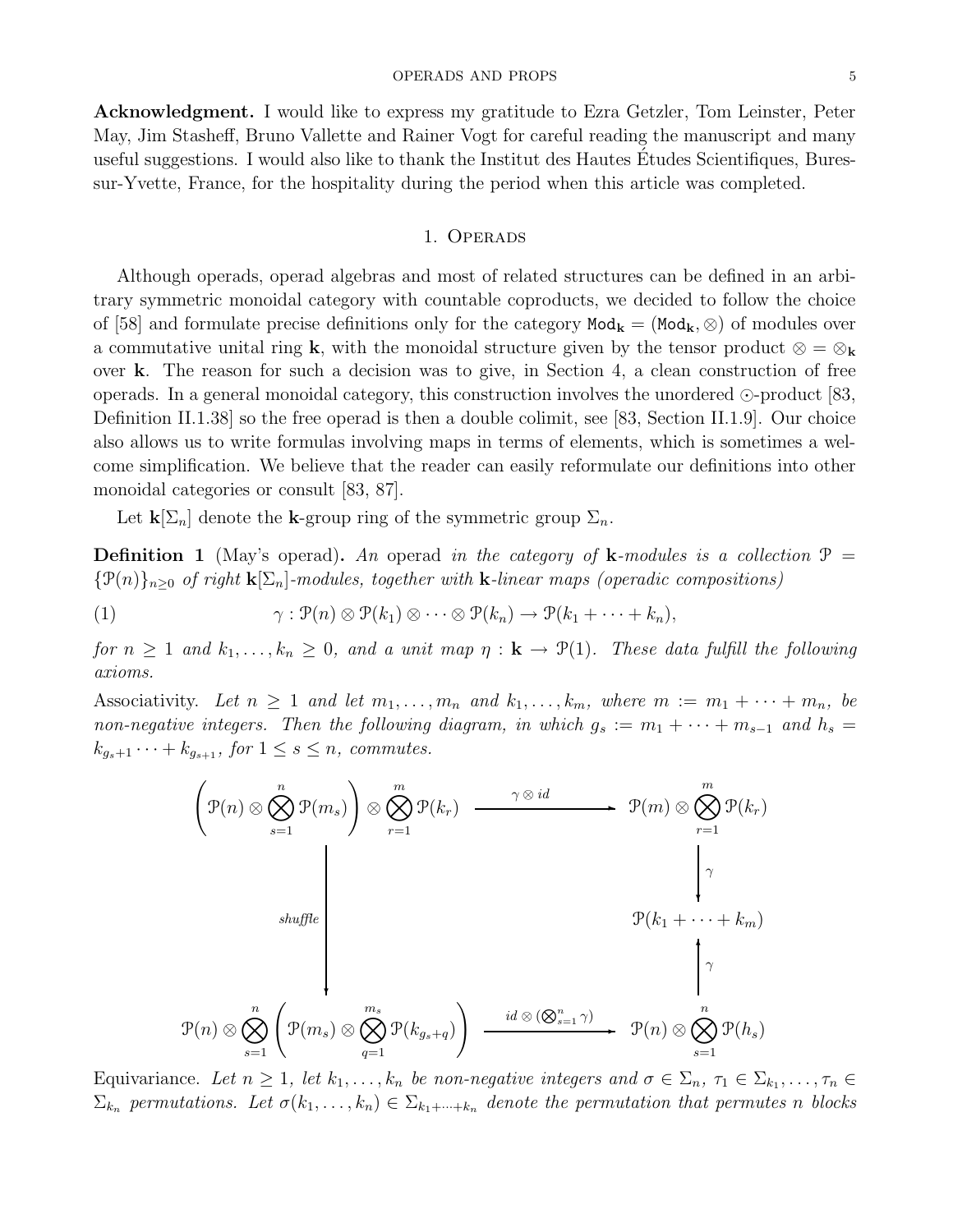#### 6 M. MARKL

 $(1,\ldots,k_1),\ldots,(k_{n-1}+1,\ldots,k_n)$  as  $\sigma$  permutes  $(1,\ldots,n)$  and let  $\tau_1\oplus\cdots\oplus\tau_n\in\Sigma_{k_1+\cdots+k_n}$  be the block sum of permutations. Then the following diagrams commute.



Unitality. For each  $n \geq 1$ , the following diagrams commute.



A straightforward modification of the above definition makes sense in any symmetric monoidal category  $(\mathcal{M}, \odot, \mathbf{1})$  such as the category of differential graded modules, simplicial sets, topological spaces, &c, see [83, Definition II.1.4] or [87, Definition 1]. We then speak about differential graded operads, simplicial operads, topological operads, &c.

Example 2. All properties axiomatized by Definition 1 can be read from the endomorphism operad  $\mathcal{E}nd_V = {\mathcal{E}nd_V(n)}_{n\geq 0}$  of a k-module V. It is defined by setting  $\mathcal{E}nd_V(n)$  to be the space of **k**-linear maps  $V^{\otimes n} \to V$ . The operadic composition of  $f \in \mathcal{E}nd_V(n)$  with  $g_1 \in \mathcal{E}nd_V(k_1), \ldots, g_n \in$  $\mathcal{E}nd_V(k_n)$  is given by the usual composition of multilinear maps as

 $\gamma(f, q_1, \ldots, q_n) := f(q_1 \otimes \cdots \otimes q_n).$ 

the symmetric group acts by

$$
\gamma\sigma(f,g_1,\ldots,g_n):=f(g_{\sigma^{-1}(1)}\otimes\cdots\otimes g_{\sigma^{-1}(n)}),\,\,\sigma\in\Sigma_n,
$$

and the unit map  $\eta : \mathbf{k} \to \mathcal{E} nd_V(1)$  is given by  $\eta(1) := id_V : V \to V$ . The endomorphism operad can be constructed over an object of an arbitrary symmetric monoidal category with an internal hom-functor, as it was done in [83, Definition. II.1.7].

One often considers operads A such that  $A(0) = 0$  (the trivial k-module). We will indicate that A is of this type by writing  $A = {\mathcal{A}(n)}_{n \geq 1}$ .

**Example 3.** Let us denote by  $\mathcal{A}ss = {\mathcal{A}ss(n)}_{n\geq 1}$  the operad with  $\mathcal{A}ss(n) := \mathbf{k}[\Sigma_n], n \geq 1$ , and the operadic composition defined as follows. Let  $id_n \in \Sigma_n$ ,  $id_{k_1} \in \Sigma_{k_1}, \ldots, id_{k_n} \in \Sigma_{k_n}$  be the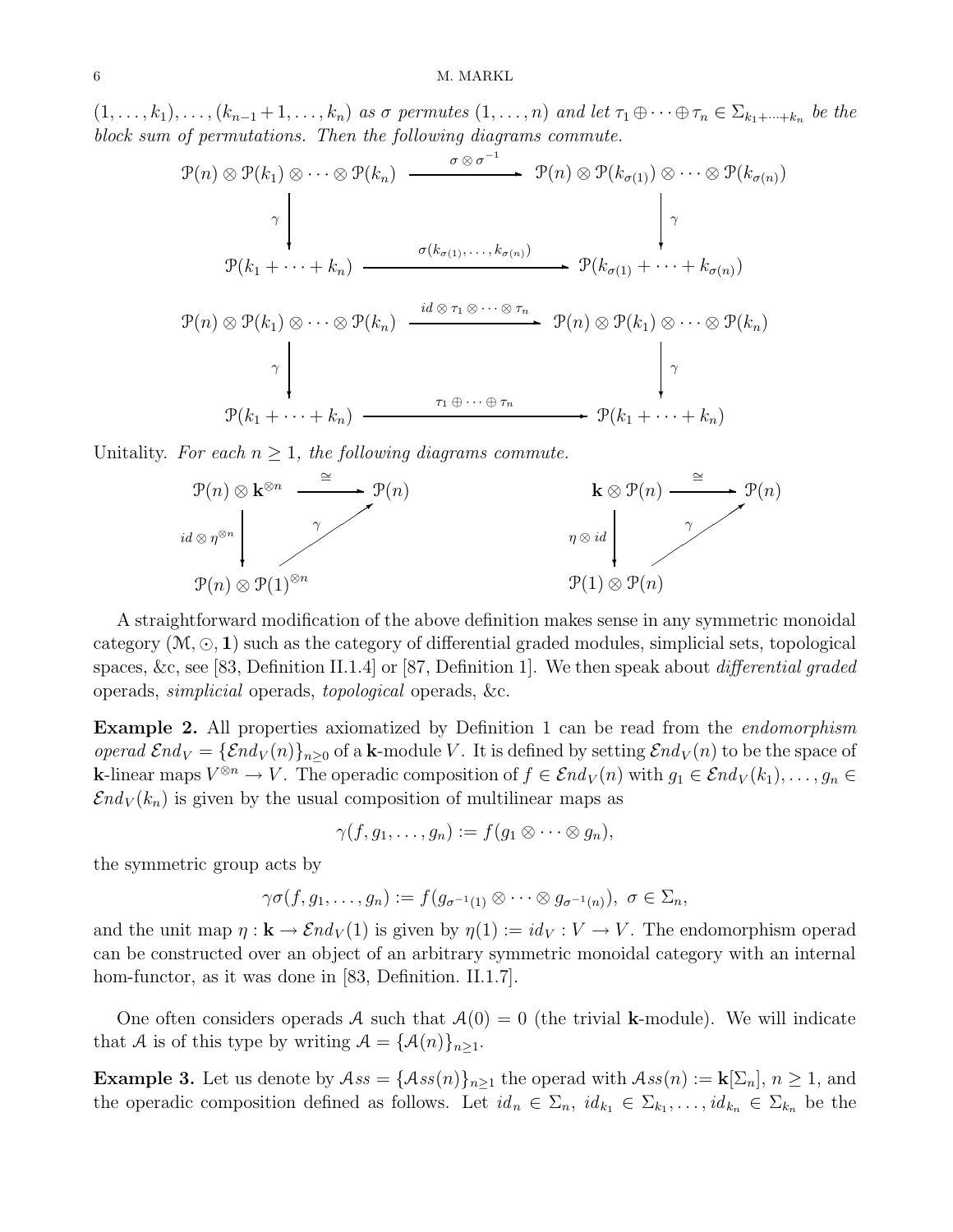identity permutations. Then

$$
\gamma(id_n, id_{k_1}, \ldots, id_{k_n}) := id_{k_1 + \cdots + k_n} \in \Sigma_{k_1 + \cdots + k_n}.
$$

The above formula determines  $\gamma(\sigma, \tau_1, \ldots, \tau_n)$  for general  $\sigma \in \Sigma_n$ ,  $\tau_1 \in \Sigma_{k_1}, \ldots, \tau_n \in \Sigma_{k_n}$  by the equivariance axiom. The unit map  $\eta : \mathbf{k} \to \mathcal{A}ss(1)$  is given by  $\eta(1) := id_1$ .

**Example 4.** Let us give an example of a topological operad. For  $k \geq 1$ , the *little k-discs operad*  $\mathcal{D}_k = {\mathcal{D}_k(n)}_{n\geq 0}$  is defined as follows [83, Section II.4.1]. Let

$$
\mathbb{D}^{k} := \{(x_1, \ldots, x_k) \in \mathbb{R}^{k}; \ x_1^2 + \cdots + x_k^2 \le 1\}
$$

be the standard closed disc in  $\mathbb{R}^k$ . A little k-disc is then a linear embedding  $d: \mathbb{D}^k \hookrightarrow \mathbb{D}^k$  which is the restriction of a linear map  $\mathbb{R}^k \to \mathbb{R}^k$  with parallel axes. The *n*-th space  $\mathcal{D}_k(n)$  of the little k-disc operad is the space of all n-tuples  $(d_1, \ldots, d_n)$  of little k-discs such that the images of  $d_1, \ldots, d_n$  have mutually disjoint interiors. The operad structure is obvious – the symmetric group  $\Sigma_n$  acts on  $\mathcal{D}_k(n)$  by permuting the labels of the little discs and the structure map  $\gamma$  is given by composition of embeddings. The unit is the identity embedding  $id: \mathbb{D}^k \hookrightarrow \mathbb{D}^k$ .

**Example 5.** The collection of normalized singular chains  $C_*(\mathfrak{T}) = \{C_*(\mathfrak{T}(n))\}_{n\geq 0}$  of a topological operad  $\mathcal{T} = {\{\mathcal{T}(n)\}}_{n\geq 0}$  is an operad in the category of differential graded Z-modules. For a ring R, the singular homology  $H_*(\mathfrak{T}(n); R) = H_*(C_*(\mathfrak{T}(n)) \otimes_{\mathbb{Z}} R)$  forms an operad  $H_*(\mathfrak{T}; R)$  in the category of graded R-modules, see [58, Section I.5] for details.

**Definition 6.** Let  $\mathcal{P} = {\mathcal{P}(n)}_{n>0}$  and  $\mathcal{Q} = {\mathcal{Q}(n)}_{n>0}$  be two operads. A homomorphism  $f: \mathcal{P} \to \mathcal{Q}$  is a sequence  $f = \{f(n): \mathcal{P}(n) \to \mathcal{Q}(n)\}\$ <sub>n>0</sub> of equivariant maps which commute with the operadic compositions and preserve the units.

An operad  $\mathcal{R} = {\mathcal{R}(n)}_{n\geq 0}$  is a suboperad of  $\mathcal{P}$  if  $\mathcal{R}(n)$  is, for each  $n \geq 0$ , a  $\Sigma_n$ -submodule of  $\mathcal{P}(n)$  and if all structure operations of R are the restrictions of those of P. Finally, an ideal in the operad P is the collection  $\mathfrak{I} = {\mathfrak{I}(n)}_{n>0}$  of  $\Sigma_n$ -invariant subspaces  $\mathfrak{I}(n) \subset \mathfrak{P}(n)$  such that

$$
\gamma_{\mathcal{P}}(f,g_1,\ldots,g_n)\in \mathfrak{I}(k_1+\cdots+k_n)
$$

if either  $f \in \mathfrak{I}(n)$  or  $g_i \in \mathfrak{I}(k_i)$  for some  $1 \leq i \leq n$ .

**Example 7.** Given an operad  $\mathcal{P} = {\mathcal{P}(n)}_{n\geq 0}$ , let  $\widehat{\mathcal{P}} = {\widehat{\mathcal{P}}(n)}_{n\geq 0}$  be the collection defined by  $\widehat{\mathcal{P}}(n) := \mathcal{P}(n)$  for  $n \geq 1$  and  $\widehat{\mathcal{P}}(0) := 0$ . Then  $\widehat{\mathcal{P}}$  is a suboperad of  $\mathcal{P}$ . The correspondence P  $\mapsto$  P is a full embedding of the category of operads P with P(0)  $\cong$  k into the category of operads A with  $A(0) = 0$ . Operads satisfying  $\mathcal{P}(0) \cong \mathbf{k}$  have been called *unital* while operads with  $A(0) = 0$  non-unital operads. We will not use this terminology because non-unital operads will mean something different in this article, see Section 2.

An example of an operad A which is not of the form  $\hat{\mathcal{P}}$  for some operad P with  $\mathcal{P}(0) \cong \mathbf{k}$  can be constructed as follows. Observe first that operads P with the property that

$$
\mathcal{P}(0) \cong \mathbf{k}
$$
 and  $\mathcal{P}(n) = 0$  for  $n \ge 2$ 

are the same as augmented associative algebras. Indeed, the space  $\mathcal{P}(1)$  with the operation  $\circ_1 : \mathcal{P}(1) \otimes \mathcal{P}(1) \to \mathcal{P}(1)$  is clearly a unital associative algebra, augmented by the composition

$$
\mathcal{P}(1) \stackrel{\cong}{\longrightarrow} \mathcal{P}(1) \otimes \mathbf{k} \stackrel{\cong}{\longrightarrow} \mathcal{P}(1) \otimes \mathcal{P}(0) \stackrel{\circ_1}{\longrightarrow} \mathcal{P}(0) \cong \mathbf{k}.
$$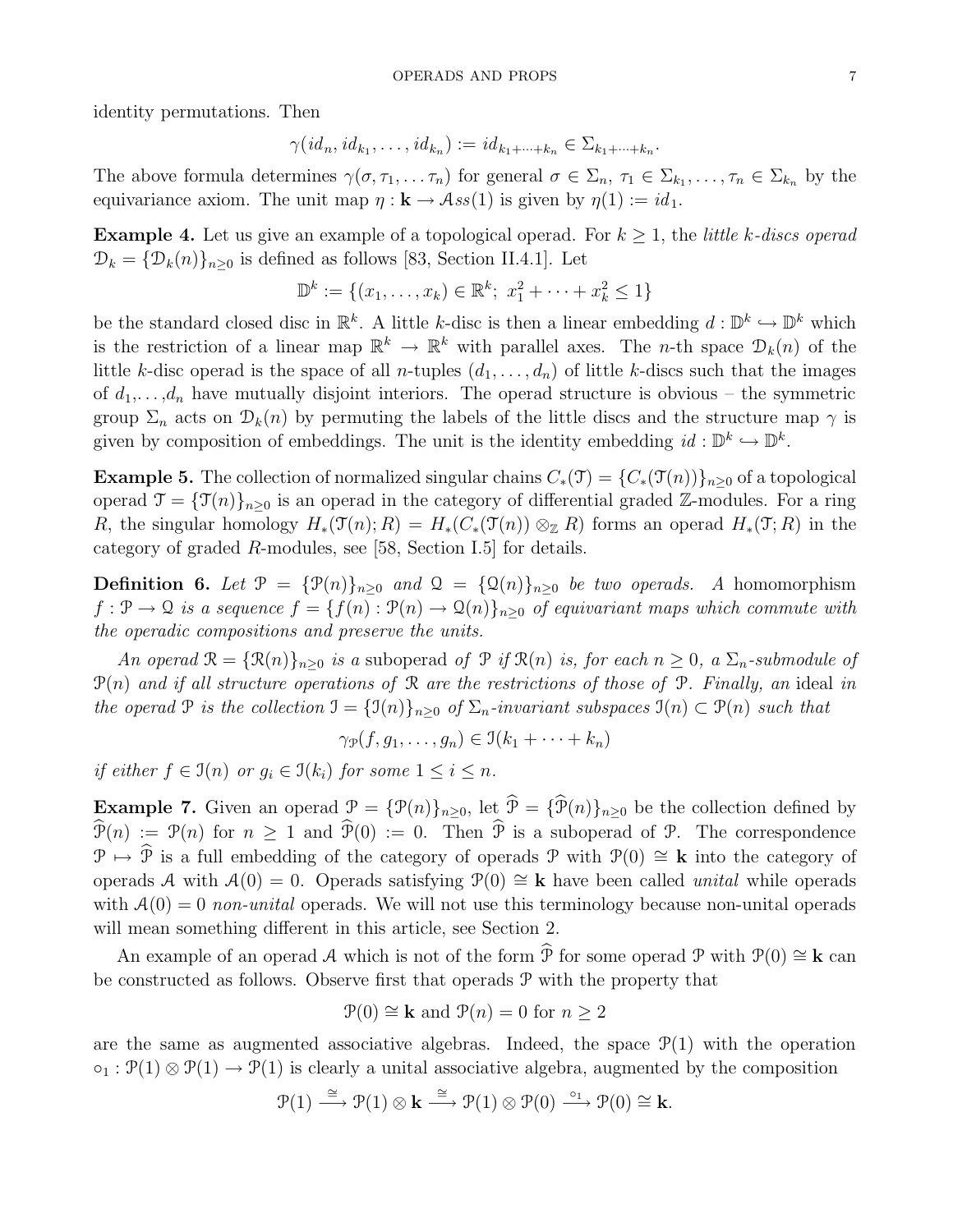Now take an arbitrary unital associative algebra A and define the operad  $A = {\mathcal{A}(n)}_{n>1}$  by

$$
\mathcal{A}(n) := \begin{cases} A, & \text{for } n = 1 \text{ and} \\ 0, & \text{for } n \neq 1, \end{cases}
$$

with  $\circ_1 : \mathcal{A}(1) \otimes \mathcal{A}(1) \to \mathcal{A}(1)$  the multiplication of A. It follows from the above considerations that  $A = \mathcal{P}$  for some operad  $\mathcal{P}$  with  $\mathcal{P}(0) \cong \mathbf{k}$  if and only if A admits an augmentation. Therefore any unital associative algebra that does not admit an augmentation produces the desired example.

Example 8. Kernels, images, &c., of homomorphisms between operads in the category of kmodules are defined componentwise. For example, if  $f : \mathcal{P} \to \mathcal{Q}$  is such homomorphism, then  $Ker(f) = {Ker(f)(n)}_{n\geq 0}$  is the collection with

$$
Ker(f)(n) := Ker(f: \mathcal{P}(n) \to \mathcal{Q}(n)), \ n \ge 0.
$$

It is clear that  $Ker(f)$  is an ideal in  $\mathcal{P}$ .

Also quotients are defined componentwise. If J is an ideal in  $\mathcal{P}$ , then the collection  $\mathcal{P}/\mathcal{I} =$  $\{(\mathcal{P}/\mathcal{I})(n)\}_{n\geq 0}$  with  $(\mathcal{P}/\mathcal{I})(n) := \mathcal{P}(n)/\mathcal{I}(n)$  for  $n \geq 0$ , has a natural operad structure induced by the structure of P. The canonical projection  $\mathcal{P} \to \mathcal{P}/\mathcal{I}$  has the expected universal property. The kernel of this projection equals I.

Sometimes it suffices to consider operads without the symmetric group action. This notion is formalized by:

**Definition 9** (May's non- $\Sigma$  operad). A non- $\Sigma$  operad in the category of **k**-modules is a collection  $\underline{\mathcal{P}} = {\underline{\mathcal{P}}(n)}_{n>0}$  of **k**-modules, together with operadic compositions

$$
\underline{\gamma} : \underline{\mathcal{P}}(n) \otimes \underline{\mathcal{P}}(k_1) \otimes \cdots \otimes \underline{\mathcal{P}}(k_n) \longrightarrow \underline{\mathcal{P}}(k_1 + \cdots + k_n),
$$

for  $n \geq 1$  and  $k_1, \ldots, k_n \geq 0$ , and a unit map  $\eta : \mathbf{k} \to \underline{\mathcal{P}}(1)$  that fulfill the associativity and unitality axioms of Definition 1.

Each operad can be considered as a non- $\Sigma$  operad by forgetting the  $\Sigma_n$ -actions. On the other hand, given a non-Σ operad  $\underline{P}$ , there is an associated operad  $\Sigma[\underline{P}]$  with  $\Sigma[\underline{P}(n) := \underline{P}(n) \otimes \mathbf{k}[\Sigma_n]$ ,  $n \geq 0$ , with the structure operations induced by the structure operations of P. Operads of this form are sometimes called *regular* operads.

**Example 10.** Consider the operad  $\mathcal{C}om = {\mathcal{C}om(n)}_{n>1}$  such that  $\mathcal{C}om(n) := \mathbf{k}$  with the trivial  $\Sigma_n$ -action,  $n \geq 1$ , and the operadic compositions (1) given by the canonical identifications

$$
\mathcal{C}om(n)\otimes \mathcal{C}om(k_1)\otimes \cdots \otimes \mathcal{C}om(k_n)\cong \mathbf{k}^{\otimes (n+1)}\stackrel{\cong}{\longrightarrow} \mathbf{k}\cong \mathcal{C}om(k_1+\cdots+k_n).
$$

The operad Com is obviously not regular. Observe also that  $Com \cong \widehat{End}_{k}$ , where  $\widehat{End}_{k}$  is the endomorphism operad of the ground ring without the initial component, see Example 7 for the notation.

Let <u>Ass</u> denote the operad Com considered as a non-Σ operad. Its symmetrization  $\Sigma$ [Ass] then equals the operad Ass introduced in Example 3.

As we already observed, there is an alternative approach to operads. For the purposes of comparison, in the rest of this section and in the following section we will refer to operads viewed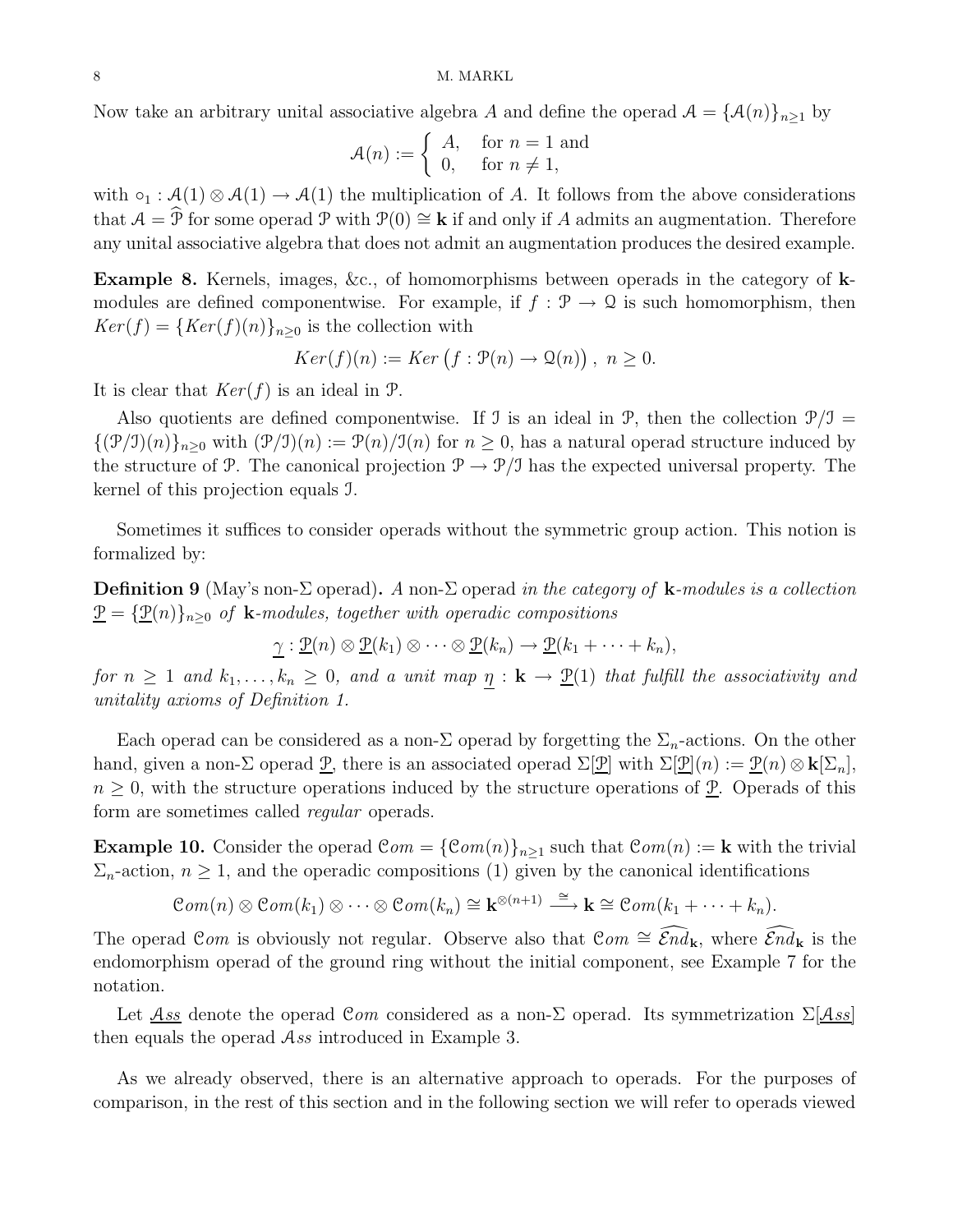

FIGURE 1. Flow charts explaining the associativity in Markl's operads.

from this alternative perspective as to Markl's operads. See also the remarks on the terminology in the introduction.

**Definition 11.** A Markl's operad in the category of **k**-modules is a collection  $S = \{S(n)\}_{n>0}$  of right  $\mathbf{k}[\Sigma_n]$ -modules, together with **k**-linear maps ( $\circ_i$ -compositions)

 $\circ_i : \mathcal{S}(m) \otimes \mathcal{S}(n) \to \mathcal{S}(m+n-1),$ 

for  $1 \leq i \leq m$  and  $n \geq 0$ . These data fulfill the following axioms. Associativity. For each  $1 \leq j \leq a$ ,  $b, c \geq 0$ ,  $f \in \mathcal{S}(a)$ ,  $g \in \mathcal{S}(b)$  and  $h \in \mathcal{S}(c)$ ,

$$
(f\circ_j g)\circ_i h=\left\{\begin{array}{ll} (f\circ_i h)\circ_{j+c-1}g,~~for~1\leq i
$$

see Figure 1.

Equivariance. For each  $1 \leq i \leq m$ ,  $n \geq 0$ ,  $\tau \in \Sigma_m$  and  $\sigma \in \Sigma_n$ , let  $\tau \circ_i \sigma \in \Sigma_{m+n-1}$  be given by inserting the permutation  $\sigma$  at the ith place in  $\tau$ . Let  $f \in \mathcal{S}(m)$  and  $g \in \mathcal{S}(n)$ . Then

$$
(f\tau) \circ_i (g\sigma) = (f \circ_{\tau(i)} g)(\tau \circ_i \sigma).
$$

Unitality. There exists  $e \in \mathcal{S}(1)$  such that

(2)  $f \circ_i e = e \quad and \quad e \circ_1 g = g$ 

for each  $1 \leq i \leq m$ ,  $n \geq 0$ ,  $f \in \mathcal{S}(m)$  and  $g \in \mathcal{S}(n)$ .

**Example 12.** All axioms in Definition 11 can be read from the endomorphism operad  $\mathcal{E}nd_V =$  ${\mathcal{E}} nd_V(n)_{n\geq 0}$  of a k-module V reviewed in Example 2, with  $\circ_i$ -operations given by

$$
f\circ_i g:=f(id_V^{\otimes i-1}\otimes g\otimes id_V^{\otimes m-1}),
$$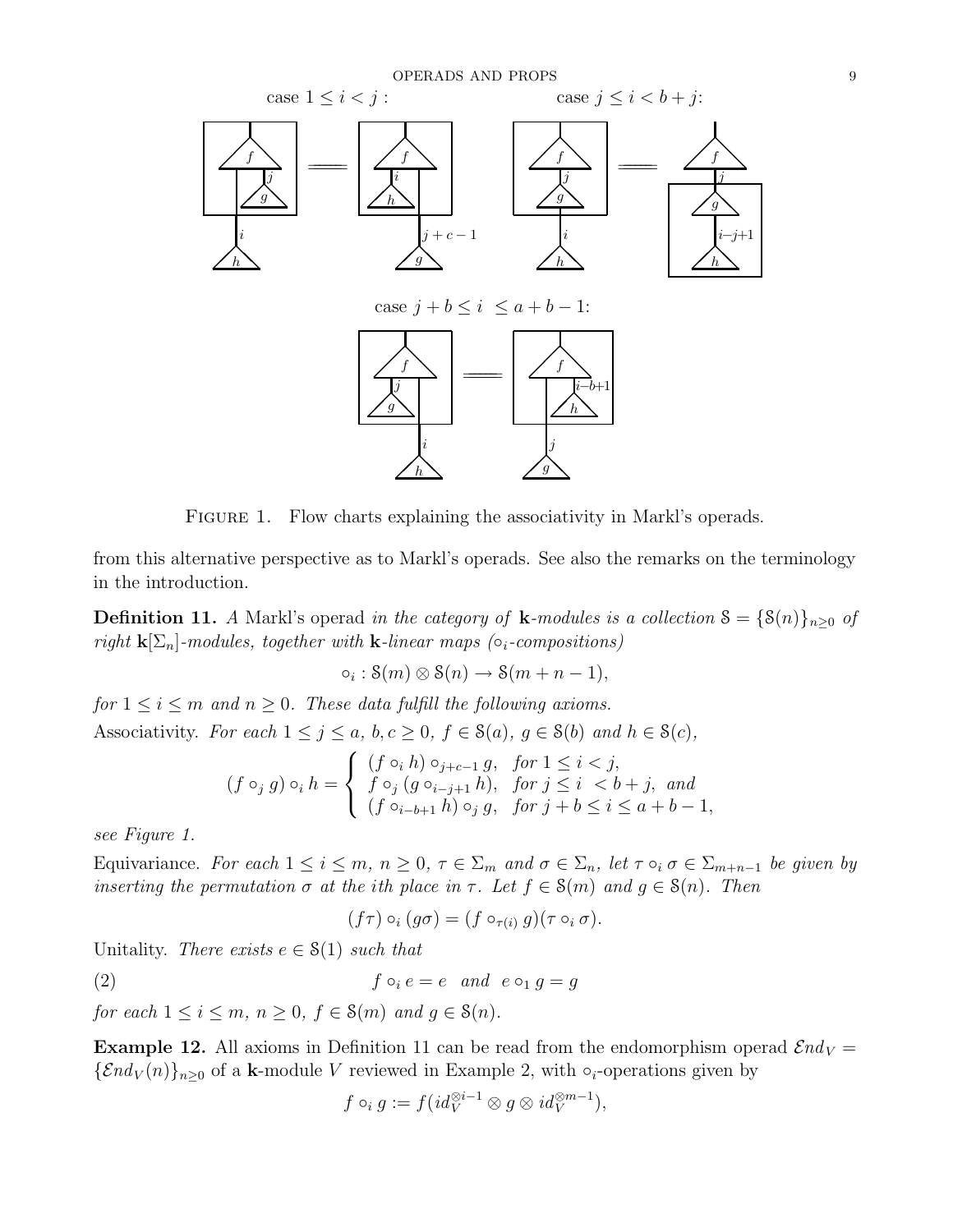for  $f \in \mathcal{E}nd_V(m)$ ,  $g \in \mathcal{E}nd_V(n)$ ,  $1 \leq i \leq m$  and  $n \geq 0$ .

The following proposition shows that Definition 1 describes the same objects as Definition 11.

#### **Proposition 13.** The category of May's operads is isomorphic to the category of Markl's operads.

**Proof.** Given a Markl's operad  $S = \{S(n)\}_{n\geq 0}$  as in Definition 11, define a May's operad  $\mathcal{P} = \text{May}(\mathcal{S})$  by  $\mathcal{P}(n) := \mathcal{S}(n)$  for  $n \geq 0$ , with the  $\gamma$ -operations given by

(3) 
$$
\gamma(f,g_1,\ldots,g_n):=(\cdots((f\circ_ng_n)\circ_{n-1}g_{n-1})\cdots)\circ_1 g_1
$$

where  $f \in \mathcal{P}(n)$ ,  $g_i \in \mathcal{P}(k_i)$ ,  $1 \leq i \leq n$ ,  $k_1, \ldots, k_n \geq 0$ . The unit morphism  $\eta : \mathbf{k} \to \mathcal{P}(1)$  is defined by  $\eta(1) := e$ . It is easy to verify that May(-) extends to a functor from the category of Markl's operads the category of May's operads.

On the other hand, given a May's operad P, one can define a Markl's operad  $S = \text{Mar}(\mathcal{P})$  by  $\mathcal{S}(n) := \mathcal{P}(n)$  for  $n > 0$ , with the  $\circ_i$ -operations:

(4) 
$$
f \circ_i g := \gamma(f, \underbrace{e, \dots, e}_{i-1}, g, \underbrace{e, \dots, e}_{m-i}),
$$

for  $f \in \mathcal{S}(m)$ ,  $g \in \mathcal{S}(n)$ ,  $m \geq 1$ ,  $n \geq 0$ , where  $e := \eta(1) \in \mathcal{P}(1)$ . It is again obvious that Mar $(-)$ extends to a functor that the functors  $\text{May}(-)$  and  $\text{Mar}(-)$  are mutually inverse isomorphisms between the category of Markl's operads and the category of May's operads.

The equivalence between May's and Markl's operads implies that an operad can be defined by specifying  $\circ_i$ -operations and a unit. This is sometimes simpler that to define the  $\gamma$ -operations directly, as illustrated by:

**Example 14.** Let  $\Sigma$  be a Riemann sphere, that is, a nonsingular complex projective curve of genus 0. By a puncture or a parametrized hole we mean a point p of  $\Sigma$  together with a holomorphic embedding of the standard closed disc  $U = \{z \in \mathbb{C}; |z| \leq 1\}$  to  $\Sigma$  centered at the point. Thus a puncture is a holomorphic embedding  $u : \tilde{U} \to \Sigma$ , where  $\tilde{U} \subset \mathbb{C}$  is an open neighborhood of U and  $u(0) = p$ . We say that two punctures  $u_1 : \tilde{U}_1 \to \Sigma$  and  $u_2 : \tilde{U}_2 \to \Sigma$  are disjoint, if

$$
u_1(\overset{\mathtt{o}}{U}) \cap u_2(\overset{\mathtt{o}}{U}) = \emptyset,
$$

where  $\bigcup_{i=1}^{0} z_i \in \mathbb{C}$ ;  $|z| < 1$ } is the interior of U.

Let  $\widehat{\mathfrak{M}}_0(n)$  be the moduli space of Riemann spheres  $\Sigma$  with  $n+1$  disjoint punctures  $u_i : \tilde{U}_i \to \Sigma$ ,  $0 \leq i \leq n$ , modulo the action of complex projective automorphisms. The topology of  $\mathfrak{M}_0(n)$  is a very subtle thing and we are not going to discuss this issue here; see [46]. The constructions below will be made only 'up to topology.'

Renumbering the holes  $u_1, \ldots, u_n$  defines on each  $\widehat{\mathfrak{M}}_0(n)$  a natural right  $\Sigma_n$ -action and the  $\Sigma$ -module  $\widehat{\mathfrak{M}}_0 = {\widehat{\mathfrak{M}}_0(n)}_{n>0}$  forms a topological operad under sewing Riemannian spheres at punctures. Let us describe this operadic structure using the  $\circ_i$ -formalism. Thus, let  $\Sigma$  represent an element  $x \in \widehat{M}_0(m)$  and  $\Delta$  represent an element  $y \in \widehat{M}_0(n)$ . For  $1 \leq i \leq m$ , let  $u_i : \tilde{U}_i \to \Sigma$ be the *i*th puncture of  $\Sigma$  and let  $u_0 : \tilde{U}_0 \to \Delta$  be the 0th puncture of  $\Delta$ .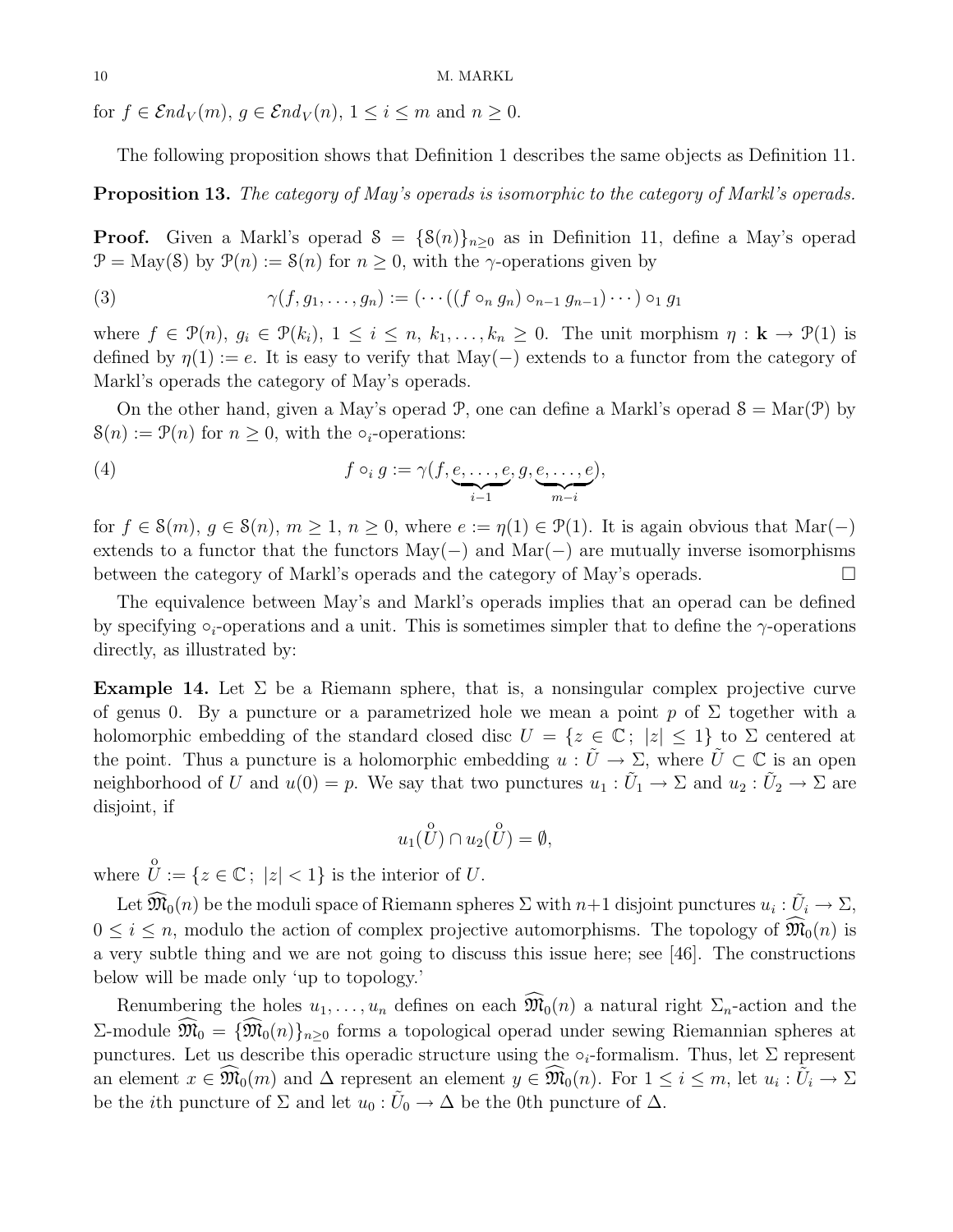There certainly exists some  $0 < r < 1$  such that both  $\tilde{U}_0$  and  $\tilde{U}_i$  contain the disc  $U_{1/r} :=$  ${z \in \mathbb{C}$ ;  $|z| < 1/r$ . Let now  $\Sigma_r := \Sigma \setminus u_i(U_r)$  and  $\Delta_r := \Delta \setminus u_0(U_r)$ . Define finally

$$
\Xi := (\Sigma_r \bigsqcup \Delta_r) / \sim,
$$

where the relation  $\sim$  is given by

$$
\Sigma_r \ni u_i(\xi) \sim u_0(1/\xi) \in \Delta_r,
$$

for  $r < |\xi| < 1/r$ . It is immediate to see that  $\Xi$  is a well-defined punctured Riemannian sphere, with  $n + m - 1$  punctures induced in the obvious manner from those of  $\Sigma$  and  $\Delta$ , and that the class of the punctured surface  $\Xi$  in the moduli space  $\mathfrak{M}_0(m + n - 1)$  does not depend on the representatives  $\Sigma$ ,  $\Delta$  and on r. We define  $x \circ_i y$  to be the class of  $\Xi$ .

The unit  $e \in \widehat{\mathfrak{M}}_0(1)$  can be defined as follows. Let  $\mathbb{CP}^1$  be the complex projective line with homogeneous coordinates  $[z, w], z, w \in \mathbb{C}$ , [118, Example I.1.6]. Let  $0 := [0, 1] \in \mathbb{CP}^1$  and  $\infty := [1,0] \in \mathbb{CP}^1$ . Recall that we have two canonical isomorphisms  $p_{\infty} : \mathbb{CP}^1 \setminus \infty \to \mathbb{C}$  and  $p_0: \mathbb{CP}^1 \setminus 0 \to \mathbb{C}$  given by

$$
p_{\infty}([z, w]) := z/w
$$
 and  $p_0([z, w]) := w/z$ .

Then  $p_{\infty}^{-1} : \mathbb{C} \to \mathbb{CP}^1$  (respectively  $p_0^{-1} : \mathbb{C} \to \mathbb{CP}^1$ ) is a puncture at 0 (respectively at  $\infty$ ). We define  $e \in \widehat{\mathfrak{M}}_0(1)$  to be the class of  $(\mathbb{CP}^1, p_0^{-1}, p_\infty^{-1}).$ 

It is not hard to verify that the above constructions make the collection  $\widehat{\mathfrak{M}}_0 = {\widehat{\mathfrak{M}}_0(n)}_{n>0}$  a Markl's operad. By Proposition 13,  $\widehat{\mathfrak{M}}_0$  is a also May's operad.

In the rest of this article, we will consider May's and Markl's operads as two versions of the same object which we will call simply a (unital) operad.

#### 2. Non-unital operads

It turns out that the combinatorial structure of the moduli space of stable genus zero curves is captured by a certain non-unital version of operad. Let  $\mathcal{M}_{0,n+1}$  be the moduli space of  $(n+1)$ tuples  $(x_0, \ldots, x_n)$  of distinct numbered points on the complex projective line  $\mathbb{CP}^1$  modulo projective automorphisms, that is, transformations of the form

$$
\mathbb{CP}^1 \ni [\xi_1, \xi_2] \mapsto [a\xi_1 + b\xi_2, c\xi_1 + d\xi_2] \in \mathbb{CP}^1,
$$

where  $a, b, c, d \in \mathbb{C}$  with  $ad - bc \neq 0$ .

The moduli space  $\mathcal{M}_{0,n+1}$  has, for  $n \geq 2$ , a canonical compactification  $\overline{\mathcal{M}}_0(n) \supset \mathcal{M}_{0,n+1}$ introduced by A. Grothendieck and F.F. Knudsen [16, 50]. The space  $\overline{\mathcal{M}}_0(n)$  is the moduli space of stable  $(n + 1)$ -pointed curves of genus 0:

**Definition 15.** A stable  $(n + 1)$ -pointed curve of genus 0 is an object

$$
(C; x_0, \ldots, x_n),
$$

where C is a (possibly reducible) algebraic curve with at most nodal singularities and  $x_0, \ldots, x_n \in$ C are distinct smooth points such that

(i) each component of C is isomorphic to  $\mathbb{CP}^1$ ,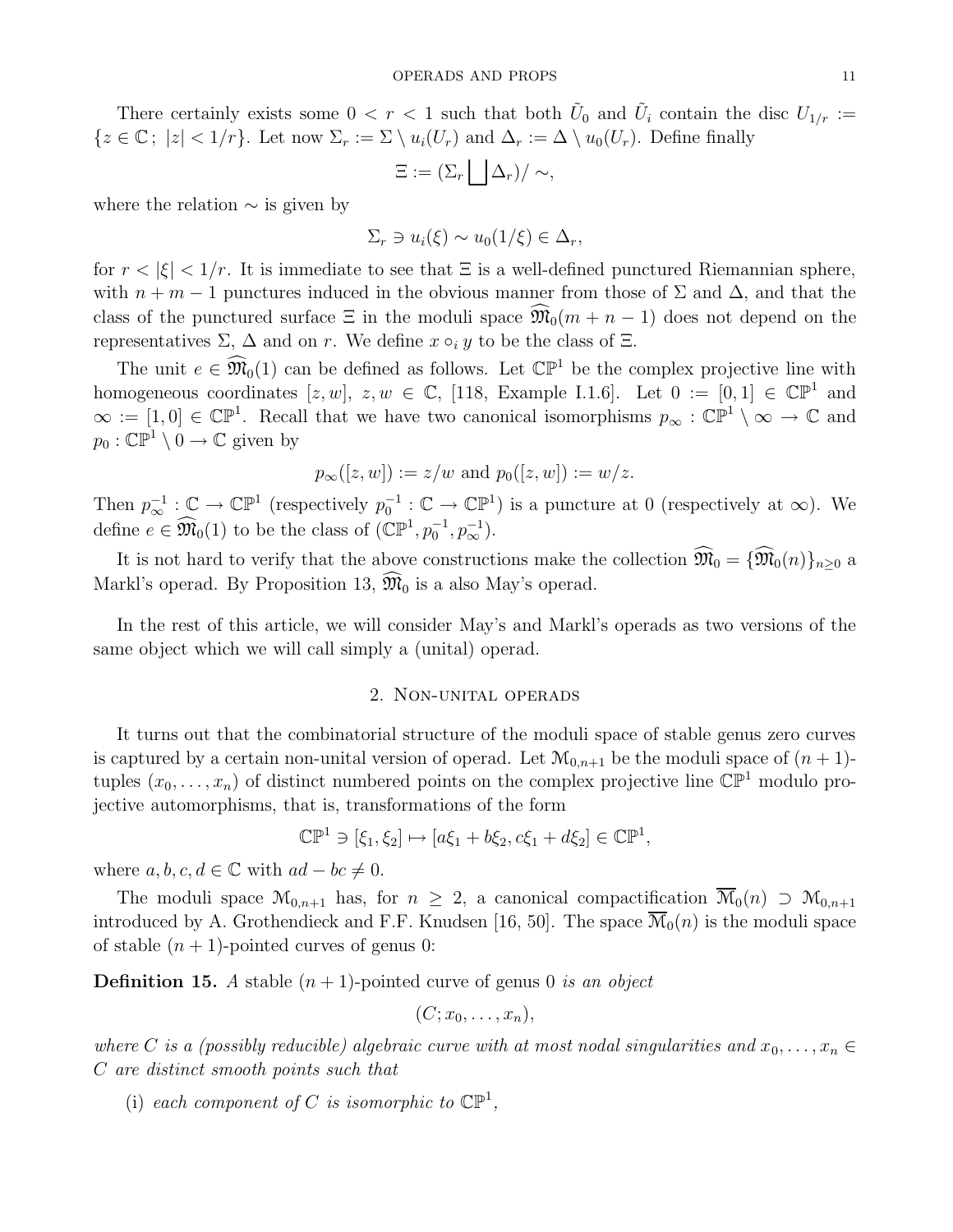#### 12 M. MARKL

- (ii) the graph of intersections of components of  $C$  (i.e. the graph whose vertices correspond to the components of  $C$  and edges to the intersection points of the components) is a tree, and
- (iii) each component of  $C$  has at least three special points, where a special point means either one of the  $x_i$ ,  $0 \le i \le n$ , or a singular point of C (the stability).

It can be easily seen that a stable curve  $(C; x_0, \ldots, x_n)$  admits no infinitesimal automorphisms that fix marked points  $x_0, \ldots, x_n$ , therefore  $(C; x_0, \ldots, x_n)$  is 'stable' in the usual sense. Observe also that  $\overline{\mathcal{M}}_0(0) = \overline{\mathcal{M}}_0(1) = \emptyset$  (there are no stable curves with less than three marked points) and that  $\overline{\mathcal{M}}_0(2)$  = the point corresponding to the three-pointed stable curve  $(\mathbb{CP}^1; \infty, 1, 0)$ . The space  $\mathcal{M}_{0,n+1}$  forms an open dense part of  $\overline{\mathcal{M}}_0(n)$  consisting of marked curves  $(C; x_0, \ldots, x_n)$  such that C is isomorphic to  $\mathbb{CP}^1$ .

Let us try to equip the collection  $\overline{\mathcal{M}}_0 = {\overline{\mathcal{M}}_0(n)}_{n>2}$  with an operad structure as in Definition 1. For  $C = (C, x_1, \ldots, x_n) \in \overline{\mathcal{M}}_0(n)$  and  $C_i = (C_i, y_1^i, \ldots, y_{k_i}^i) \in \overline{\mathcal{M}}_0(k_i), 1 \le i \le n$ , let

(5) 
$$
\gamma(C, C_1, \ldots, C_n) \in \overline{\mathcal{M}}_0(k_1 + \cdots + k_n)
$$

be the stable marked curve obtained from the disjoint union  $C \sqcup C^1 \sqcup \cdots \sqcup C^n$  by identifying, for each  $1 \leq i \leq n$ , the point  $x_i \in C$  with the point  $y_0^i \in C_i$ , introducing a nodal singularity, and relabeling the remaining marked points accordingly. The symmetric group acts on  $\mathcal{M}_0(n)$  by

$$
(C, x_0, x_1, \ldots, x_n) \longmapsto (C, x_0, x_{\sigma(1)}, \ldots, x_{\sigma(n)}), \sigma \in \Sigma_n.
$$

We have defined the  $\gamma$ -compositions and the symmetric group action, but there is no room for the identity, because  $\overline{\mathcal{M}}_0(1)$  is empty! The above structure is, therefore, a non-unital operad in the sense of the following definition (which is formulated, as all definitions in this article, for the monoidal category of k-modules).

**Definition 16.** A May's non-unital operad in the category of **k**-modules is a collection  $\mathcal{P} =$  ${\mathcal{P}(n)}_{n\geq 0}$  of  ${\mathbf k}[\Sigma_n]$ -modules, together with operadic compositions

$$
\gamma: \mathcal{P}(n) \otimes \mathcal{P}(k_1) \otimes \cdots \otimes \mathcal{P}(k_n) \to \mathcal{P}(k_1 + \cdots + k_n),
$$

for  $n \geq 1$  and  $k_1, \ldots, k_n \geq 0$ , that fulfill the associativity and equivariance axioms of Definition 1.

We may as well define on the collection  $\overline{\mathcal{M}}_0 = {\overline{\mathcal{M}}_0(n)}_{n>2}$  operations

(6) 
$$
\circ_i : \overline{\mathcal{M}}_0(m) \times \overline{\mathcal{M}}_0(n) \to \overline{\mathcal{M}}_0(m+n-1)
$$

for  $m, n \geq 2, 1 \leq i \leq m$ , by

$$
(C^1; y_0, \ldots, y_m) \times (C^2; x_0, \ldots, x_n) \longmapsto (C; y_0, \ldots, y_{i-1}, x_0, \ldots, x_n, y_{i+1}, \ldots, y_m)
$$

where C is the quotient of the disjoint union  $C^1 \bigsqcup C^2$  given by identifying  $x_0$  with  $y_i$  at a nodal singularity, see Figure 2. The collection  $\overline{\mathcal{M}}_0 = {\overline{\mathcal{M}}_0(n)}_{n\geq 2}$  with  $\circ_i$ -operations (6) is an example of another version of non-unital operads, recalled in:

**Definition 17.** A non-unital Markl's operad in the category of **k**-modules is a collection  $\mathcal{P} =$  ${\mathcal{P}(n)}_{n\geq 0}$  of  ${\mathbf k}[\Sigma_n]$ -modules, together with operadic compositions

$$
\circ_i : \mathcal{S}(m) \otimes \mathcal{S}(n) \to \mathcal{S}(m+n-1),
$$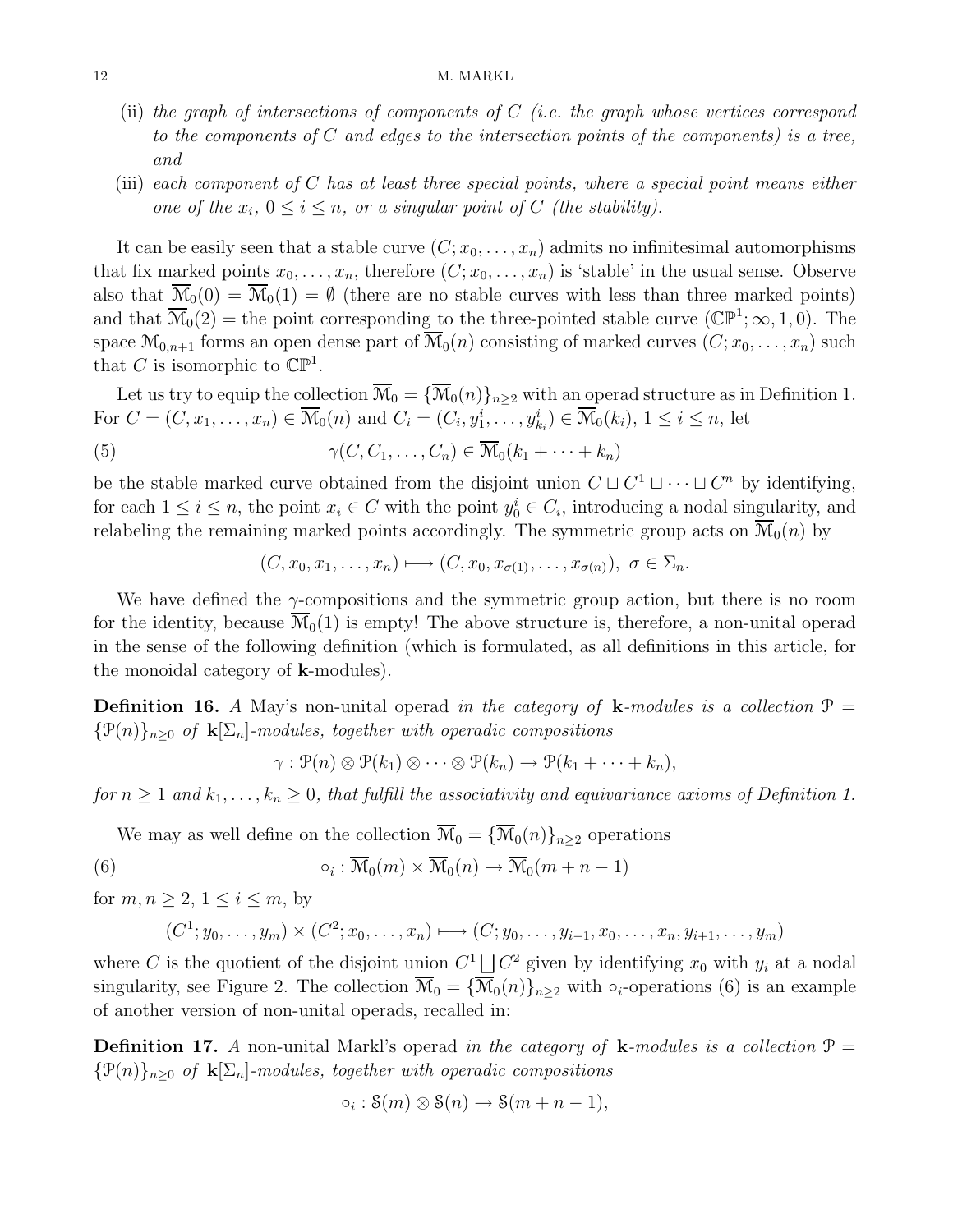

FIGURE 2. The  $\circ_i$ -compositions in  $\overline{\mathcal{M}}_0 = {\overline{\mathcal{M}}_0(n)}_{n \geq 2}$ .

for  $1 \leq i \leq m$  and  $n \geq 0$ , that fulfill the associativity and equivariance axioms of Definition 11.

A we saw in Proposition 13, in the presence of operadic units, May's operads are the same as Markl's operads. Surprisingly, the non-unital versions of these structures are *radically different* – Markl's operads capture more information than May's operads! This is made precise in the following:

Proposition 18. The category of non-unital Markl's operads is a subcategory of the category of non-unital May's operads.

**Proof.** It is easy to see that (3) defines, as in the proof of Proposition 13, a functor  $\psi$ May(−) which is an embedding of the category of non-unital Markl's operads into the category of nonunital May's operads.  $\square$ 

Observe that formula (4), inverse to (3), does not make sense without units. The relation between various versions of operads discussed so far is summarized in the following diagram of categories and their inclusions:



The following example shows that non-unital Markl's operads form a proper sub-category of the category of non-unital May's operads.

**Example 19.** We describe a non-unital May's operad  $\mathcal{V} = {\mathcal{V}(n)}_{n>0}$  which is not of the form  $\psi$ May(S) for some non-unital Markl's operad S. Let

$$
\mathcal{V}(n) := \begin{cases} \mathbf{k}, & \text{for } n = 2 \text{ or } 4 \text{, and} \\ 0, & \text{otherwise.} \end{cases}
$$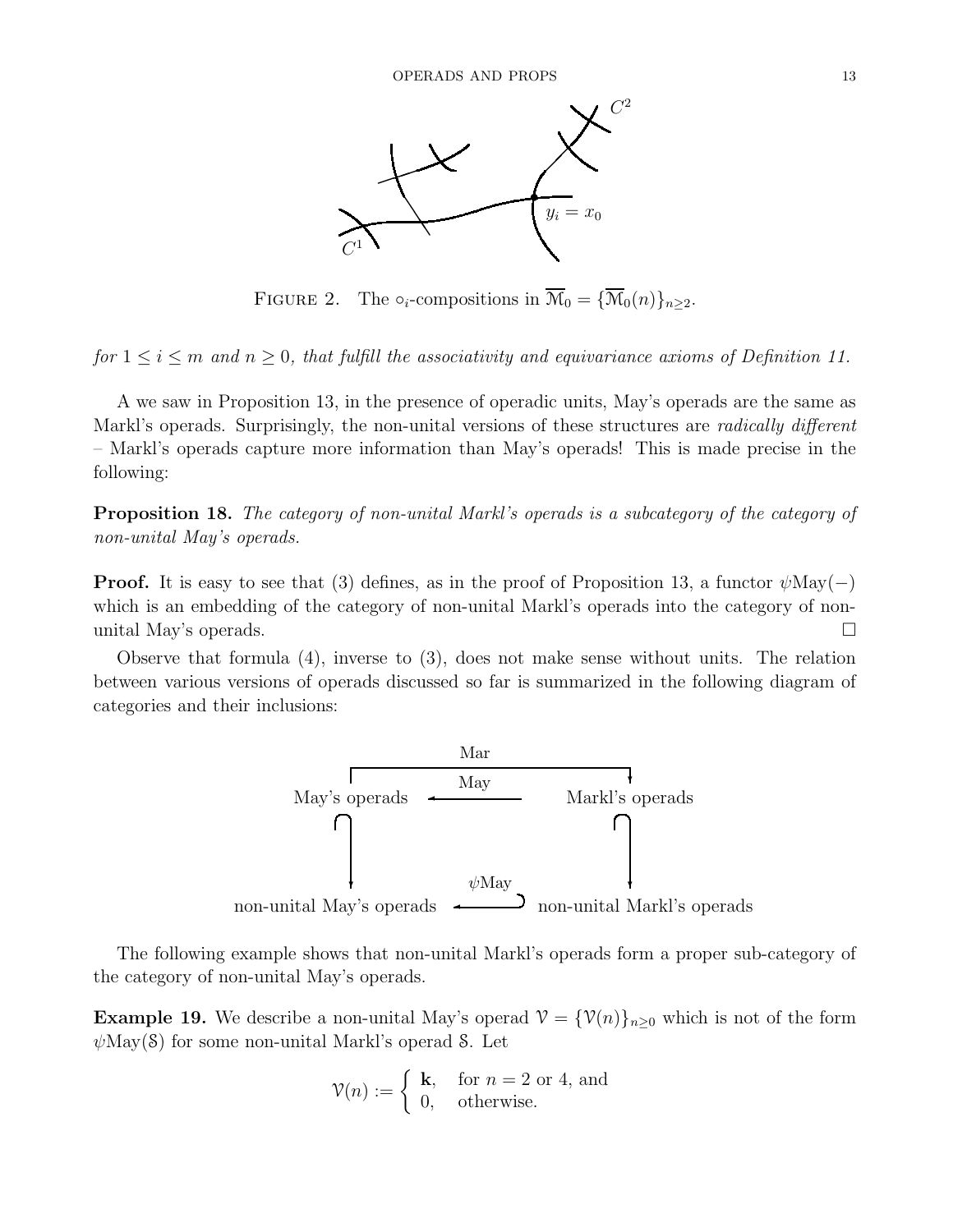#### 14 M. MARKL

The only non-trivial  $\gamma$ -composition is  $\gamma : \mathcal{V}(2) \otimes \mathcal{V}(2) \otimes \mathcal{V}(2) \to \mathcal{V}(4)$ , given as the canonical isomorphism

$$
\mathcal{V}(2) \otimes \mathcal{V}(2) \otimes \mathcal{V}(2) \cong \mathbf{k}^{\otimes 3} \xrightarrow{\cong} \mathbf{k} \cong \mathcal{V}(4).
$$

Suppose that  $V = \text{May}(8)$  for some non-unital Markl's operad S. Then, according to (3), for  $f, g_1, g_2 \in V(2),$ 

$$
\gamma(f, g_1, g_2) = (f \circ_2 g_2) \circ_1 g_1.
$$

Since  $(f \circ_2 g) \in \mathcal{V}(3) = 0$ , this would imply that  $\gamma$  is trivial, which is not true.

Proposition 21 below shows that Markl's rather than May's non-unital operads are true nonunital versions of operads. We will need the following definition in which  $\mathcal{K} = {\mathcal{K}(n)}_{n>1}$  is the trivial (unital) operad with  $\mathcal{K}(1) := \mathbf{k}$  and  $\mathcal{K}(n) = 0$ , for  $n \neq 1$ .

**Definition 20.** An augmentation of an operad  $P$  in the category of **k**-modules is a homomorphism  $\epsilon : \mathcal{P} \to \mathcal{K}$ . Operads with an augmentation are called augmented operads. The kernel

$$
\overline{\mathcal{P}} := \text{Ker} \left( \epsilon : \mathcal{P} \to \mathcal{K} \right)
$$

is called the augmentation ideal.

The following proposition was proved in [75].

**Proposition 21.** The correspondence  $\mathcal{P} \mapsto \overline{\mathcal{P}}$  is an isomorphism between the category of augmented operads and the category of Markl's non-unital operads.

**Proof.** The  $\circ_i$ -operations of P obviously restrict to  $\overline{P}$ , making it a non-unital Markl's operad. It is simple to describe a functorial inverse  $S \mapsto \tilde{S}$  of the correspondence  $\mathcal{P} \mapsto \overline{\mathcal{P}}$ . For a Markl's non-unital operad  $\delta$ , denote by  $\delta$  the collection

(7) 
$$
\widetilde{\mathbf{S}}(n) := \begin{cases} \mathbf{S}(n), & \text{for } n \neq 1, \text{ and} \\ \mathbf{S}(1) \oplus \mathbf{k}, & \text{for } n = 1. \end{cases}
$$

The ∘<sub>i</sub>-operations of  $\tilde{\mathcal{S}}$  are uniquely determined by requiring that they extend the ∘<sub>i</sub>-operations of S and satisfy (2), with the unit  $e := 0 \oplus 1_k \in \mathcal{S}(1) \oplus k = \widetilde{\mathcal{S}}(1)$ . Informally,  $\widetilde{\mathcal{S}}$  is obtained from the Markl's non-unital operad  $\delta$  by adjoining a unit.  $\Box$ 

Observe that if  $\mathcal S$  were a May's, not Markl's, non-unital operad, the construction of  $\widetilde{\mathcal S}$  described in the above proof would not make sense, because we would not know how to define

$$
\gamma(f,\underbrace{e,\ldots,e}_{i-1},g,\underbrace{e,\ldots,e}_{m-i})
$$

for  $f \in \mathcal{S}(m)$ ,  $g \in \mathcal{S}(n)$ ,  $m \geq 2$ ,  $n \geq 0$ ,  $1 \leq i \leq m$ . Proposition 21 should be compared to the obvious statement that the category of augmented unital associative algebras is isomorphic to the category of (non-unital) associative algebras. In the following proposition, Oper denotes the category of k-linear operads and  $\psi$ Oper the category of k-linear Markl's non-unital operads.

**Proposition 22.** Let P be an augmented operad and Q an arbitrary operad in the category of k-modules. Then there exists a natural isomorphism

(8) 
$$
Mor_{\mathbf{Oper}}(\mathcal{P}, \mathcal{Q}) \cong Mor_{\psi \mathbf{Oper}}(\overline{\mathcal{P}}, \psi \mathbf{May}(\mathcal{Q})).
$$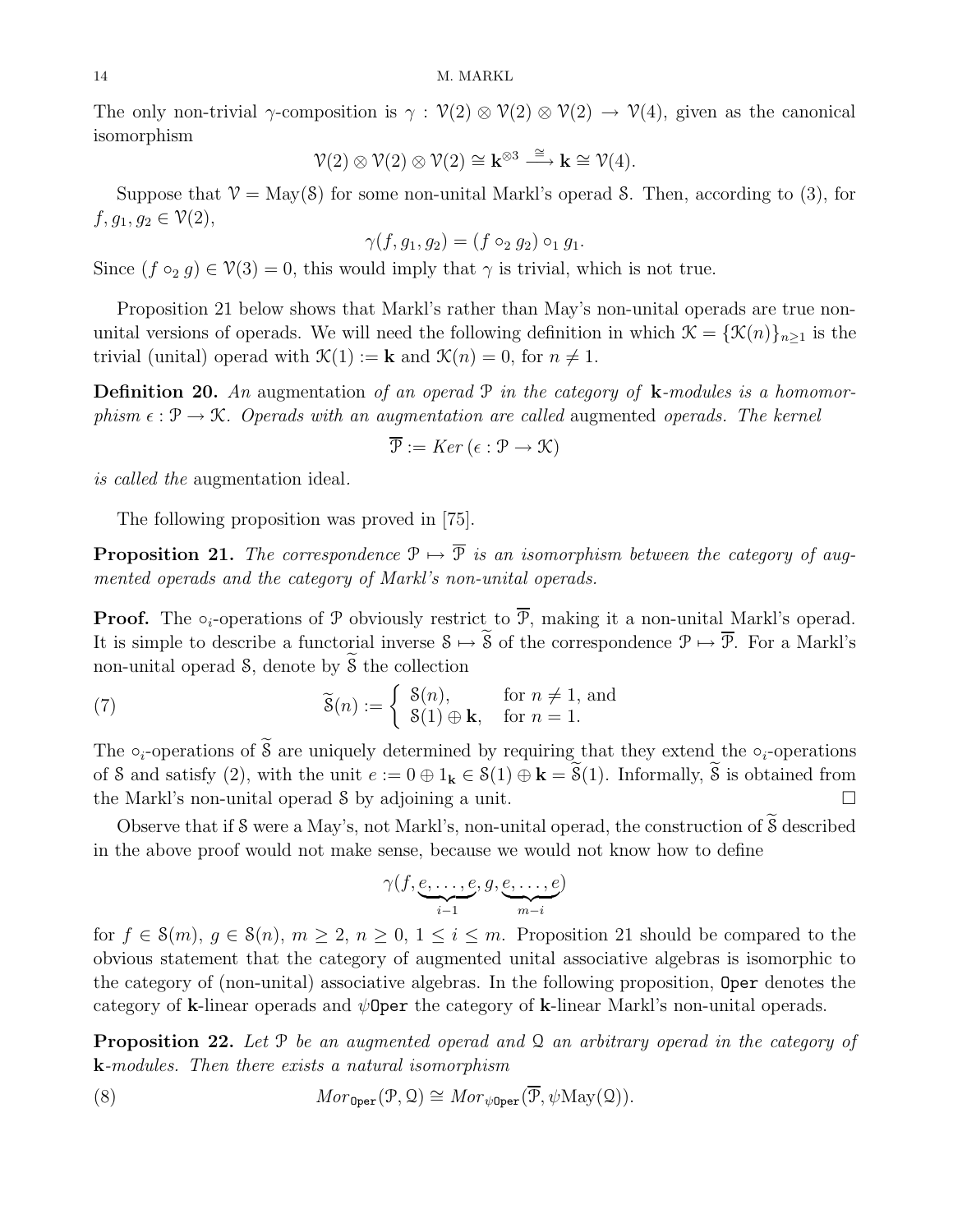The proof is simple and we leave it the reader. Combining (8) with the isomorphism of Proposition 21 one obtains a natural isomorphism

(9) 
$$
Mor_{\mathbf{Oper}}(\widetilde{\mathbf{S}}, \mathbf{Q}) \cong Mor_{\psi \mathbf{Oper}}(\mathbf{S}, \psi \mathbf{May}(\mathbf{Q}))
$$

which holds for each Markl's non-unital operad S and operad Q. Isomorphism (9) means that  $\tilde{\cdot}$ :  $\psi$ Oper  $\rightarrow$  Oper and  $\psi$ May : Oper  $\rightarrow \psi$ Oper are adjoint functors. This adjunction will be used in the construction of free operads in Section 4.

In the rest of this article, non-unital Markl's operads will be called simply non-unital operads. This will not lead to confusion, since all non-unital operads referred to in the rest of this article will be Markl's.

#### 3. Operad algebras

As we already remarked, operads are important through their representations called operad algebras or simply algebras.

**Definition 23.** Let V be a k-module and  $\mathcal{E}nd_V$  the endomorphism operad of V recalled in Example 2. A P-algebra is a homomorphism of operads  $\rho : \mathcal{P} \to \mathcal{E} nd_V$ .

The above definition admits an obvious generalization into an arbitrary symmetric monoidal category with an internal hom-functor. The last assumption is necessary for the existence of the 'internal' endomorphism operad, see [83, Definition II.1.20]. Definition 23 can be however unwrapped into the form given in [58, Definition 2.1] that makes sense in an arbitrary symmetric monoidal category without the internal hom-functor assumption:

**Proposition 24.** Let  $P$  be an operad. A  $P$ -algebra is the same as a  $k$ -module V together with maps

(10) 
$$
\alpha: \mathcal{P}(n) \otimes V^{\otimes n} \to V, \ n \geq 0,
$$

that satisfy the following axioms.

Associativity. For each  $n \geq 1$  and non-negative integers  $k_1, \ldots, k_n$ , the following diagram commutes.

$$
\left(\mathcal{P}(n) \otimes \bigotimes_{s=1}^{n} \mathcal{P}(k_s)\right) \otimes \bigotimes_{s=1}^{n} V^{\otimes k_s} \xrightarrow{\gamma \otimes id} \mathcal{P}(k_1 + \dots + k_n) \otimes V^{\otimes (k_1 + \dots + k_n)}
$$
\n
$$
\downarrow \alpha
$$
\n
$$
\downarrow \alpha
$$
\n
$$
\mathcal{P}(n) \otimes \bigotimes_{s=1}^{n} \left(\mathcal{P}(k_s) \otimes V^{\otimes k_s}\right) \xrightarrow{id \otimes (\bigotimes_{s=1}^{n} \alpha)} \mathcal{P}(n) \otimes V^{\otimes n}
$$

Equivariance. For each  $n \geq 1$  and  $\sigma \in \Sigma_n$ , the following diagram commutes.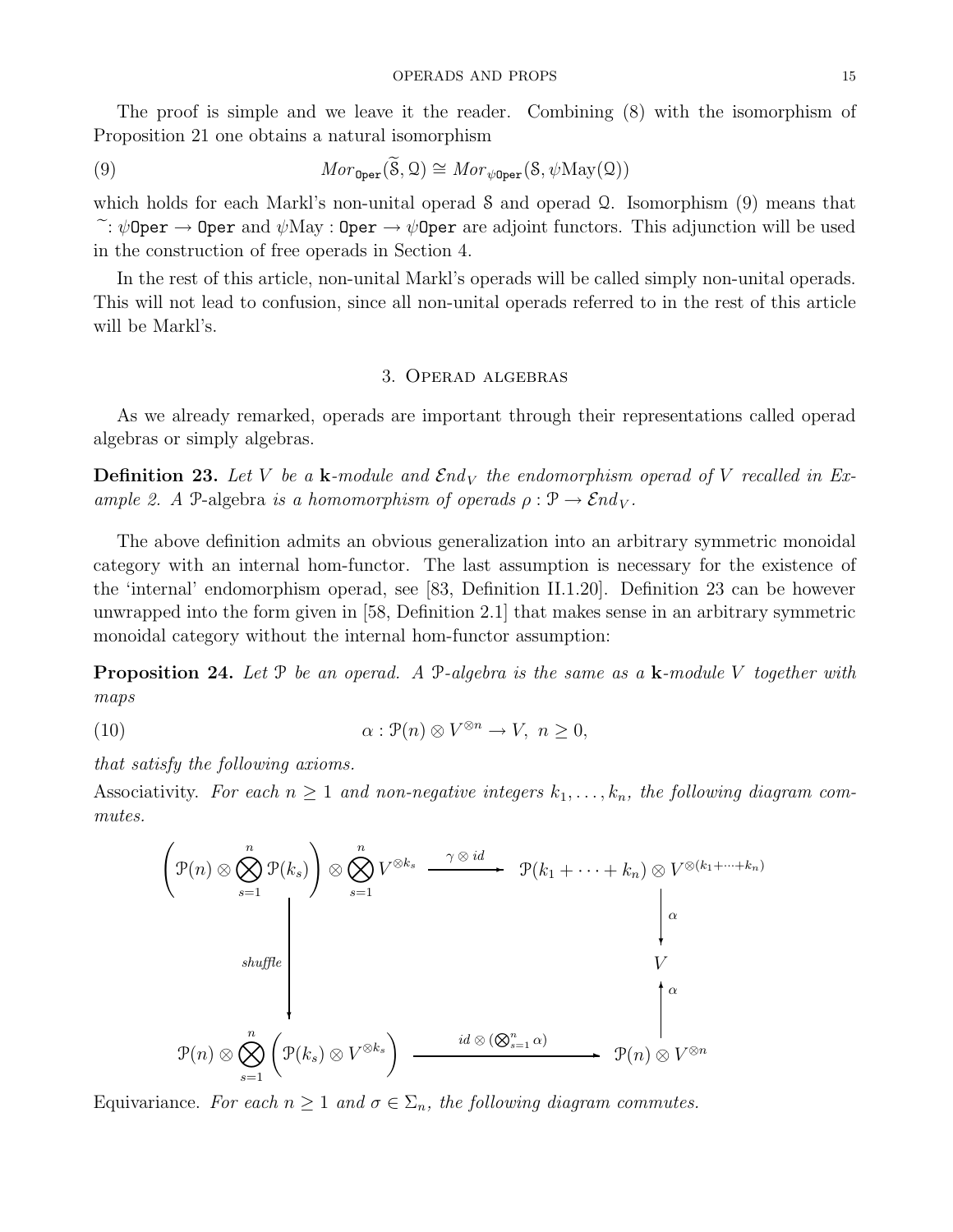

Unitality. For each  $n \geq 1$ , the following diagram commutes.



We leave as an exercise to formulate a version of Proposition 24 that would use  $\circ_i$ -operations instead of  $\gamma$ -operations.

Example 25. In this example we verify, using Proposition 24, that algebras over the operad  $\mathcal{C}om = {\mathcal{C}om(n)}_{n \geq 1}$  recalled in Example 10 are ordinary commutative associative algebras. To simplify the exposition, let us agree that  $v$ 's with various subscripts denote elements of  $V$ . Since  $\mathcal{C}om(n) = \mathbf{k}$  for  $n \geq 1$ , the structure map (10) determines, for each  $n \geq 1$ , a linear map  $\mu_n: V^{\otimes n} \to V$  by

$$
\mu_n(v_1,\ldots,v_n):=\alpha(1_n,v_1,\ldots,v_n),
$$

where  $1_n$  denotes in this example the unit  $1_n \in \mathbf{k} = \mathcal{C}om(n)$ . The associativity of Proposition 24 says that

(11) 
$$
\mu_n(\mu_{k_1}(v_1,\ldots,v_{k_1}),\ldots,\mu_{k_n}(v_{k_1+\cdots+k_{n-1}+1},\ldots,v_{k_1+\cdots+k_n}) ) = \mu_{k_1+\cdots+k_n}(v_1,\ldots,v_{k_1+\cdots+k_n}),
$$

for each  $n, k_1, \ldots, k_n \geq 1$ . The equivariance of Proposition 24 means that each  $\mu_n$  is fully symmetric

(12) 
$$
\mu_n(v_1,\ldots,v_n)=\mu_n(v_{\sigma(1)},\ldots,v_{\sigma(n)}),\ \sigma\in\Sigma_n,
$$

and the unitality implies that  $\mu_1$  is the identity map,

$$
\mu_1(v) = v.
$$

The above structure can be identified with a commutative associative multiplication on V. Indeed, the bilinear map  $\cdot := \mu_2 : V \otimes V \to V$  is clearly associative:

(14) 
$$
(v_1 \cdot v_2) \cdot v_3 = v_1 \cdot (v_2 \cdot v_3)
$$

and commutative:

$$
(15) \t\t v_1 \cdot v_2 = v_2 \cdot v_1.
$$

On the other hand,  $\mu_1(v) := v$  and

$$
\mu_n(v_1,\ldots,v_n):=(\cdots(v_1\cdot v_2)\cdots v_{n-1})\cdot v_n \text{ for } n\geq 2
$$

defines multilinear maps  $\{\mu_n: V^{\otimes n} \to V\}$  satisfying (11)–(13). It is equally easy to verify that algebras over the operad Ass introduced in Example 3 are ordinary associative algebras.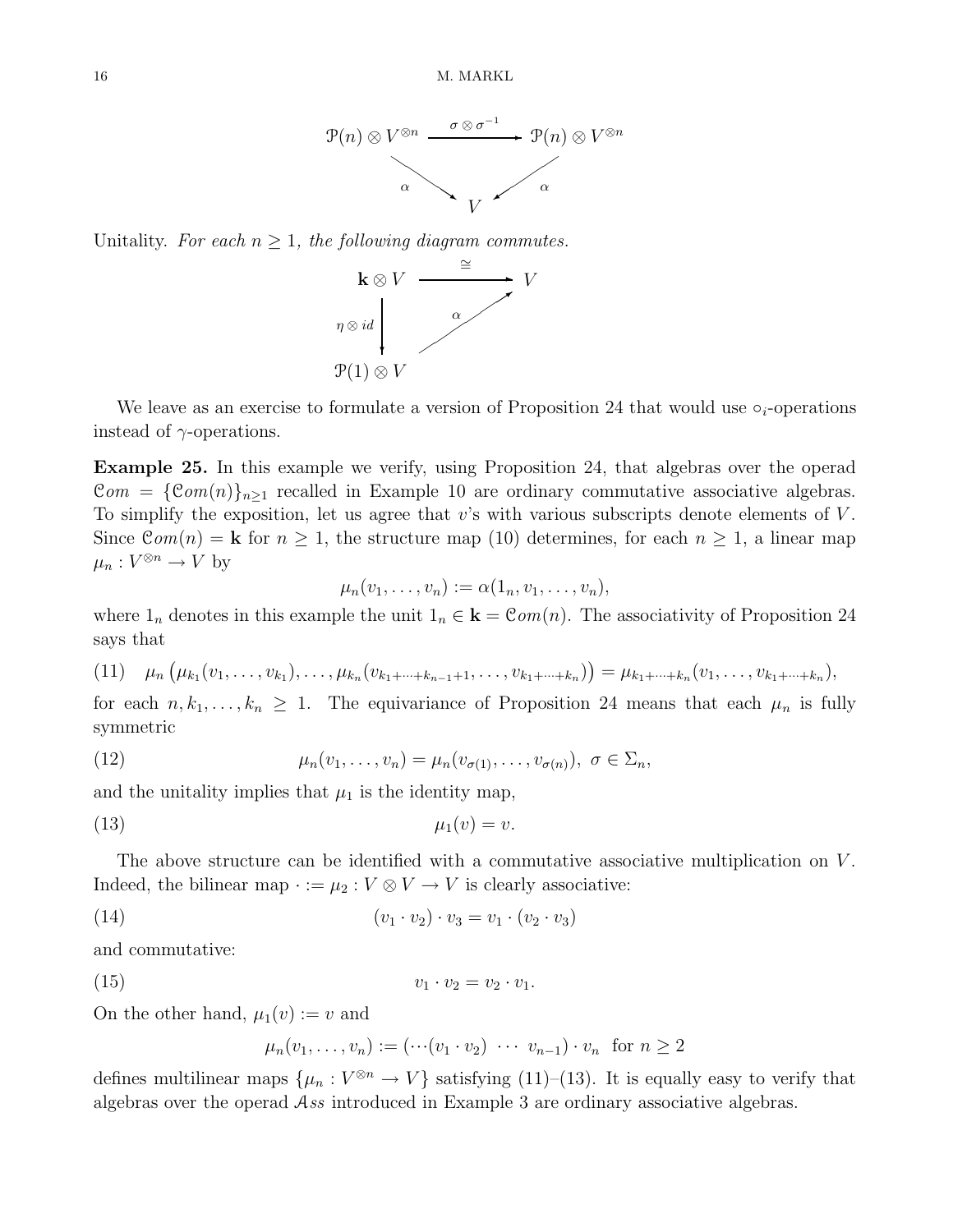Following Leinster [61], one could say that  $(11)$ – $(13)$  is an unbiased definition of associative commutative algebras, while  $(14)$ – $(15)$  is a definition of the same object *biased* towards bilinear operations. Operads therefore provide unbiased definitions of algebras.

**Example 26.** Let us denote by  $UCom$  the endomorphism operad  $\mathcal{E}nd_k$  of the ground ring k. It is easy to verify that  $UCom$ -algebras are *unital* commutative associative algebras. We leave it to the reader to describe the operad UAss governing unital associative operads.

Algebras over a non- $\Sigma$  operad P are defined as algebras, in the sense of Definition 23, over the symmetrization  $\Sigma[\mathcal{P}]$  of  $\mathcal{P}$ . Algebras over non-unital operads discussed in Section 2 are defined by appropriate obvious modifications of Definition 23.

**Example 27.** Let Y be a topological space with a base point  $*$  and  $\mathbb{S}^k$  the k-dimensional sphere,  $k \geq 1$ . The k-fold loop space  $\Omega^k Y$  is the space of all continuous maps  $\mathbb{S}^k \to Y$  that send the south pole of  $\mathbb{S}^k$  to the base point of Y. Equivalently,  $\Omega^k Y$  is the space of all continuous maps  $\lambda : (\mathbb{D}^k, \mathbb{S}^{k-1}) \to (Y, *)$  from the standard closed k-dimensional disc  $\mathbb{D}^k$  to Y that map the boundary  $\mathbb{S}^{k-1}$  of  $\mathbb{D}^k$  to the base point of Y. Let us show, following Boardman and Vogt [10], that  $\Omega^k Y$  is a natural topological algebra over the little k-discs operad  $\mathcal{D}_k = {\mathcal{D}_k(n)}_{n\geq 0}$  recalled in Example 4.

The action  $\alpha$ :  $\mathcal{D}_k(n) \times (\Omega^k Y)^{\times n} \to \Omega^k Y$  is, for  $n \geq 0$ , defined as follows. Given  $\lambda_i$ :  $(\mathbb{D}^k, \mathbb{S}^{k-1}) \to (Y, *) \in \Omega^k Y, 1 \le i \le n$ , and little k-discs  $d = (d_1, \ldots, d_n) \in \mathcal{D}_k(n)$  as in Example 4, then

 $\alpha(d, \lambda_1, \ldots, \lambda_n) : (\mathbb{D}^k, \mathbb{S}^{k-1}) \to (Y, *) \in \Omega^k Y$ 

is the map defined to be  $\lambda_i: \mathbb{D}^k \to Y$  (suitably rescaled) on the image of  $d_i$ , and to be  $*$  on the complement of the images of the maps  $d_i$ ,  $1 \leq i \leq n$ .

Therefore each k-fold loop space is a  $\mathcal{D}_k$ -space. The following classical theorem is a certain form of the inverse statement.

**Theorem 28.** (Boardman-Vogt [10], May [86]) A path-connected  $D_k$ -algebra X has the weak homotopy type of a k-fold loop space.

The connectedness assumption in the above theorem can be weakened by assuming that the  $\mathcal{D}_k$ -action makes the set  $\pi_0(X)$  of path components of X a group.

**Example 29.** The non-unital operad  $\overline{\mathcal{M}}_0$  of stable pointed curves of genus 0 (also called the configuration (non-unital) operad) recalled on page 12 is a non-unital operad in the category of smooth complex projective varieties. It therefore makes sense, as explained in Example 5, to consider its homology operad  $H_*(\overline{\mathcal{M}}_0, \mathbf{k}) = \{H_*(\overline{\mathcal{M}}_0(n), \mathbf{k})\}_{n>2}$ .

An algebra over this non-unital operad is called a (tree level) *cohomological conformal field* theory or a hyper-commutative algebra [55]. It consist of a family  $\{(-,\ldots,-): V^{\otimes n} \to V\}_{n\geq 2}$  of linear operations which are totally symmetric, that is

$$
(v_{\sigma(1)},\ldots,v_{\sigma(n)})=(v_1,\ldots,v_n),
$$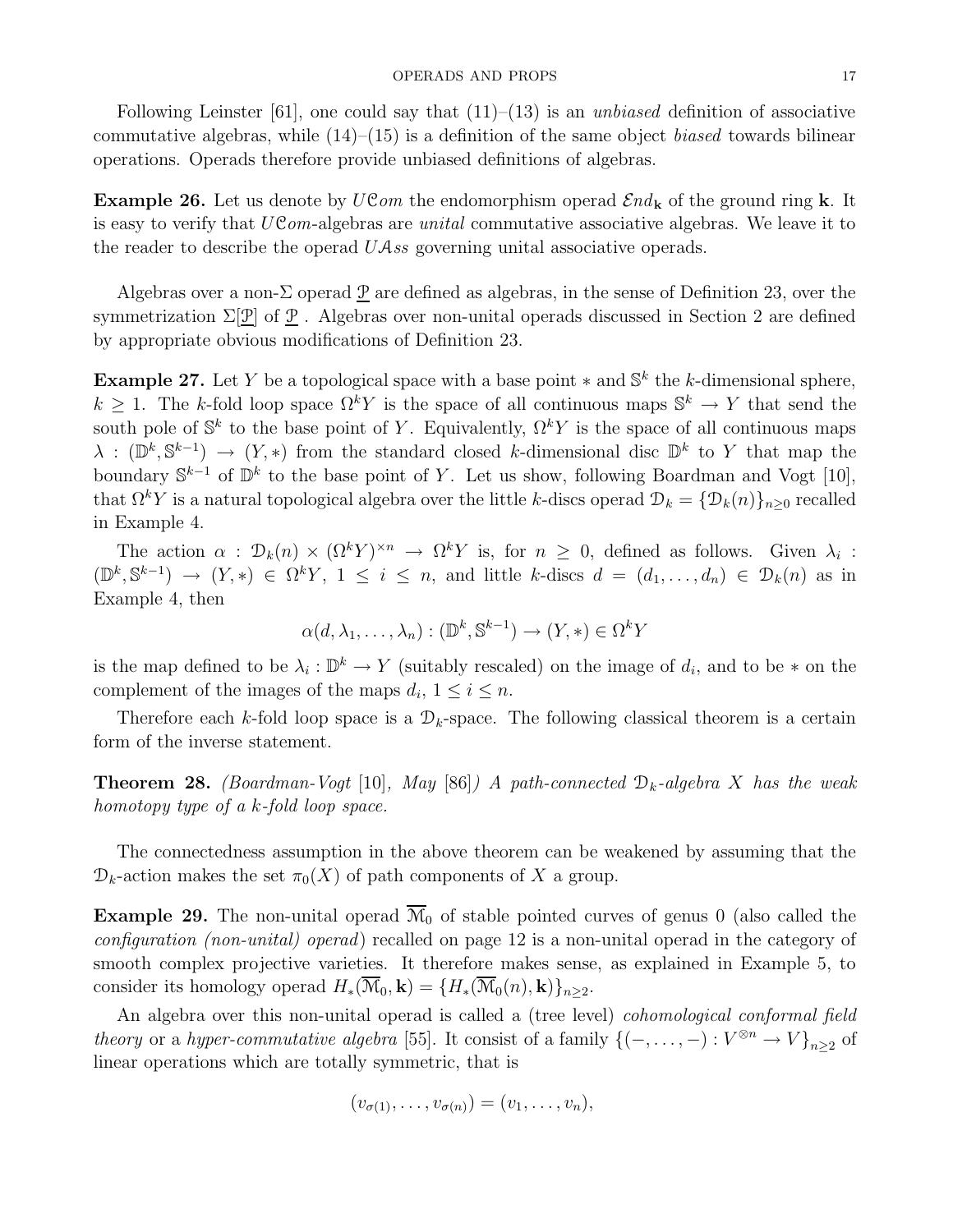for each permutation  $\sigma \in \Sigma_n$ . Moreover, we require the following form of associativity:

(16) 
$$
\sum_{(S,T)} ((u, v, x_i; i \in S), w, x_j; j \in T) = \sum_{(S,T)} (u, (v, w, x_i; i \in S), x_j; j \in T),
$$

where  $u, v, w, x_1, \ldots, x_n \in V$  and  $(S, T)$  runs over disjoint decompositions  $S \sqcup T = \{1, \ldots, n\}.$ For  $n = 0$ , (16) means the (usual) associativity of the bilinear operation  $(-, -)$ , i.e.  $((u, v), w) =$  $(u,(v,w))$ . For  $n=1$  we get

$$
((u, v), w, x) + ((u, v, x), w) = (u, (v, w, x)) + (u, (v, w), x).
$$

**Example 30.** In this example, **k** is a field of characteristic 0. The non-unital operad  $\overline{\mathcal{M}}_0(\mathbb{R})$  =  ${\overline{\mathcal{M}}_0(\mathbb{R})(n)}_{n\geq 2}$  of real points in the configuration operad  $\overline{\mathcal{M}}_0$  is called the *mosaic non-unital* operad [19]. Algebras over the homology  $H_*(\overline{\mathcal{M}}_0(\mathbb{R}), \mathbf{k}) = {H_*(\overline{\mathcal{M}}_0(\mathbb{R})(n), \mathbf{k})}_{n>2}$  of this operad were recently identified [25] with 2-Gerstenhaber algebras, which are structures  $(V, \mu, \tau)$  consisting of a commutative associative product  $\mu : V \otimes V \to V$  and an anti-symmetric degree +1 ternary operation  $\tau : V \otimes V \otimes V \to V$  which satisfies the generalized Jacobi identity

$$
\sum_{\sigma} sgn(\sigma) \cdot \tau(\tau(x_{\sigma(1)}, x_{\sigma(2)}, x_{\sigma(3)}), x_{\sigma(4)}, x_{\sigma(5)}) = 0,
$$

where the summation runs over all  $(3, 2)$ -unshuffles  $\sigma(1) < \sigma(2) < \sigma(3)$ ,  $\sigma(4) < \sigma(5)$ . Moreover, the ternary operation  $\tau$  is tied to the multiplication  $\mu$  by the distributive law

$$
\tau(\mu(s,t),u,v) = \mu(\tau(s,u,v),t) + (-1)^{(1+|u|+|v|)|s|} \cdot \mu(s,\tau(t,u,v)), \ s,t,u,v \in V,
$$

saying that the assignment  $s \mapsto \tau(s, u, v)$  is a degree  $(1 + |u| + |v|)$ -derivation of the associative commutative algebra  $(V, \mu)$ , for each  $u, v \in V$ .

#### 4. Free operads and trees

The purpose of this section is three-fold. First, we want to study free operads because each operad is a quotient of a free one. The second reason why we are interested in free operads is that their construction involves trees. Indeed, it turns out that rooted trees provide 'pasting schemes' for operads and that, replacing trees by other types of graphs, one can introduce several important generalizations of operads, such as cyclic operads, modular operads, and PROPs. The last reason is that the free operad functor defines a monad which provides an unbiased definition of operads as algebras over this monad. Everything in this section is written for klinear operads, but the constructions can be generalized into an arbitrary symmetric monoidal category with countable coproducts  $(\mathcal{M}, \odot, \mathbf{1})$  whose monoidal product  $\odot$  is distributive over coproducts, see [83, Section II.1.9].

Recall that a  $\Sigma$ -module is a collection  $E = \{E(n)\}_{n\geq 0}$  in which each  $E(n)$  is a right  $\mathbf{k}[\Sigma_n]$ module. There is an obvious forgetful functor  $\Box$ : Oper  $\rightarrow \Sigma$ -mod from the category Oper of k-linear operads to the category  $\Sigma$ -mod of  $\Sigma$ -modules.

**Definition 31.** The free operad functor is a left adjoint [38, § II.7]  $\Gamma$  :  $\Sigma$ -mod  $\rightarrow$  Oper to the forgetful functor  $\Box$ : Oper  $\rightarrow \Sigma$ -mod. This means that there exists a functorial isomorphism

$$
Mor_{\mathsf{Oper}}(\Gamma(E), \mathcal{P}) \cong Mor_{\Sigma \text{-mod}}(E, \Box(\mathcal{P}))
$$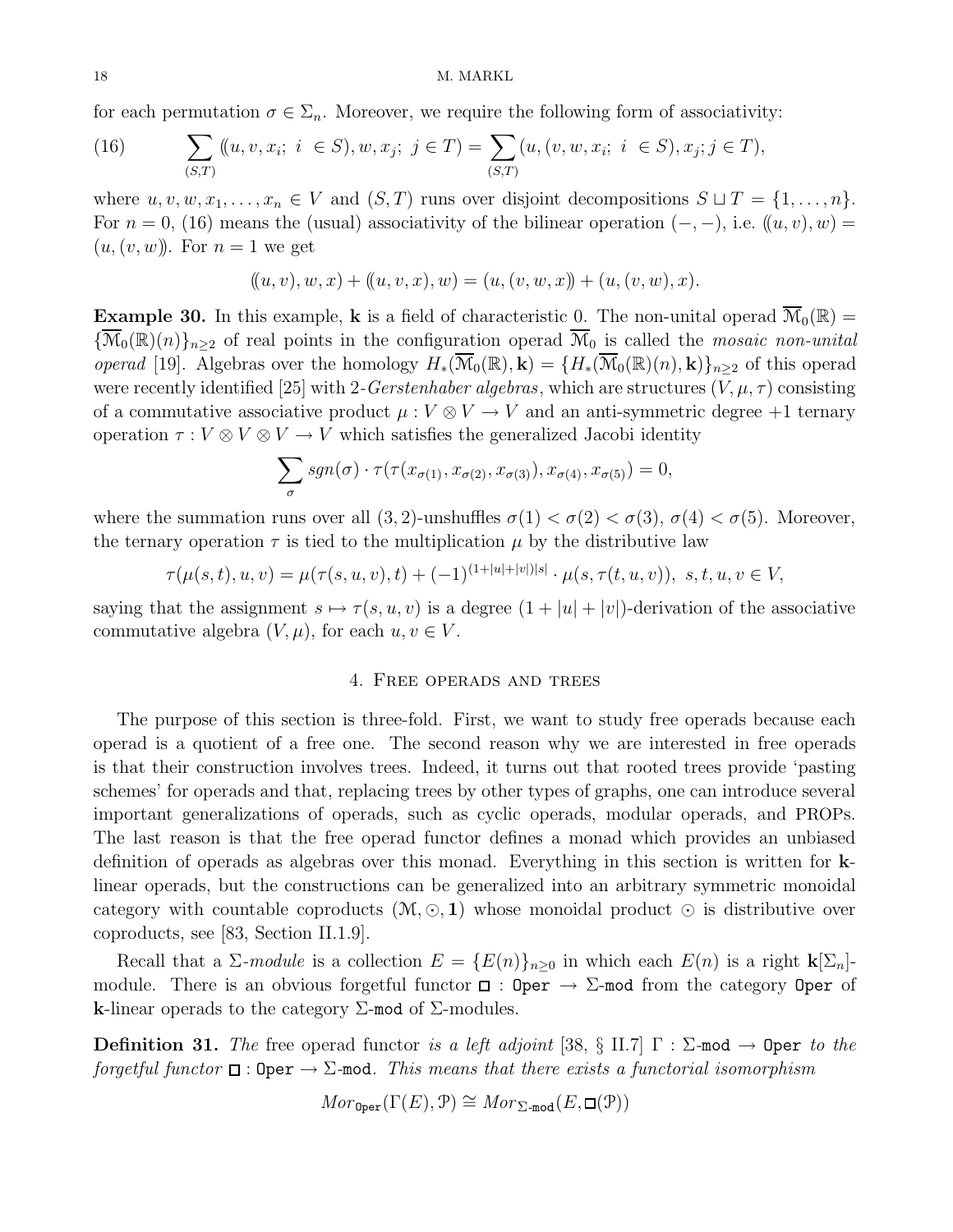for an arbitrary  $\Sigma$ -module E and operad P. The operad  $\Gamma(E)$  is the free operad generated by the  $Σ$ -module E. Similarly, the free non-unital operad functor is a left adjoint  $Ψ$  :  $Σ$ -mod  $→$   $ψ$ Oper of the obvious forgetful functor  $\Box_{\psi} : \psi$ Oper  $\rightarrow \Sigma$ -mod, that is

$$
Mor_{\psi \text{Oper}}(\Psi(E), \mathcal{S}) \cong Mor_{\Sigma \text{-mod}}(E, \Box_{\psi}(\mathcal{S})),
$$

where E is a  $\Sigma$ -module and S a non-unital operad. The non-unital operad  $\Psi(E)$  is the free non-unital operad *generated by the*  $\Sigma$ -module E.

Let  $\tilde{\phantom{a}}: \psi$ Oper  $\rightarrow$  Oper be the functor of 'adjoining the unit' considered in the proof of Proposition 21 on page 14. Functorial isomorphism (9) implies that one may take

$$
\Gamma := \Psi,
$$
  $\Gamma := \Psi,$ 

which means that the free operad  $\Gamma(E)$  can be obtained from the free non-unital operad  $\Psi(E)$ by formally adjoining the unit.

Let us indicate how to construct the free non-unital operad  $\Psi(E)$ , a precise description will be given later in this section. The free non-unital operad  $\Psi(E)$  must be built up from all formal  $\circ_i$ -compositions of elements of E modulo the axioms listed in Definition 11. For instance, given  $f \in E(2), g \in E(3), h \in E(2)$  and  $l \in E(0),$  the component  $\Psi(E)(5)$  must contain the following five compositions

(18) 
$$
(f \circ_1 (g \circ_2 l)) \circ_3 h, (f \circ_2 h) \circ_1 (g \circ_2 l), ((f \circ_2 h) \circ_1 g) \circ_2 l, ((f \circ_1 g) \circ_2 l) \circ_3 h \text{ and } ((f \circ_1 g) \circ_4 h) \circ_2 l.
$$

The elements in (18) can be depicted by the 'flow diagrams' of Figure 3 on page 20. Nodes of these diagrams are decorated by elements f, g, h and l of E in such a way that an element of  $E(n)$ decorates a node with n input lines,  $n \geq 0$ . Thin 'amoebas' indicate the nesting which specifies the order in which the  $\circ_i$ -operations are performed. The associativity of Definition 11 however says that the result of the composition does not depend on the order, therefore the amoebas can be erased and the common value of the compositions represented by



Let us look more closely how diagram (19) determines an element of the (still hypothetical) free non-unital operad  $\Psi(E)$ . The crucial fact is that the underlying graph of (19) is a planar rooted tree. Recall that a *tree* is a finite connected simply connected graph without loops and multiple edges. For a tree T we denote, as usual, by  $Vert(T)$  the set of vertices and  $Edg(T)$  the set of edges of T. The number of edges adjacent to a vertex  $v \in Vert(T)$  is called the *valence* of v and denoted val(v). We assume that one is given a subset

$$
ext(T) \subset \{v \in Vert(T); val(v) = 1\}
$$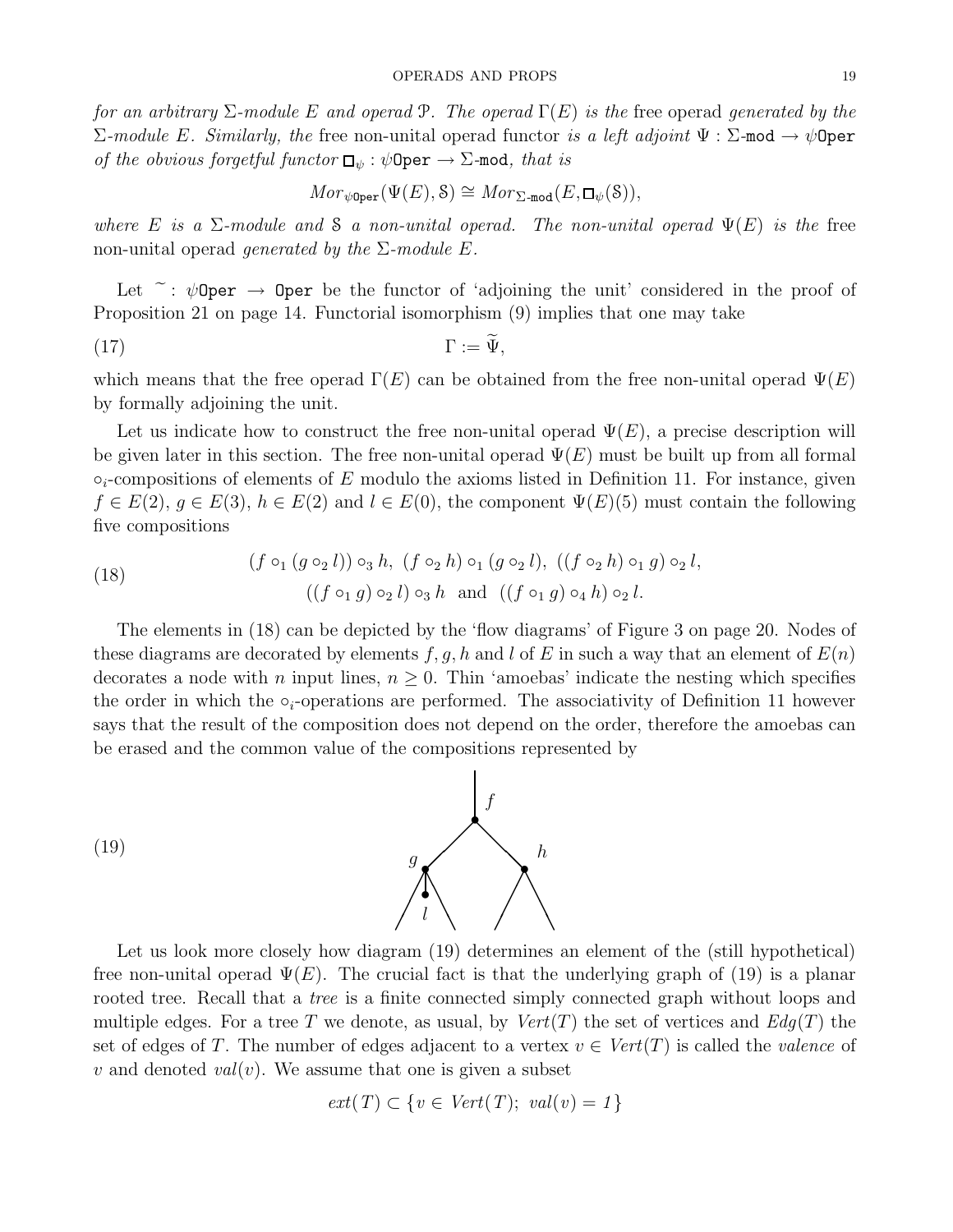

FIGURE 3. Flow diagrams in non-unital operads.

of external vertices, the remaining vertices are internal. Let us denote

$$
vert(T) := Vert(T) \setminus ext(T)
$$

the set of all internal vertices. Henceforth, we will assume that our trees have at least one internal vertex. This excludes at this stage the exceptional tree consisting of two external vertices connected by an edge.

Edges adjacent to external vertices are the *legs* of  $T$ . A tree is *rooted* if one of its legs, called the root, is marked and all other edges are oriented, pointing to the root. The legs different from the root are the leaves of T. For example, the tree in  $(19)$  has 4 internal vertices decorated f, g, h and l, and 4 leaves. Finally, the *planarity* means that an embeddings of T into the plane is specified. In our pictures, the root will always be placed on the top. By a vertex we will always mean an internal one.

The planarity and a choice of the root of the underlying tree of (19) specifies a total order of the set  $in(v)$  of input edges of each vertex  $v \in vert(T)$  as well as a total order of the set  $Leaf(T)$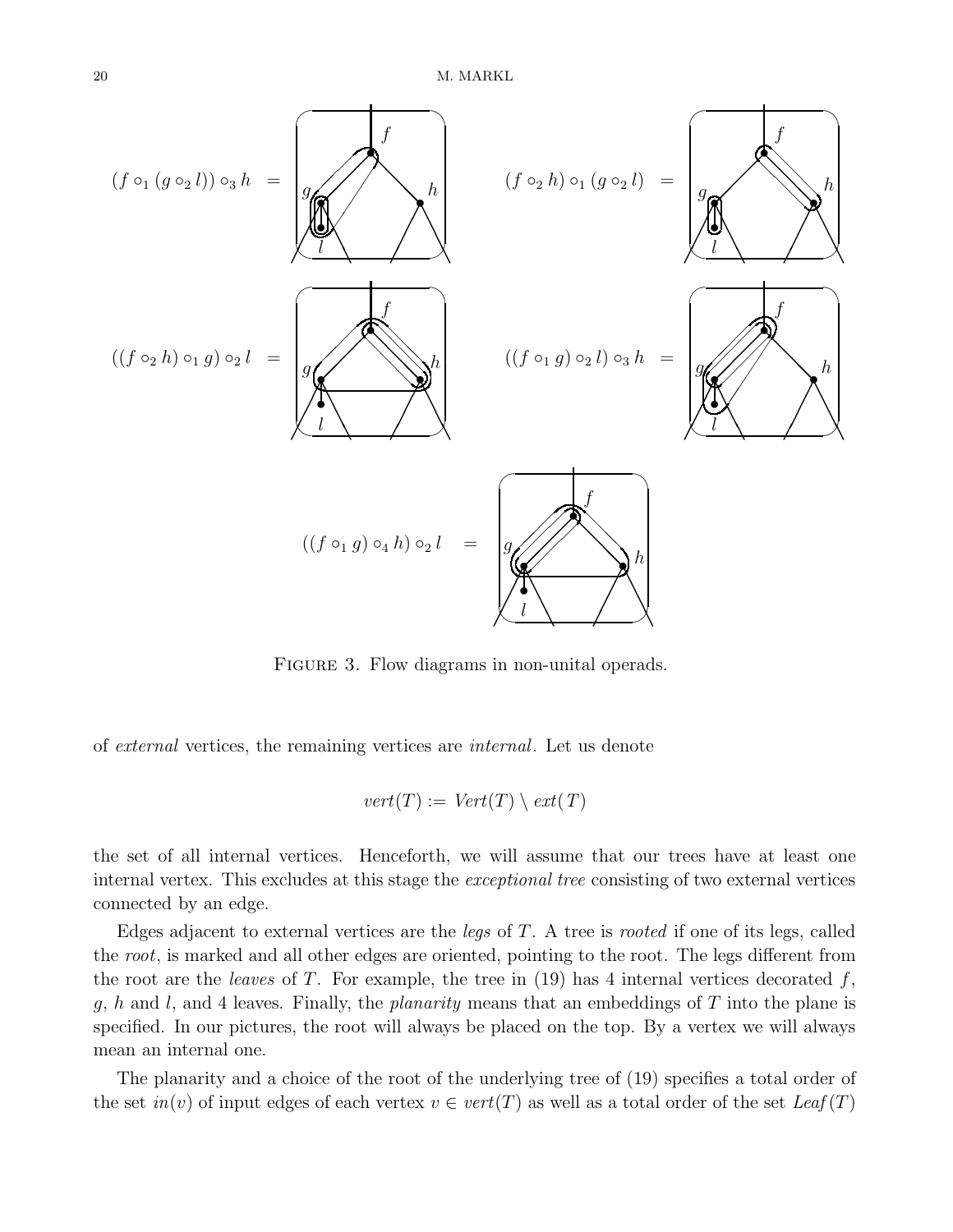of the leaves of  $T$ , by numbering from the left to the right:



This tells us that  $l$  should be inserted into the second input of  $g$ ,  $g$  into the first input of  $f$  and h into the second input of f. Using 'abstract variables'  $v_1, v_2, v_3$  and  $v_4$ , the element represented by (20) can also be written as the 'composition'  $f(g(v_1, l, v_2), h(v_3, v_4))$ .

Now we need to take into account also the symmetric group action. If  $\tau$  is the generator of  $\Sigma_2$ , then the obvious equality

$$
f(g(v_1, l, v_2), h(v_3, v_4)) = f\tau(h(v_3, v_4), g(v_1, l, v_2))
$$

of 'abstract compositions' coming from the equivariance of Definition 11 translates into the following equality of flow diagrams:



Relation (21) shows that the equivariance of Definition 11 violates the linear orders induced by the planar embedding of  $T$ . This leads us to the conclusion that the flow diagrams describing elements of free non-unital operads are (abstract, non-planar) rooted, leaf-labeled decorated trees.

Let us describe, after these motivations, a precise construction of  $\Psi(E)$ . The first subtlety one needs to understand is how to decorate vertices of non-planar trees. To this end, we need to explain how each  $\Sigma$ -module  $E = \{E(n)\}_{n\geq 0}$  naturally extends into a functor (denoted again E) from the category  $\text{Set}_f$  of finite sets and their bijections to the category of **k**-modules. If X and Y are finite sets, denote by

(22) 
$$
Bij(Y, X) := \{ \vartheta : X \xrightarrow{\cong} Y \}
$$

the set of all isomorphisms between  $X$  and  $Y$  (notice the unexpected direction of the arrow!). It is clear that  $Bij(Y, X)$  is a natural left  $Aut_Y$ - right  $Aut_X$ -bimodule, where  $Aut_X := Bij(X, X)$ and  $Aut_Y := Bij(Y, Y)$  are the sets of automorphisms with group structure given by composition. For a finite set  $S \in \text{Set}_f$  of cardinality n and a  $\Sigma$ -module  $E = \{E(n)\}_{n\geq 0}$  define  $E(S)$  to be

(23) 
$$
E(S) := E(n) \times_{\Sigma_n} Bij([n], S)
$$

where, as usual,  $[n] := \{1, \ldots, n\}$  and, of course,  $\Sigma_n = Aut_{[n]}$ .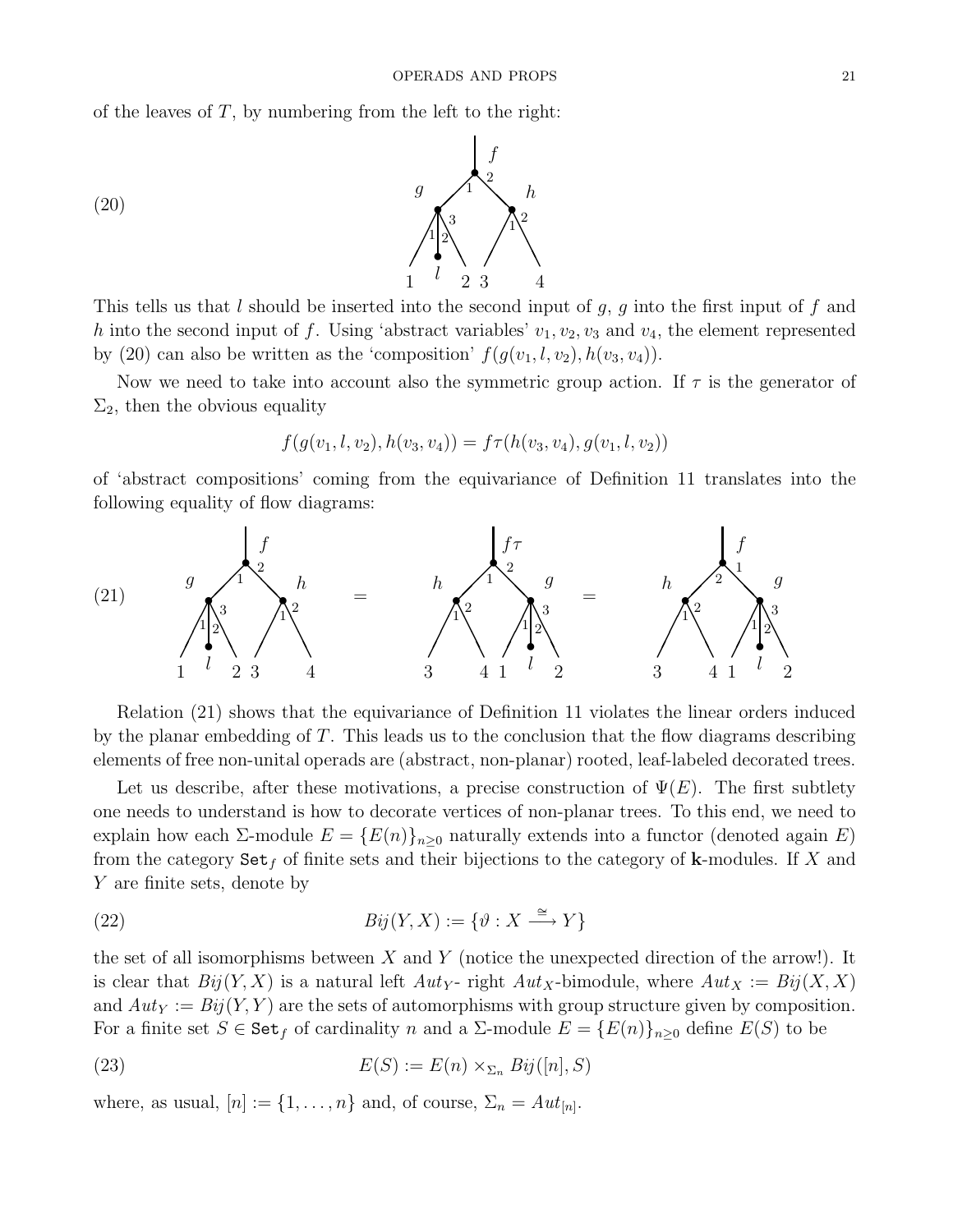#### 22 M. MARKL

Let us recall that a *(leaf-)* labeled rooted n-tree is a rooted tree T together with a specified bijection  $\ell$  : Leaf  $(T) \stackrel{\sim}{\to} [n]$ . Let Tree<sub>n</sub> be the category of labeled rooted n-trees and their bijections. For  $T \in \text{Tree}_n$  define

(24) 
$$
E(T) := \bigotimes_{v \in vert(T)} E(in(v))
$$

where  $in(v)$  is, as before, the set of all input edges of a vertex  $v \in vert(T)$ . It is easy to verify that  $E \mapsto E(T)$  defines a functor from the category Tree<sub>n</sub> to the category of **k**-modules.

Recall that the colimit of a covariant functor  $F : \mathcal{D} \to \mathsf{Mod}_{k}$  is the quotient

$$
\operatorname{colim}_{x \in \mathcal{D}} F(x) = \bigoplus_{x \in \mathcal{D}} F(x) / \sim,
$$

where  $\sim$  is the equivalence generated by

$$
F(y) \ni a \sim F(f)(a) \in F(z),
$$

for each  $a \in F(y)$ ,  $y, z \in \mathcal{D}$  and  $f \in Mor_{\mathcal{D}}(y, z)$ . Define finally

(25) 
$$
\Psi(E)(n) := \underset{T \in \text{Tree}_n}{\text{colim}} E(T), \ n \ge 0.
$$

The following theorem was proved in [83, II.1.9].

**Theorem 32.** There exists a natural non-unital operad structure on the  $\Sigma$ -module

$$
\Psi(E) = {\Psi(E)(n)}_{n \ge 0},
$$

with the  $\circ_i$ -operations given by the grafting of trees and the symmetric group re-labeling the leaves, such that  $\Psi(E)$  is the free non-unital operad generated by the  $\Sigma$ -module E.

One could simplify (25) by introducing  $Tree(n)$  as the set of *isomorphism* classes of *n*-trees from Tree<sub>n</sub> and defining  $\Psi(E)$  by the formula

(26) 
$$
\Psi(E)(n) = \bigoplus_{[T] \in Tree(n)} E(T), \ n \ge 0,
$$

which does not involve the colimit. The drawback of (26) is that it assumes a choice of a representative  $[T]$  of each isomorphism class in  $Tree(n)$ , while (25) is functorial and admits simple generalizations to other types of operads and PROPs. See [83, Section II.1.9] for other representations of the free non-unital operad functor.

Having constructed the free non-unital operad  $\Psi(E)$ , we may use (17) to define the free operad  $\Gamma(E)$ . This is obviously equivalent to enlarging, in (25) for  $n = 1$ , the category Tree<sub>n</sub> by the exceptional roted tree with one leg and no internal vertex. If we denote this enlarged category of trees and their isomorphisms (which however differs from  $\text{Tree}_n$  only at  $n = 1$ ) by UTree<sub>n</sub>, we may represent the free operad as

(27) 
$$
\Gamma(E)(n) := \underset{T \in \text{UTree}_n}{\text{colim}} E(T), \ n \ge 0.
$$

If E is a  $\Sigma$ -module such that  $E(0) = E(1) = 0$ , then (26) reduces to a summation over *reduced* trees, that is trees whose all vertices have at least two input edges. By simple combinatorics, the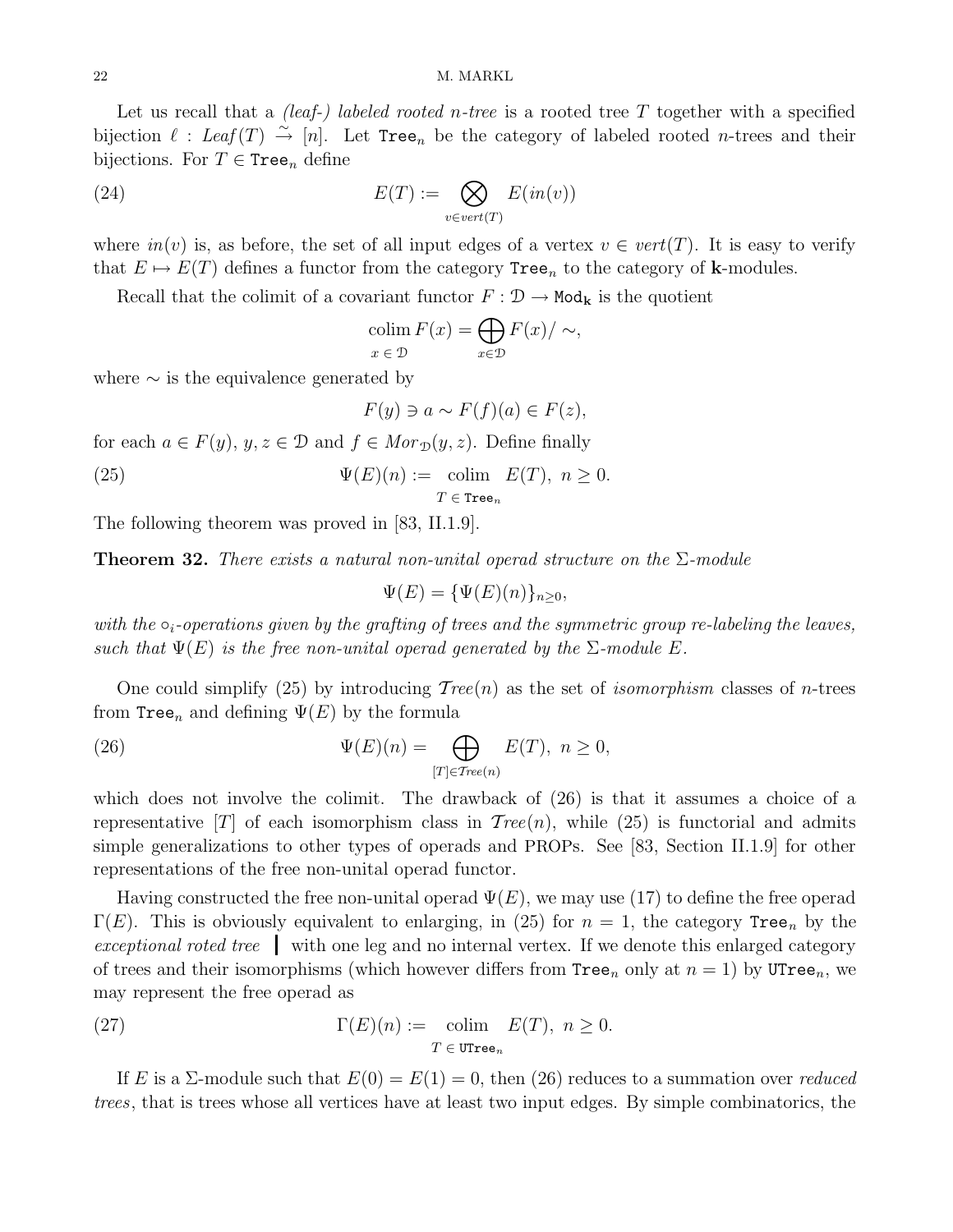number of isomorphism classes of reduced trees in  $Tree_n$  is finite for each  $n \geq 0$ . This implies the following proposition that says that operads are relatively small objects.

**Proposition 33.** Let  $E = \{E(n)\}_{n\geq 0}$  be a  $\Sigma$ -module such that

$$
E(0) = E(1) = 0
$$

and that  $E(n)$  are finite-dimensional for  $n \geq 2$ . Then the spaces  $\Psi(E)(n)$  and  $\Gamma(E)(n)$  are finite-dimensional for each  $n \geq 0$ .

We close this section by showing how the free operad functor can be used to define operads. It follows from general principles that any operad P is a quotient  $\mathcal{P} = \Gamma(E)/(R)$ , where E and R are  $\Sigma$ -modules and  $(R)$  is the operadic ideal (see Definition 6) generated by R in  $\Gamma(E)$ .

Example 34. The commutative associative operad Com recalled in Example 10 is generated by the Σ-module

$$
E_{\mathcal{C}om}(n) := \begin{cases} \mathbf{k} \cdot \mu, & \text{if } n = 2 \text{ and} \\ 0, & \text{if } n \neq 2. \end{cases}
$$

where  $\mathbf{k} \cdot \mu$  is the trivial representation of  $\Sigma_2$ . The ideal of relations is generated by

$$
R_{Com} := Span_{\mathbf{k}}\{\mu(\mu \otimes id) - \mu(id \otimes \mu)\} \subset \Gamma(E_{Com})(3),
$$

where  $\mu(\mu \otimes id) - \mu(id \otimes \mu)$  is the obvious shorthand for  $\gamma(\mu, \mu, e) - \gamma(\mu, e, \mu)$ , with e the unit of  $\Gamma(E_{\mathcal{C}\circ m})$ .

Similarly, the operad  $\mathcal{A}ss$  for associative algebras reviewed in Example 3 is generated by the  $\Sigma$ -module  $E_{\mathcal{A}ss}$  such that

$$
E_{Ass}(n) := \begin{cases} \mathbf{k}[\Sigma_2], & \text{if } n = 2 \text{ and} \\ 0, & \text{if } n \neq 2. \end{cases}
$$

The ideal of relations is generated by the  $\mathbf{k}[\Sigma_3]$ -closure  $R_{\mathcal{A}ss}$  of the associativity

(28)  $\alpha(\alpha \otimes id) - \alpha(id \otimes \alpha) \in \Gamma(E_{\mathcal{A}ss})(3),$ 

where  $\alpha$  is a generator of the regular representation  $E_{\mathcal{A}ss}(2) = \mathbf{k}[\Sigma_2]$ .

**Example 35.** The operad *Lie* governing Lie algebras is the quotient  $\mathcal{L}ie := \Gamma(E_{\mathcal{L}ie})/(R_{\mathcal{L}ie})$ , where  $E_{\mathcal{L}ie}$  is the  $\Sigma$ -module

$$
E_{\mathcal{L}ie}(n) := \begin{cases} \mathbf{k} \cdot \beta & \text{if } n = 2 \text{ and} \\ 0 & \text{if } n \neq 2, \end{cases}
$$

with  $\mathbf{k} \cdot \beta$  is the signum representation of  $\Sigma_2$ . The ideal of relations  $(R_{\mathcal{L}ie})$  is generated by the Jacobi identity:

(29) 
$$
\beta(\beta \otimes id) + \beta(\beta \otimes id)c + \beta(\beta \otimes id)c^2 = 0,
$$

in which  $c \in \Sigma_3$  is the cyclic permutation  $(1, 2, 3) \mapsto (2, 3, 1)$ .

**Example 36.** We show how to describe the presentations of the operads  $\mathcal{A}$ ss and  $\mathcal{L}ie$  given in Examples 34 and 35 in a simple graphical language. The generator  $\alpha$  of  $E_{\mathcal{A}ss}$  is an operation with two inputs and one output, so we depict it as  $\lambda$ . The associativity (28) then reads as

$$
\boldsymbol{\lambda}=\boldsymbol{\lambda},
$$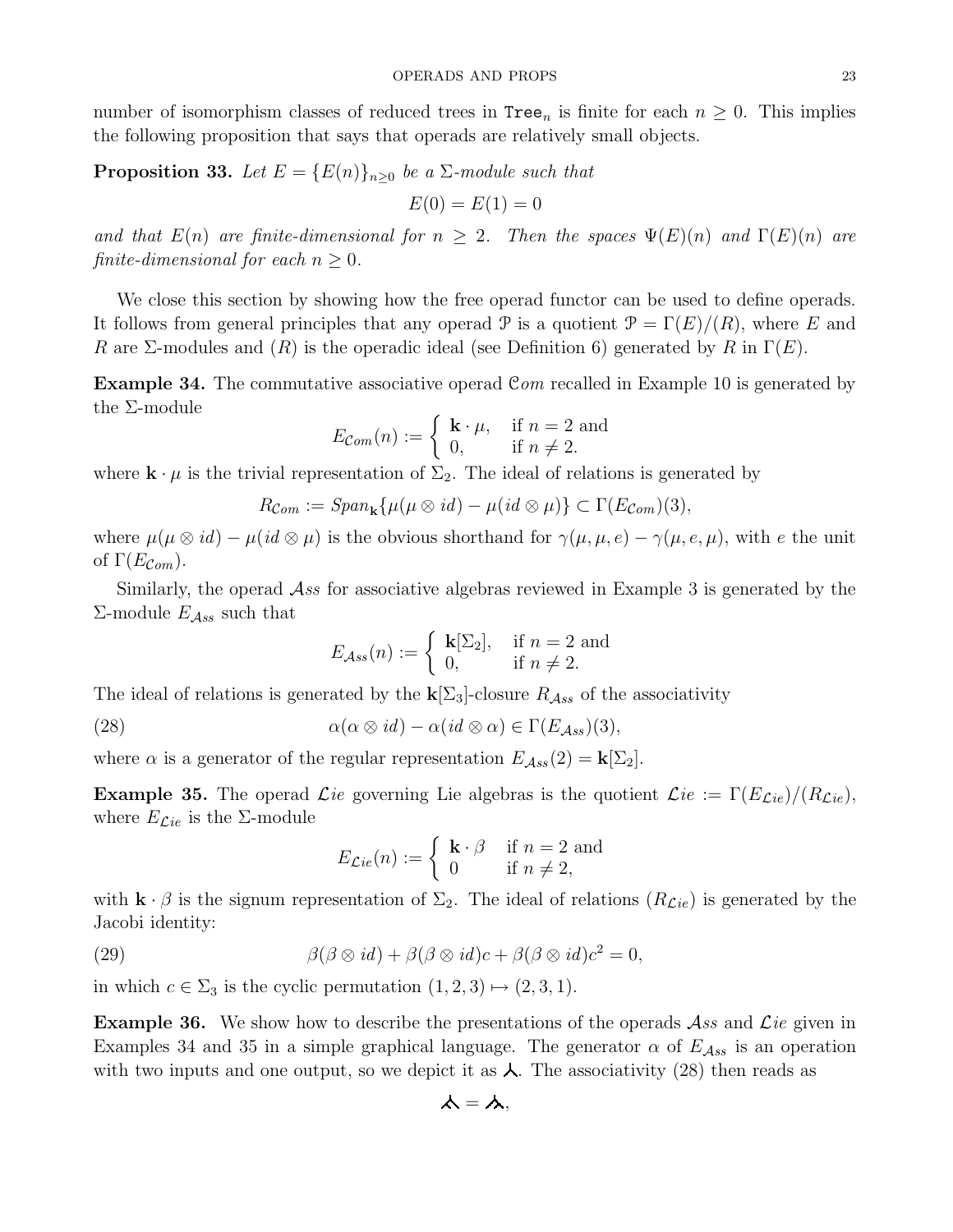therefore  $\mathcal{A}ss = \Gamma(\lambda)/(\lambda = \lambda)$ . Also the operad for *Lie* algebras is generated by one bilinear operation  $\lambda$ , but this time the operation is anti-symmetric

$$
\bigwedge_{1\ 2} = -\bigwedge_{2\ 1}.
$$

The Jacobi identity (29) reads

$$
\sum_{1 \ 2 \ 3} + \sum_{2 \ 3 \ 1} + \sum_{3 \ 1 \ 2} = 0.
$$

The kind of description used in the above examples is 'tautological' in the sense that it just says that the operad P governing a certain type of algebras is generated by operations of these algebras, with an appropriate symmetry, modulo the axioms satisfied by these operations. It does not say directly anything about the properties of the individual spaces  $\mathcal{P}(n)$ ,  $n \geq 0$ . Describing these individual components may be a very nontrivial task, see for example the formula for the  $\Sigma_n$ -modules  $\mathcal{L}ie(n)$  given in [83, page 50]. Operads in Examples 34 and 35 are quadratic in the sense of the following:

**Definition 37.** An operad  $\mathcal P$  is quadratic if it has a presentation  $\mathcal P = \Gamma(E)/(R)$ , where  $E = \mathcal P(2)$ and  $R \subset \Gamma(E)(3)$ .

Quadratic operads form a very important class of operads. Each quadratic operad P has a quadratic dual  $\mathcal{P}^!$  [34], [83, Definition II.3.37] which is a quadratic operad defined, roughly speaking, by dualizing the generators of  $\mathcal{P}$  and replacing the relations of  $\mathcal{P}$  by their annihilator in the dual space. For example,  $\mathcal{A}ss^{\dagger}=\mathcal{A}ss$ ,  $\mathcal{C}om^{\dagger}=\mathcal{L}ie$  and  $\mathcal{L}ie^{\dagger}=\mathcal{C}om$ . A quadratic operad P is Koszul if it has the homotopy type of the bar construction of its quadratic dual [34], [83, Definition II.3.40]. For quadratic Koszul operads, there is a deep understanding of the derived category of the corresponding algebras. Operads  $\mathcal{A}ss$ , Com and  $\mathcal{L}ie$  above, as well as most quadratic operads one encounters in everyday life, are Koszul.

#### 5. Unbiased definitions

In this section, we review the definition of a triple (monad) and give, in Theorem 40, a description of unital and non-unital operads in terms of algebras over a triple. The relevant triples come from the endofunctors  $\Psi$  and  $\Gamma$  recalled in Section 4. Let  $End(\mathcal{C})$  be the strict symmetric monoidal category of endofunctors on a category  $\mathcal C$  where multiplication is the composition of functors.

**Definition 38.** A triple (also called a monad) T on a category C is an associative and unital monoid  $(T, \mu, \nu)$  in End(C). The multiplication  $\mu : TT \to T$  and unit morphism  $\nu : id \to T$ satisfy the axioms given by commutativity of the diagrams in Figure 4.

Triples arise naturally from pairs of adjoint functors. Given an adjoint pair [38, II.7]

$$
A \xrightarrow{\qquad \qquad G \qquad \qquad } B,
$$

with associated functorial isomorphism

$$
Mor_{\mathbf{A}}(F(X), Y) \cong Mor_{\mathbf{B}}(X, G(Y)), \ X \in \mathbf{B}, \ Y \in \mathbf{A},
$$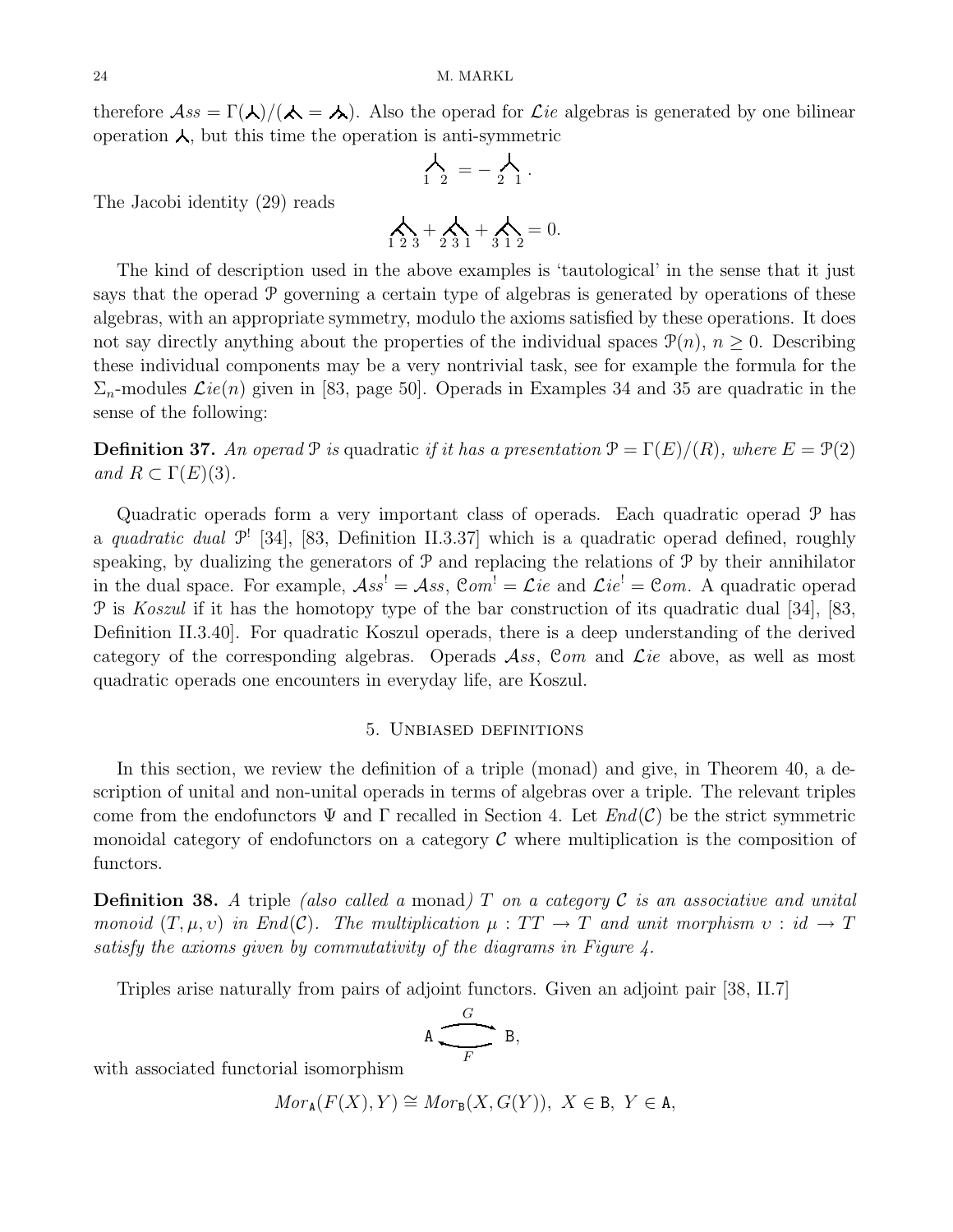

FIGURE 4. Associativity and unit axioms for a triple.



FIGURE 5. T-algebra structure.

there is a triple in B defined by  $T := GF$ . The unit of the adjunction  $id \rightarrow GF$  defines the unit v of the triple and the counit of the adjunction  $FG \rightarrow id$  induces a natural transformation  $GFGF \rightarrow GF$  which defines the multiplication  $\mu$ . In fact, it is a theorem of Eilenberg and Moore [20] that all triples arise in this way from adjoint pairs. This is exactly the situation with the free operad and free non-unital operad functors that were described in Section 4. We will show how operads and non-unital operads can actually be defined using the concept of an algebra over a triple:

**Definition 39.** A T-algebra or algebra over the triple T is an object A of C together with a structure morphism  $\alpha: T(A) \to A$  satisfying

$$
\alpha(T(\alpha)) = \alpha(\mu_A) \text{ and } \alpha v_A = id_A,
$$

see Figure 5.

The category of T-algebras in C will be denoted  $\text{Alg}_T(\mathcal{C})$ . Since the free non-unital operad functor  $\Psi$  and the free operad functor  $\Gamma$  described in Section 4 are left adjoints to  $\Box_{\psi} : \psi$ 0per  $\rightarrow$ Σ-mod and  $\Box$ : Oper  $\rightarrow$  Σ-mod, respectively, the functors  $\Box_{\psi}\Psi$  (denoted simply  $\Psi$ ) and  $\Box\Gamma$ (denoted  $\Gamma$ ) define triples on  $\Sigma$ -mod.

**Theorem 40.** A  $\Sigma$ -module S is a  $\Psi$ -algebra if and only if it is a non-unital operad and it is a Γ-algebra if and only if it is an operad. In shorthand:

$$
\mathtt{Alg}_{\Psi}(\Sigma\text{-}\mathtt{mod})\cong \psi\mathtt{Oper} \ \ \text{and} \ \ \mathtt{Alg}_{\Gamma}(\Sigma\text{-}\mathtt{mod})\cong \mathtt{Oper}.
$$

**Proof.** We outline first the proof of the implication in the direction from algebra to non-unital operad. Let S be a Ψ-algebra. The restriction of the structure morphism  $\alpha : \Psi(\mathcal{S}) \longrightarrow \mathcal{S}$  to the components of  $\Psi(\mathcal{S})$  supported on trees with one internal edge defines the non-unital operad composition maps  $\circ_i$ , as indicated by: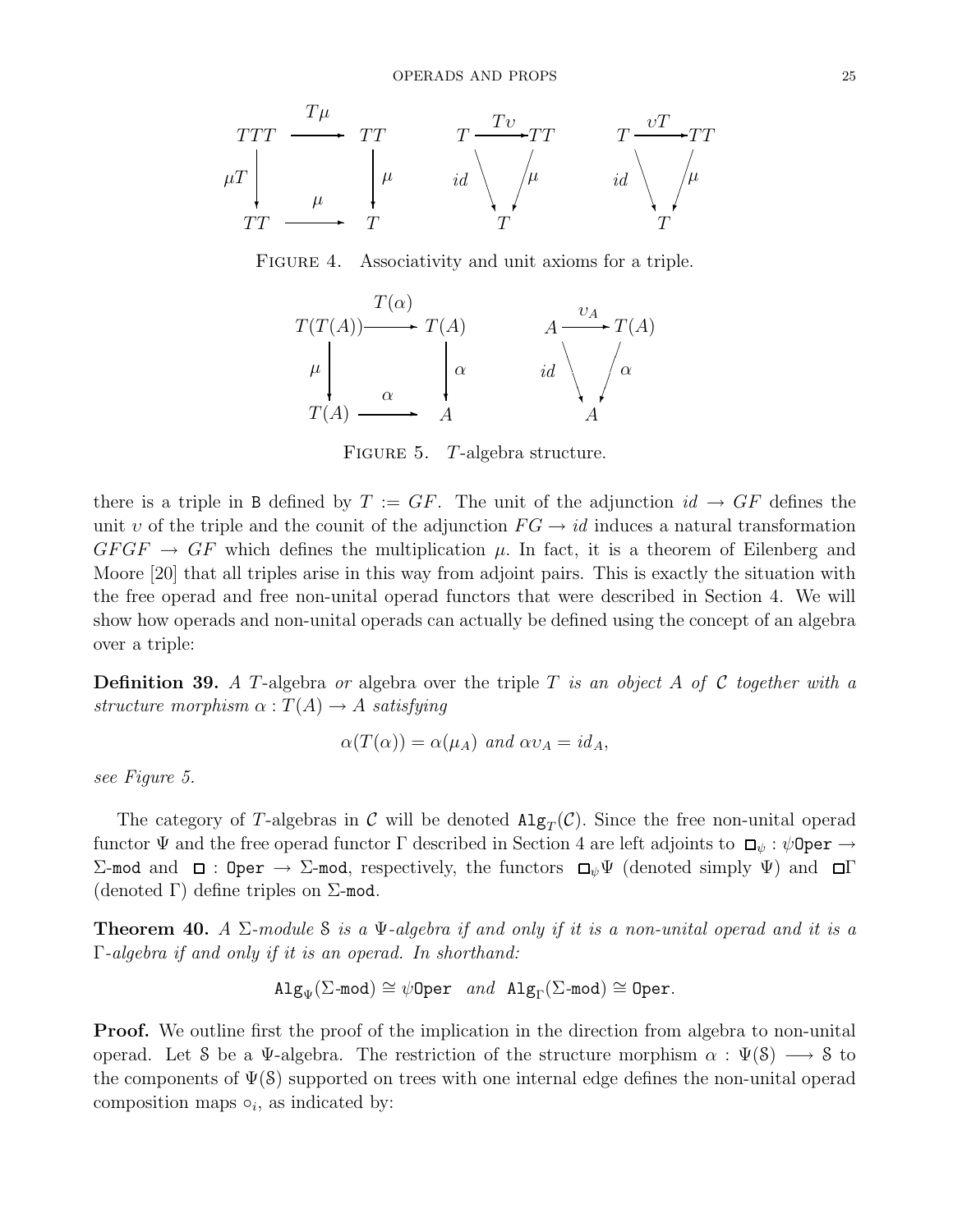

FIGURE 6. Bracketed trees. The left picture shows an element of  $\Psi\Psi(E)(5)$  while the right picture shows the same element interpreted, after erasing the braces indicated by thin cycles, as an element of  $\Psi(E)(5)$ . For simplicity, we did not show the decoration of vertices by elements of  $E$ .



In the opposite direction, for a non-unital operad S, the Ψ-algebra structure  $\alpha : \Psi(\mathcal{S}) \to \mathcal{S}$ is the contraction along the edges of underlying trees, using the  $\circ_i$ -operations. The proof that Γ-algebras are operads is similar.

Let us change our perspective and consider formula (25) as defining an endofunctor  $\Psi$ :  $\Sigma$ -mod  $\rightarrow$  Σ-mod, ignoring that we already know that it represents free non-unital operads. We are going to construct maps

$$
\mu: \Psi \Psi \to \Psi \text{ and } \upsilon: id \to \Psi
$$

making  $\Psi$  a triple on the category  $\Sigma$ -mod. Let us start with the triple multiplication  $\mu$ . It follows from (25) that, for each  $\Sigma$ -module E,

$$
\Psi\Psi(E)(n) := \operatorname{colim}_{T \in \operatorname{Tree}_n} \Psi(E)(T), \ n \ge 0.
$$

The elements in the right hand side are represented by rooted trees T with vertices decorated by elements of  $\Psi(E)$ , while elements of  $\Psi(E)$  are represented by rooted trees with vertices decorated by E. We may therefore imagine elements of  $\Psi\Psi(E)$  as 'bracketed' rooted trees, in the sense indicated in Figure 6. The triple multiplication  $\mu_E : \Psi\Psi(E) \to \Psi(E)$  then simply erases the braces. The triple unit  $v_E : E \to \Psi(E)$  identifies elements of E with decorated corollas:



It is not difficult to verify that the above constructions indeed make  $\Psi$  a triple, compare [83, § II.1.12. Now we can define non-unital operads as algebras over the triple  $(\Psi, \mu, \nu)$ . The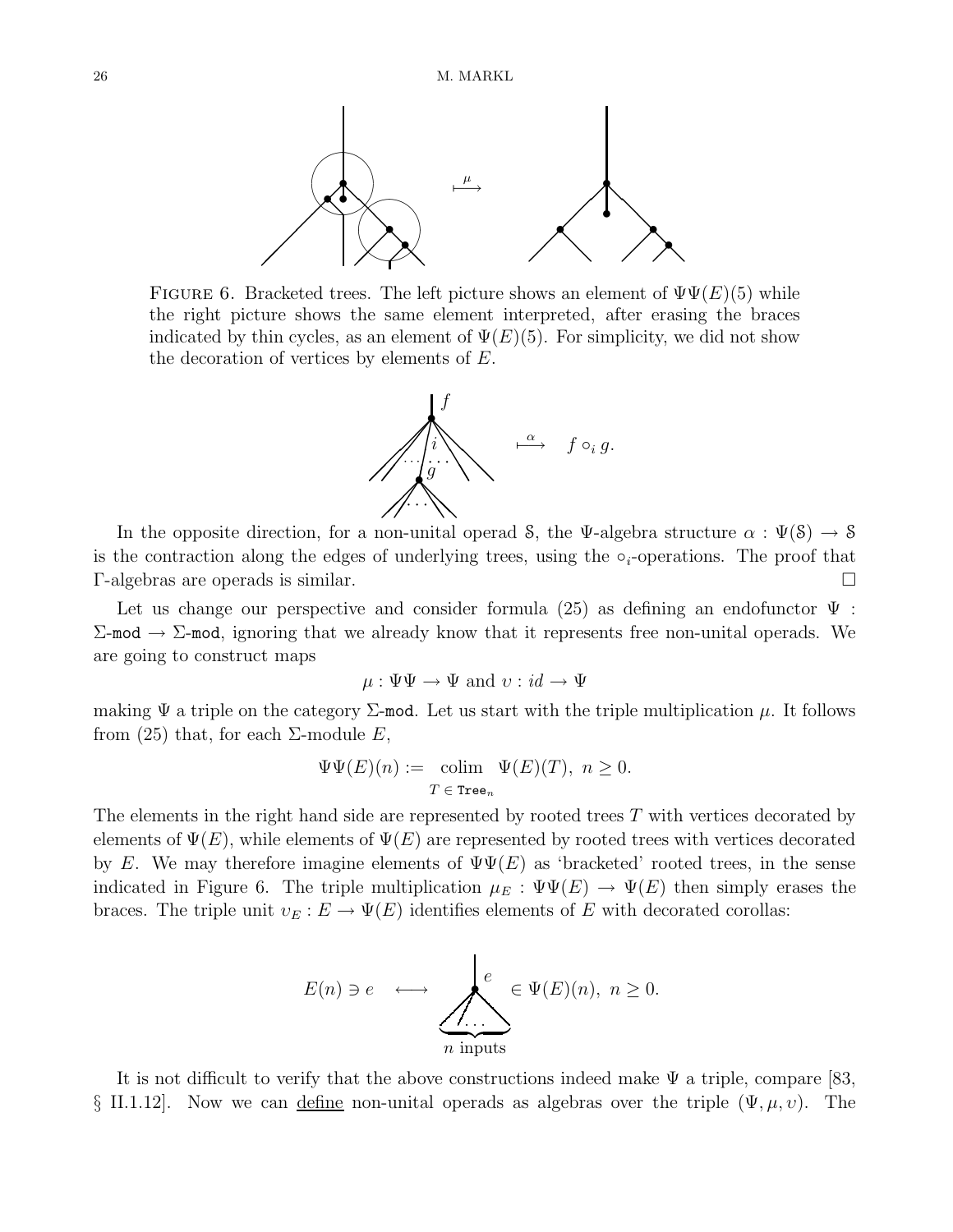

Figure 7. A May's tree.

advantage of this approach is that, by replacing  $Tree_n$  in (25) by another category of trees or graphs, one may obtain triples defining other types of operads and their generalizations.

We have already seen in (27) that enlarging  $\text{Tree}_n$  into  $\text{UTree}_n$  by adding the exceptional tree, one gets the triple Γ describing (unital) operads. It is not difficult to see that non-unital May's operads are related to the category  $MTree_n$  of *May's trees* which are, by definition, rooted trees whose vertices can be arranged into levels as in Figure 7. Non-unital May's operads are then algebras over the triple  $M : \Sigma$ -mod  $\rightarrow \Sigma$ -mod defined by

$$
\mathcal{M}(E)(n) := \text{colim}_{T \in \text{MTree}_n} E(T), \ n \ge 0.
$$

These observations are summarized in the first three lines of the table in Figure 14 on page 45.

#### 6. Cyclic operads

In the following two sections we use the approach developed in Section 5 to introduce cyclic and modular operads. We recalled, in Example 14, the operad  $\widehat{\mathfrak{M}}_0 = {\widehat{\mathfrak{M}}_0(n)}_{n>0}$  of Riemann spheres with parametrized labeled holes. Each  $\widehat{\mathfrak{M}}_0(n)$  was a right  $\Sigma_n$ -space, with the operadic right  $\Sigma_n$ -action permuting the labels  $1, \ldots, n$  of the holes  $u_1, \ldots, u_n$ . But each  $\mathfrak{M}_0(n)$  obviously admits a higher type of symmetry which interchanges labels  $0, \ldots, n$  of all holes, including the label of the 'output' hole  $u_0$ . Another example admitting a similar higher symmetry is the configuration (non-unital) operad  $\overline{\mathcal{M}}_0 = {\overline{\mathcal{M}}_0(n)}_{n \geq 2}$ .

These examples indicate that, for some operads, there is no clear distinction between 'inputs' and the 'output.' Cyclic operads, introduced by E. Getzler and M.M. Kapranov in [32], formalize this phenomenon. They are, roughly speaking, operads with an extra symmetry that interchanges the output with one of the inputs. Let us recall some notions necessary to give a precise definition.

We remind the reader that in this section, as well as everywhere in this article, main definitions are formulated over the underlying category of  $k$ -modules, where  $k$  is a commutative associative unital ring. However, for some constructions, we will require  $\bf{k}$  to be a field; we will indicate this as usual by speaking about vector spaces instead of k-modules.

Let  $\Sigma_n^+$  be the permutation group of the set  $\{0,\ldots,n\}$ . The group  $\Sigma_n^+$  is, of course, noncanonically isomorphic to the symmetric group  $\Sigma_{n+1}$ . We identify  $\Sigma_n$  with the subgroup of  $\Sigma_n^+$ consisting of permutations  $\sigma \in \Sigma_n^+$  such that  $\sigma(0) = 0$ . If  $\tau_n \in \Sigma_n^+$  denotes the cycle  $(0, \ldots, n)$ , that is, the permutation with  $\tau_n(0) = 1$ ,  $\tau_n(1) = 2, \ldots, \tau_n(n) = 0$ , then  $\tau_n$  and  $\Sigma_n$  generate  $\Sigma_n^+$ .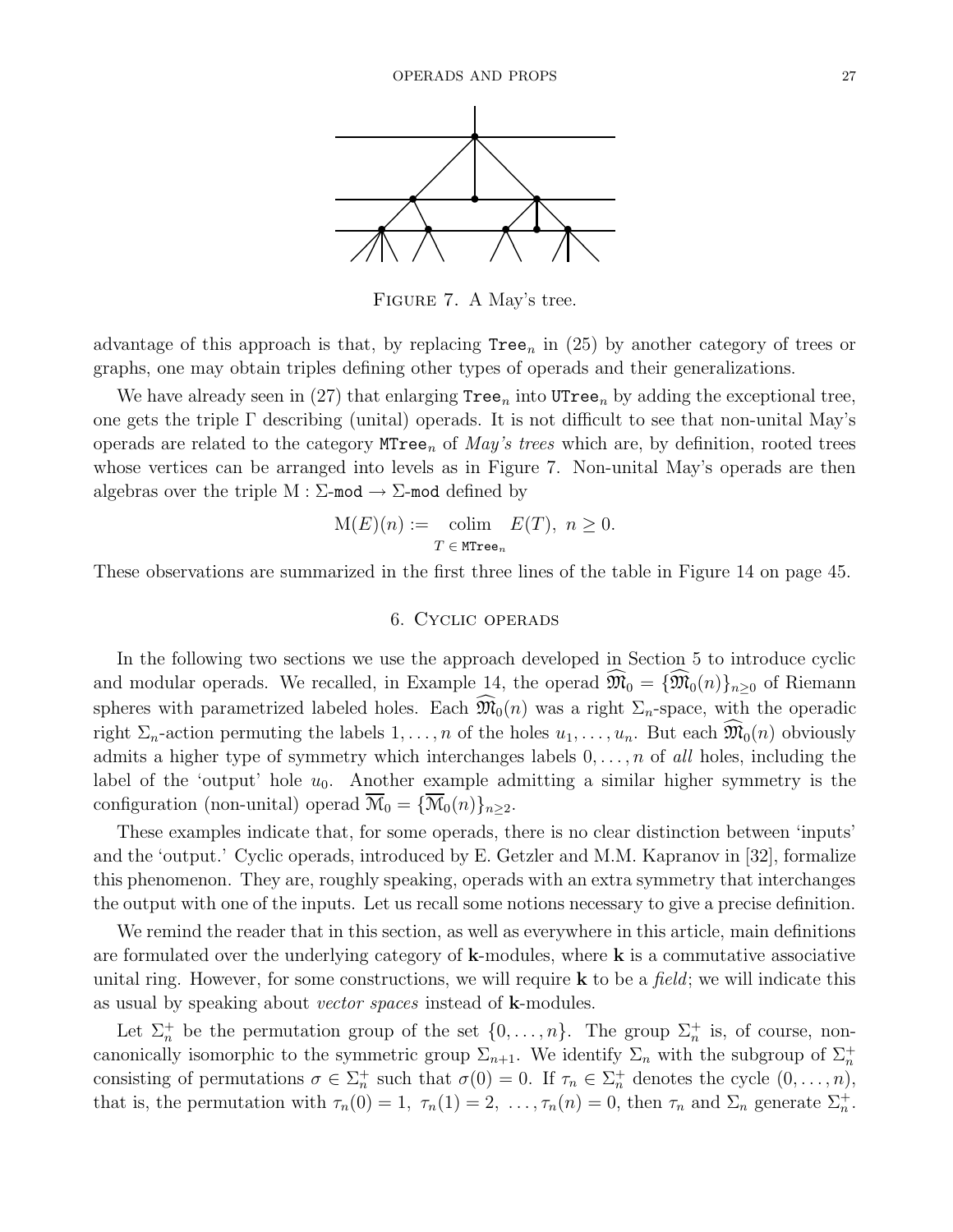

FIGURE 8. A cyclic labeled tree from  $\text{Tree}_9^+$ .

Recall that a cyclic  $\Sigma$ -module or a  $\Sigma^+$ -module is a sequence  $W = \{W(n)\}_{n\geq 0}$  such that each  $W(n)$  is a (right)  $\mathbf{k}[\Sigma_n^+]$ -module. Let  $\Sigma^+$ -mod denote the category of cyclic  $\Sigma$ -modules. As (ordinary) operads were  $\Sigma$ -modules with an additional structure, cyclic operads are  $\Sigma^+$ -modules with an additional structure.

We will also need the following 'cyclic' analog of  $(23)$ : if X is a set with  $n+1$  elements and  $W \in \Sigma^+$ -mod, then

(30) 
$$
W(\!(X)\!) := W(n) \times_{\Sigma_n^+} Bij([n]^+, X),
$$

where  $[n]^+ := \{0, \ldots, n\}, n \geq 0$ . Double brackets in  $W(X)$  remind us that the *n*th piece of the cyclic Σ-module  $W = \{W(n)\}_{n\geq 0}$  is applied on a set with  $n + 1$  elements, using the extended  $\Sigma_n^+$ -symmetry. Therefore

$$
W(\{(0,\ldots,n\})) \cong W(n)
$$
 while  $W(\{0,\ldots,n\}) \cong W(n+1), n \ge 0.$ 

Pasting schemes for cyclic operads are *cyclic (leg-) labeled n-trees*, by which we mean unrooted trees as on page 19, with legs labeled by the set  $\{0, \ldots, n\}$ . An example of such a tree is given in Figure 8. Since we do not assume a choice of the root, the edges of a cyclic tree C are not directed and it does not make sense to speak about inputs and the output of a vertex  $v \in vert(C)$ . Let Tree<sup> $+$ </sup> be the category of cyclic labeled *n*-trees and their bijections.

For a cyclic  $\Sigma$ -module W and a cyclic labeled tree T we have the following cyclic version of the product (24)

$$
W(\!(T)\!) := \bigotimes_{v \in vert(T)} W(\!(edge)(v)\!)).
$$

The conceptual difference between (24) and the above formula is that instead of the set  $in(v)$  of incoming edges of a vertex v of a rooted tree, here we use the set  $edge(v)$  of all edges incident with v. Let, finally,  $\Psi_+ : \Sigma^+$ -mod  $\to \Sigma^+$ -mod be the functor

(31) 
$$
\Psi_{+}(W)(n) := \underset{T \in \text{Tree}_{n}^{+}}{\text{colim}} W(\!(T)\!), n \geq 0,
$$

equipped with the triple structure of 'forgetting the braces' similar to that reviewed on page 26. We will use also the 'extended' triple  $\Gamma_+ : \Sigma^+$ -mod  $\rightarrow \Sigma^+$ -mod,

$$
\Gamma_+(W)(n) := \underset{T \in \text{UTree}_n^+}{\text{colim}} W(\!(T)\!), n \ge 0,
$$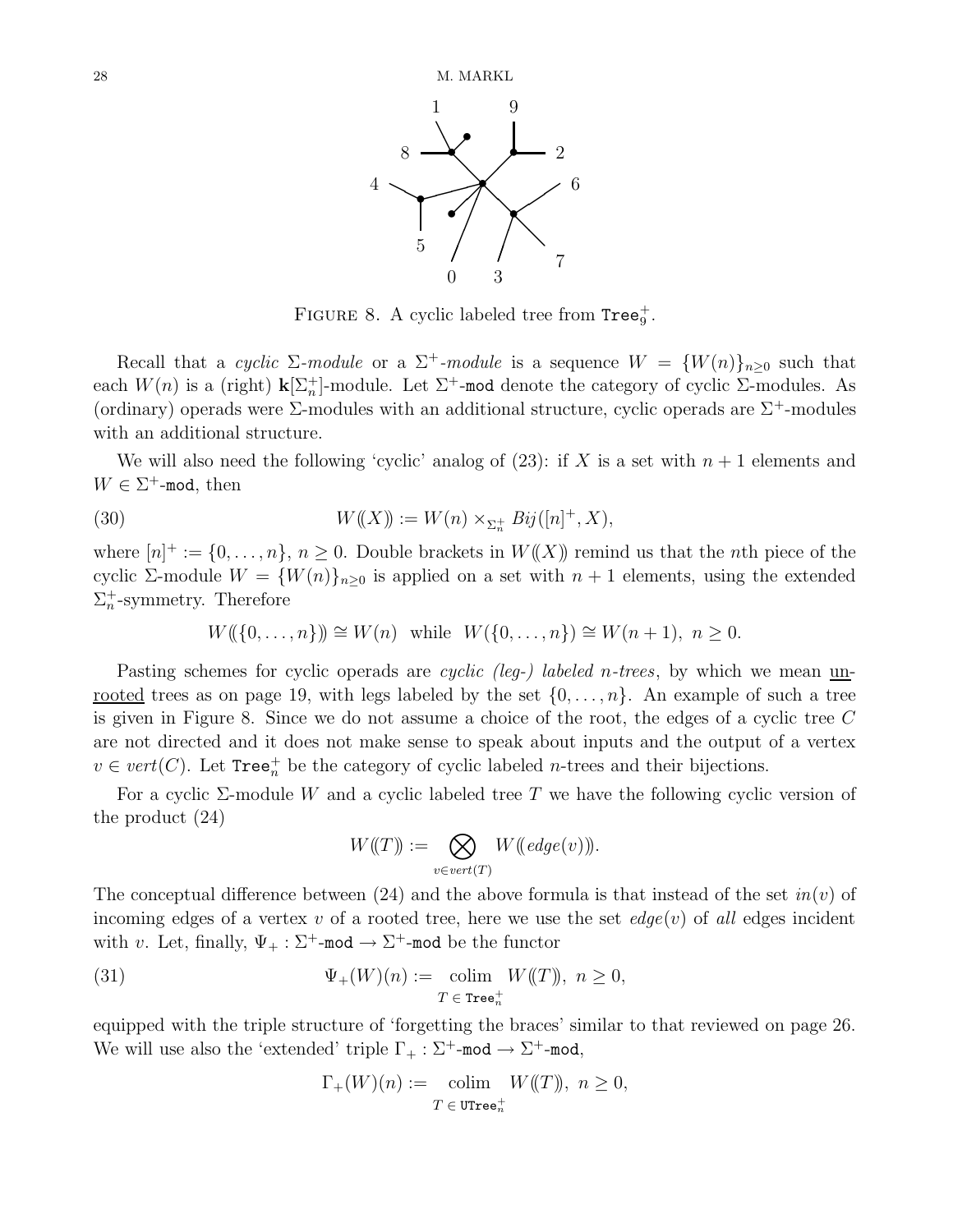where  $\text{UTree}_n^+$  is the obvious extension of the category  $\text{Tree}_n^+$  by the exceptional tree .

**Definition 41.** A cyclic (resp. non-unital cyclic) operad is an algebra over the triple  $\Gamma_+$  (resp. the triple  $\Psi_{+}$ ) introduced above.

In the following proposition, which slightly improves [32, Theorem 2.2],  $\tau_n \in \Sigma_n^+$  denotes the cycle  $(0, \ldots, n)$ .

**Proposition 42.** A non-unital cyclic operad is the same as a non-unital operad  $\mathcal{C} = \{ \mathcal{C}(n) \}_{n \geq 0}$ (Definition 11) such that the right  $\Sigma_n$ -action on  $\mathcal{C}(n)$  extends, for each  $n \geq 0$ , to an action of  $\Sigma_n^+$ with the property that for  $p \in \mathcal{C}(m)$  and  $q \in \mathcal{C}(n)$ ,  $1 \leq i \leq m$ ,  $n \geq 0$ , the composition maps satisfy

$$
(p \circ_i q)\tau_{m+n-1} = \begin{cases} (q\tau_n) \circ_n (p\tau_m), & \text{if } i = 1, \text{ and} \\ (p\tau_m) \circ_{i-1} q, & \text{for } 2 \le i \le m. \end{cases}
$$

The above structure is a (unital) cyclic operad if moreover there exists a  $\Sigma_1^+$ -invariant operadic unit  $e \in \mathcal{C}(1)$ .

Proposition 42 gives a biased definition of cyclic operads whose obvious modification (see [83, Definition II.5.2]) makes sense in an arbitrary symmetric monoidal category. We can therefore speak about topological cyclic operads, differential graded cyclic operads, simplicial cyclic operads &c. Observe that there are no *non-unital cyclic May's operads* because it does not make sense to speak about levels in trees without a choice of the root.

**Example 43.** Let V be a finite dimensional vector space and  $B: V \otimes V \to \mathbf{k}$  a nondegenerate symmetric bilinear form. The form  $B$  induces the identification

$$
Lin(V^{\otimes n}, V) \ni f \longmapsto \widehat{B}(f) := B(-, f(-)) \in Lin(V^{\otimes (n+1)}, \mathbf{k})
$$

of the spaces of linear maps. The standard right  $\Sigma_n^+$ -action

$$
\widehat{B}(f)\sigma(v_0,\ldots,v_n)=\widehat{B}(f)(v_{\sigma^{-1}(0)},\ldots,v_{\sigma^{-1}(n)}),\ \sigma\in\Sigma_n^+,v_0,\ldots,v_n\in V,
$$

defines, via this identification, a right  $\Sigma_n^+$ -action on  $Lin(V^{\otimes n}, V)$ , that is, on the nth piece of the endomorphism operad  $\mathcal{E}nd_V = {\mathcal{E}nd_V(n)}_{n\geq 0}$  recalled in Example 2. It is easy to show that, with the above action,  $\mathcal{E}nd_V$  is a cyclic operad in the monoidal category of vector spaces, called the cyclic endomorphism operad of the pair  $V = (V, B)$ . The biased definition of cyclic operads given in Proposition 42 can be read off from this example.

**Example 44.** We saw in Example 7 that a unital operad  $A = {\mathcal{A}(n)}_{n>0}$  such that  $\mathcal{A}(n) = 0$  for  $n \neq 1$  is the same as a unital associative algebra. Similarly, it can be easily shown that a cyclic operad  $\mathcal{C} = {\mathcal{C}(n)}_{n\geq 0}$  satisfying  $\mathcal{C}(n) = 0$  for  $n \neq 1$  is the same as a unital associative algebra A with a linear involutive antiautomorphism, by which we mean a k-linear map  $* : A \rightarrow A$ such that

$$
(ab)^* = b^*a^*, (a^*)^* = a
$$
 and  $1^* = 1$ ,

for arbitrary  $a, b \in A$ .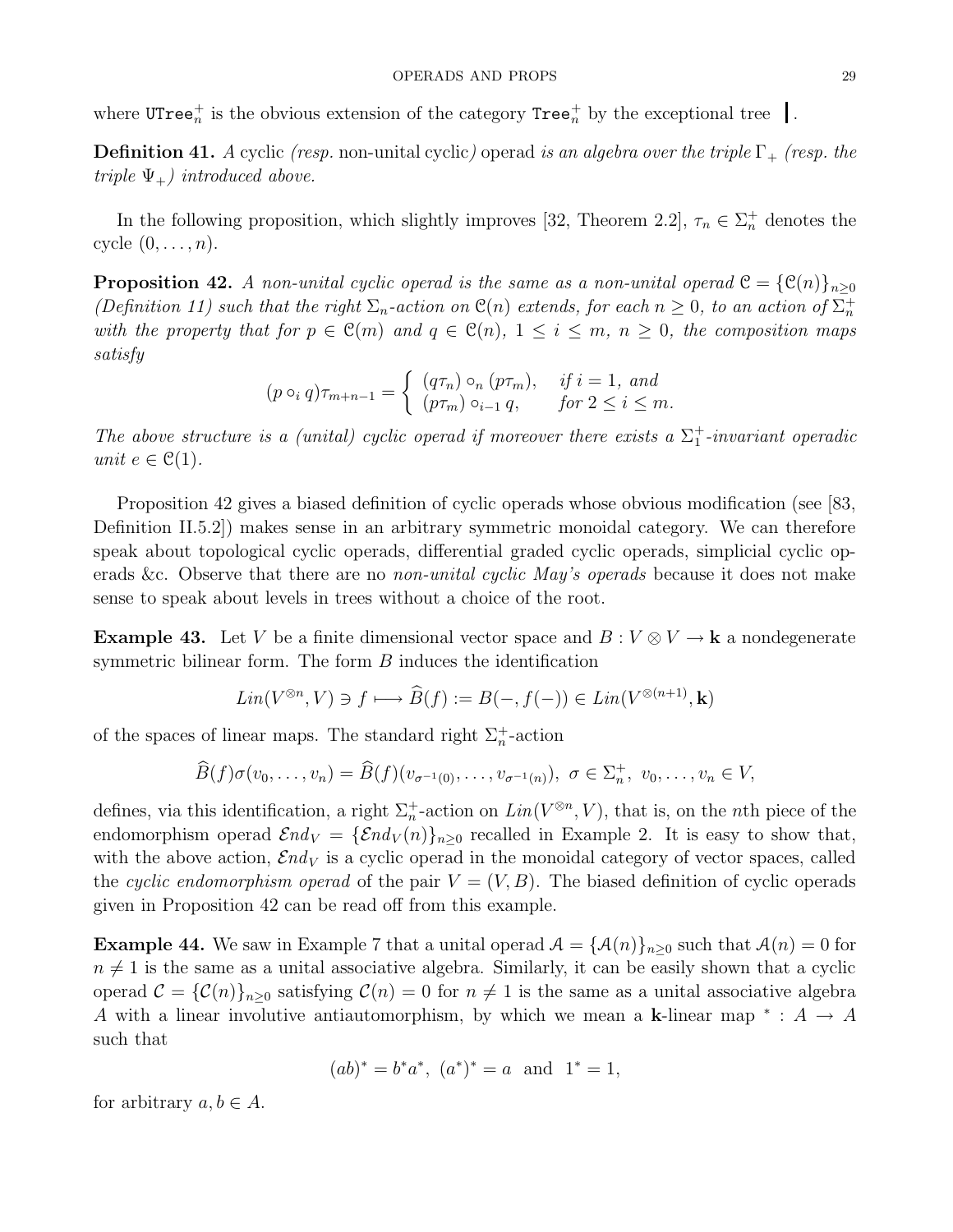Let  $\mathcal{P} = \Gamma(E)/(R)$  be a quadratic operad as in Definition 37. The action of  $\Sigma_2$  on E extends to an action of  $\Sigma_2^+$ , via the sign representation sgn :  $\Sigma_2^+ \to {\pm 1} = \Sigma_2$ . It can be easily verified that this action induces a cyclic operad structure on the free operad  $\Gamma(E)$ . In particular,  $\Gamma(E)(3)$ is a right  $\Sigma_3^+$ -module.

**Definition 45.** We say that the operad  $P$  is a cyclic quadratic operad if, in the above presentation, R is a  $\Sigma_3^+$ -invariant subspace of  $\Gamma(E)(3)$ .

If the condition of the above definition is satisfied, P has a natural induced cyclic operad structure.

Example 46. By [32, Proposition 3.6], all quadratic operads generated by a one-dimensional space are cyclic quadratic, therefore the operads  $\mathcal{L}ie$  and  $\mathcal{C}om$  are cyclic quadratic. Also the operads Ass and the operad Poiss for Poisson algebras are cyclic quadratic [32, Proposition 3.11]. A surprisingly simple operad which is cyclic and quadratic, but not cyclic quadratic, is constructed in [82, Remark 15].

The operad  $\widehat{\mathfrak{M}}_0$  of Riemann spheres with labeled punctures reviewed in Example 14 is a topological cyclic operad. The configuration operad  $\overline{M}_0$  recalled on page 12 is a non-unital topological cyclic operad. Important examples of non-cyclic operads are the operad pre- $\mathcal{L}ie$  for pre-Lie algebras [82, Section 3] and the operad  $\mathcal{L}eib$  for Leibniz algebras [32, § 3.15].

Let C be an operad,  $\alpha$ :  $\mathcal{C}(n) \otimes V^{\otimes n} \to V$ ,  $n \geq 0$ , a C-algebra with the underlying vector space V as in Proposition 24 and  $B: V \otimes V \to U$  a bilinear form on V with values in a vector space U. We can form a map

(32) 
$$
\widetilde{B}(\alpha) : \mathfrak{C}(n) \otimes V^{\otimes (n+1)} \to U, \ n \geq 0,
$$

by the formula

$$
\widetilde{B}(\alpha)(c\otimes v_0\otimes\cdots v_n):=B(v_0,\alpha(c\otimes v_1\otimes\cdots v_n)),\ c\in\mathfrak{C}(n),\ v_0,\ldots,v_n\in V.
$$

Suppose now that the operad  $\mathcal C$  is cyclic, in particular, that each  $\mathcal C(n)$  is a right  $\Sigma_n^+$ -module. We say that the bilinear form  $B: V \otimes V \to U$  is *invariant* [32, Definition 4.1], if the maps  $B(\alpha)$ in (32) are, for each  $n \geq 0$ , invariant under the diagonal action of  $\Sigma_n^+$  on  $\mathcal{C}(n) \otimes V^{\otimes (n+1)}$ . We leave as an exercise to verify that the invariance of  $B(\alpha)$  for  $n = 1$  together with the existence of the operadic unit implies that  $B$  is symmetric,

$$
B(v_0, v_1) = B(v_1, v_0), v_0, v_1 \in V.
$$

**Definition 47.** A cyclic algebra over a cyclic operad  $C$  is a  $C$ -algebra structure on a vector space V together with a nondegenerate invariant bilinear form  $B: V \otimes V \to \mathbf{k}$ .

By [83, Proposition II.5.14], a cyclic algebra is the same as a cyclic operad homomorphism  $\mathcal{C} \rightarrow$  $\mathcal{E}nd_V$ , where  $\mathcal{E}nd_V$  is the cyclic endomorphism operad of the pair  $(V, B)$  recalled in Example 43.

Example 48. A cyclic algebra over the cyclic operad Com is a Frobenius algebra, that is, a structure consisting of a commutative associative multiplication  $\cdot : V \otimes V \to V$  as in Example 25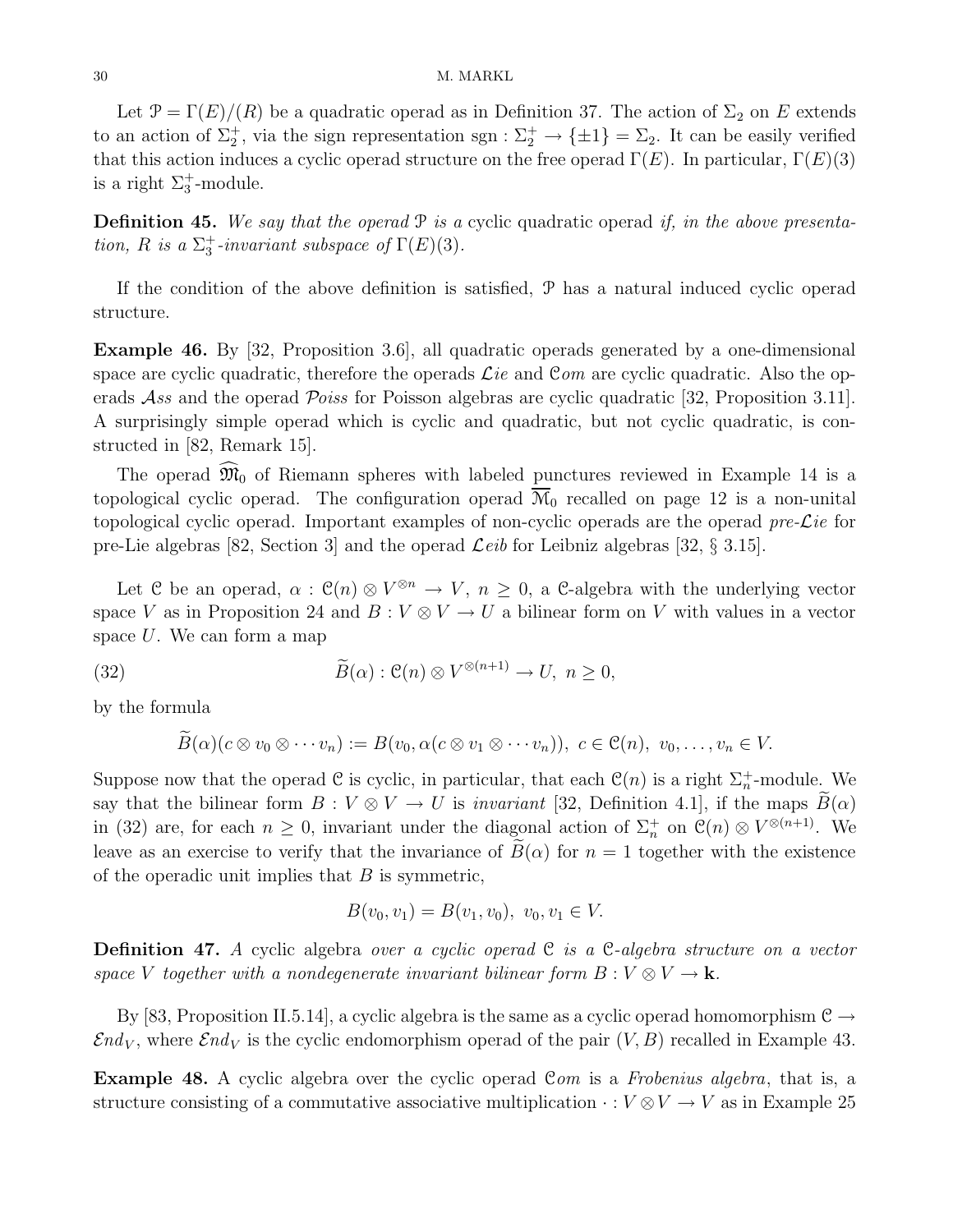together with a non-degenerate symmetric bilinear form  $B: V \otimes V \to \mathbf{k}$ , invariant in the sense that

$$
B(a \cdot b, c) = B(a, b \cdot c), \text{ for all } a, b, c \in V.
$$

Similarly, a cyclic Lie algebra is given by a Lie bracket  $[-,-]: V \otimes V \to V$  and a non-degenerate symmetric bilinear form  $B : V \otimes V \to \mathbf{k}$  satisfying

$$
B([a, b], c) = B(a, [b, c]), \text{ for } a, b, c \in V.
$$

For algebras over cyclic operads, one may introduce cyclic cohomology that generalizes the classical cyclic cohomology of associative algebras [12, 66, 109] as the non-abelian derived functor of the universal bilinear form [32], [83, Proposition II.5.26]. Let us close this section by mentioning two examples of operads with other types of higher symmetries. The symmetry required for anticylic operads differs from the symmetry of cyclic operads by the sign [83, Definition II.5.20]. Dihedral operads exhibit a symmetry governed by the dihedral groups [82, Definition 16].

#### 7. Modular operads

Let us consider again the  $\Sigma^+$ -module  $\widehat{\mathfrak{M}}_0 = {\widehat{\mathfrak{M}}_0(n)}_{n\geq 0}$  of Riemann spheres with punctures. We saw that the operation  $M, N \mapsto M \circ_i N$  of sewing the 0th hole of the surface N to the ith hole of the surface M defined on  $\widehat{\mathfrak{M}}_0$  a cyclic operad structure. One may generalize this operation by defining, for  $M \in \widehat{\mathfrak{M}}_0(m)$ ,  $N \in \widehat{\mathfrak{M}}_0(n)$ ,  $0 \leq i \leq m$ ,  $0 \leq j \leq n$ , the element  $M_i \circ_i N \in \mathfrak{M}_0(m+n-1)$  by sewing the jth hole of M to the *i*th hole of N. Under this notation,  $\circ_i = i \circ_0$ . In the same manner, one may consider a single surface  $M \in \widehat{\mathfrak{M}}_0(n)$ , choose labels  $i, j$ ,  $0 \leq i \neq j \leq n$ , and sew the *i*th hole of M along the *j*th hole of the *same* surface. The result is a new surface  $\xi_{\{i,j\}}(M)$ , with  $n-2$  holes and genus 1.

This leads us to the system  $\widehat{\mathfrak{M}} = {\widehat{\mathfrak{M}}(g,n)}_{q>0,n>-1}$ , where  $\widehat{\mathfrak{M}}(g,n)$  denotes now the moduli space of genus g Riemann surfaces with  $n + 1$  holes. Observe that we include  $\mathfrak{M}(g, n)$  also for  $n = -1$ ;  $\widehat{\mathfrak{M}}(g, -1)$  is the moduli space of Riemann surfaces of genus g. The operations  $i \circ_i$  and  $\xi_{\{i,j\}}$  act on  $\widehat{\mathfrak{M}}$ . Clearly, for  $M \in \widehat{\mathfrak{M}}(g,m)$  and  $N \in \widehat{\mathfrak{M}}(h,n)$ ,  $0 \leq i \leq m$ ,  $0 \leq j \leq n$  and  $g, h \geq 0$ ,

(33) 
$$
M_i \circ_j N \in \widehat{\mathfrak{M}}(g+h, m+n-1)
$$

and, for  $m \geq 1$  and  $g \geq 0$ ,

(34) 
$$
\xi_{\{i,j\}}(M) \in \widehat{\mathfrak{M}}(g+1,m-2).
$$

A particular case of (33) is the non-operadic composition

(35) 
$$
{}_{0} \circ_{0} : \widehat{\mathfrak{M}}(g, 0) \times \widehat{\mathfrak{M}}(h, 0) \to \widehat{\mathfrak{M}}(g+h, -1), \ g, h \geq 0.
$$

Modular operads are abstractions of the above structure satisfying a certain additional stability condition. The following definitions, taken from [33], are made for the category of k-modules, but they can be easily generalized to an arbitrary symmetric monoidal category with finite colimits, whose monoidal product  $\odot$  is distributive over colimits. Let us introduce the underlying category for modular operads.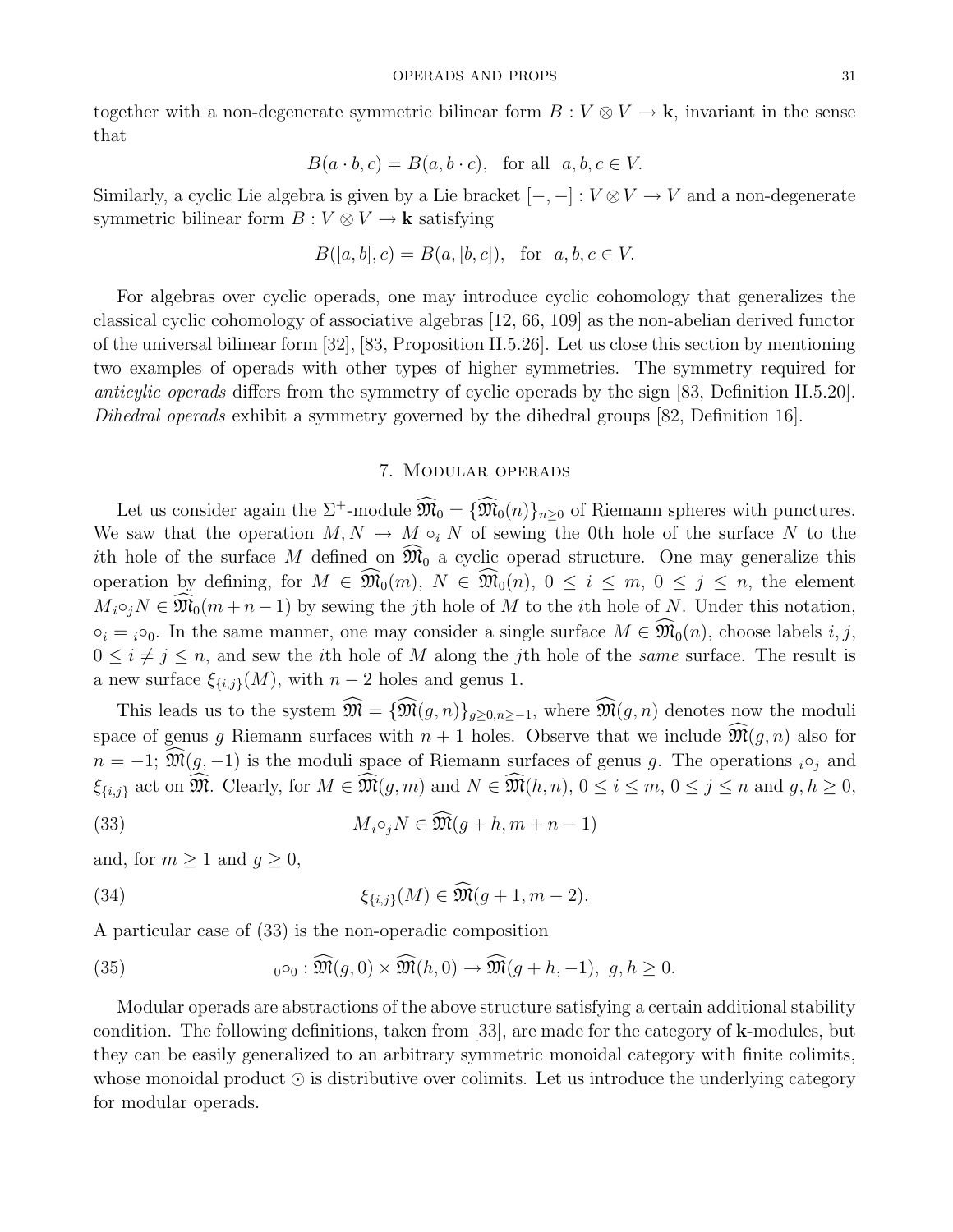

Figure 9. The sputnik.

A modular  $\Sigma$ -module is a sequence  $\mathcal{E} = {\{\mathcal{E}(g,n)\}_{g\geq0,n\geq-1}}}$  of **k**-modules such that each  $\mathcal{E}(g,n)$ has a right  $\mathbf{k}[\Sigma_n^+]$ -action. We say that  $\mathcal E$  is *stable* if

(36) 
$$
\mathcal{E}(g,n) = 0 \text{ for } 2g+n-1 \leq 0
$$

and denote MMod the category of stable modular  $\Sigma$ -modules.

Stability (36) says that  $\mathcal{E}(g, n)$  is trivial for  $(g, n) = (0, -1)$ ,  $(1, -1)$ ,  $(0, 0)$  and  $(0, 1)$ . We will sometimes express the stability of  $\mathcal E$  by writing  $\mathcal E = {\mathcal{E}(g,n)}_{(g,n)\in\mathfrak{S}}$ , where

 $\mathfrak{S} := \{(q, n) | q > 0, n \ge -1 \text{ and } 2q + n - 1 > 0\}.$ 

Recall that a genus g Riemann surface with  $k$  marked points is stable if it does not admit infinitesimal automorphisms. This happens if and only if  $2(g-1) + k > 0$ , that is, excluded is the torus with no marked points and the sphere with less than three marked points. Thus the stability property of modular  $\Sigma$ -modules is analogous to the stability of Riemann surfaces.

Now we introduce graphs that serve as pasting schemes for modular operads. The naive notion of a graph as we have used it up to this point is not subtle enough; we need to replace it by a more sophisticated:

**Definition 49.** A graph  $\Gamma$  is a finite set Flag( $\Gamma$ ) (whose elements are called flags or half-edges) together with an involution  $\sigma$  and a partition  $\lambda$ . The vertices vert(Γ) of a graph  $\Gamma$  are the blocks of the partition  $\lambda$ , we assume also that the number of these blocks is finite. The edges  $Edg(\Gamma)$ are pairs of flags forming a two-cycle of  $\sigma$ . The legs Leg(Γ) are the fixed points of  $\sigma$ .

We also denote by  $edge(v)$  the flags belonging to the block v or, in common speech, halfedges adjacent to the vertex v. We say that graphs  $\Gamma_1$  and  $\Gamma_2$  are *isomorphic* if there exists a set isomorphism  $\varphi : Flag(\Gamma_1) \to Flag(\Gamma_2)$  that preserves the partitions and commutes with the involutions. We may associate to a graph  $\Gamma$  a finite one-dimensional cell complex  $|\Gamma|$ , obtained by taking one copy of  $[0, \frac{1}{2}]$  $\frac{1}{2}$  for each flag, a point for each block of the partition, and imposing the following equivalence relation: The points  $0 \in [0, \frac{1}{2}]$  $\frac{1}{2}$  are identified for all flags in a block of the partition  $\lambda$  with the point corresponding to the block, and the points  $\frac{1}{2} \in [0, \frac{1}{2}]$  $\frac{1}{2}$  are identified for pairs of flags exchanged by the involution  $\sigma$ .

We call  $|\Gamma|$  the *geometric realization* of  $\Gamma$ . Observe that empty blocks of the partition generate isolated vertices in the geometric realization. We will usually make no distinction between the graph and its geometric realization. As an example (taken from [33]), consider the graph with  $\{a, b, \ldots, i\}$  as the set of flags, the involution  $\sigma = (df)(eg)$  and the partition  $\{a, b, c, d, e\}$  $\{f, g, h, i\}$ . The geometric realization of this graph is the 'sputnik' in Figure 9.

Let us introduce labeled versions of the above notions. A *(vertex-)* labeled graph is a connected graph  $\Gamma$  together with a map g (the genus map) from vert( $\Gamma$ ) to the set  $\{0, 1, 2, \ldots\}$ . Labeled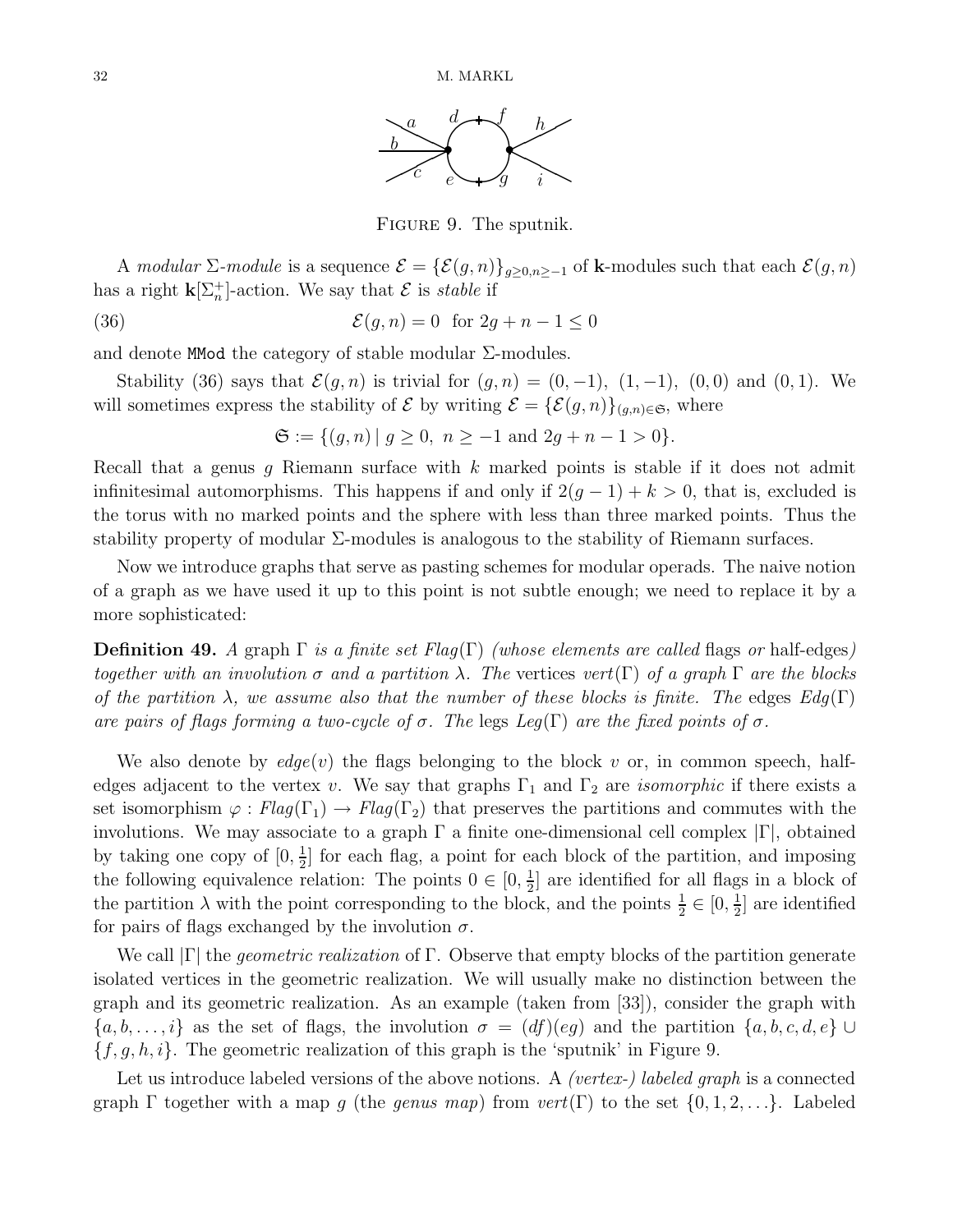graphs  $\Gamma_1$  and  $\Gamma_2$  are isomorphic if there exists an isomorphism preserving the labels of the vertices. The genus  $g(\Gamma)$  of a labeled graph  $\Gamma$  is defined by

(37) 
$$
g(\Gamma) := b_1(\Gamma) + \sum_{v \in vert(\Gamma)} g(v),
$$

where  $b_1(\Gamma) := \dim H_1(|\Gamma|)$  is the first Betti number of the graph  $|\Gamma|$ , i.e. the number of independent circuits of Γ. A graph Γ is *stable* if

$$
2(g(v) - 1) + |edge(v)| > 0,
$$

at each vertex  $v \in vert(\Gamma)$ .

For  $g \geq 0$  and  $n \geq -1$ , let  $\text{MGr}(g, n)$  be the groupoid whose objects are pairs  $(\Gamma, \ell)$  consisting of a stable (vertex-) labeled graph  $\Gamma$  of genus g and an isomorphism  $\ell : Leg(\Gamma) \to \{0, \ldots, n\}$  labeling the legs of  $\Gamma$  by elements of  $\{0, \ldots, n\}$ . Morphisms of  $MGr(g, S)$  are isomorphisms of vertex-labeled graphs preserving the labeling of the legs. The stability implies, via an elementary combinatorial topology that, for each fixed  $g \geq 0$  and  $n \geq -1$ , there is only a finite number of isomorphism classes of stable graphs  $\Gamma \in \text{MGr}(g, n)$ , see [33, Lemma 2.16].

We will also need the following obvious generalization of (30): if  $\mathcal{E} = {\mathcal{E}(g,n)}_{g>0,n>-1}$  is a modular  $\Sigma$ -module and X a set with  $n+1$  elements, then

(38) 
$$
\mathcal{E}((g,X)) := \mathcal{E}(g,n) \times_{\Sigma_n^+} Bij([n]^+,X), \ g \ge 0, \ n \ge -1.
$$

For a modular  $\Sigma$ -module  $\mathcal{E} = {\mathcal{E}(g,n)}_{g\geq 0,n\geq -1}$  and a labeled graph  $\Gamma$ , let  $\mathcal{E}(\Gamma)$  be the product

(39) 
$$
\mathcal{E}(\Gamma) := \bigotimes_{v \in vert(\Gamma)} \mathcal{E}(\mathfrak{g}(v), edge(v))).
$$

Evidently, the correspondence  $\Gamma \mapsto \mathcal{E}(\Gamma)$  defines a functor from the category  $\mathbf{MGr}(g,n)$  to the category of k-modules and their isomorphisms. We may thus define an endofunctor M on the category MMod of stable modular Σ-modules by the formula

$$
\mathbb{M}\mathcal{E}(g,n) := \underset{\Gamma \in \text{MGr}(g,n)}{\text{colim}} \mathcal{E}(\Gamma), \ g \ge 0, \ n \ge -1.
$$

Choosing a representative for each isomorphism class in  $\text{MGr}(q, n)$ , one obtains the identification

(40) 
$$
\mathbb{M}\mathcal{E}(g,n) \cong \bigoplus_{[\Gamma]\in \{\text{MGr}(g,n)\}} \mathcal{E}(\Gamma)_{\text{Aut}(\Gamma)}, \ g \ge 0, \ n \ge -1,
$$

where  $\{\text{MGr}(g,n)\}\$ is the set of isomorphism classes of objects of the groupoid  $\text{MGr}(g,n)$  and the subscript  $Aut(\Gamma)$  denotes the space of coinvariants. Stability (36) implies that the summation in the right-hand side of (40) is finite. Formula (40) generalizes (26) which does not contain coinvariants because there are no nontrivial automorphisms of leaf-labeled trees. On the other hand, stable labeled graphs with nontrivial automorphisms are abundant, an example can be easily constructed from the graph in Figure 9. The functor M carries a triple structure of 'erasing the braces' similar to the one used on pages 26 and 28.

**Definition 50.** A modular operad is an algebra over the triple  $M$  : MMod  $\rightarrow$  MMod.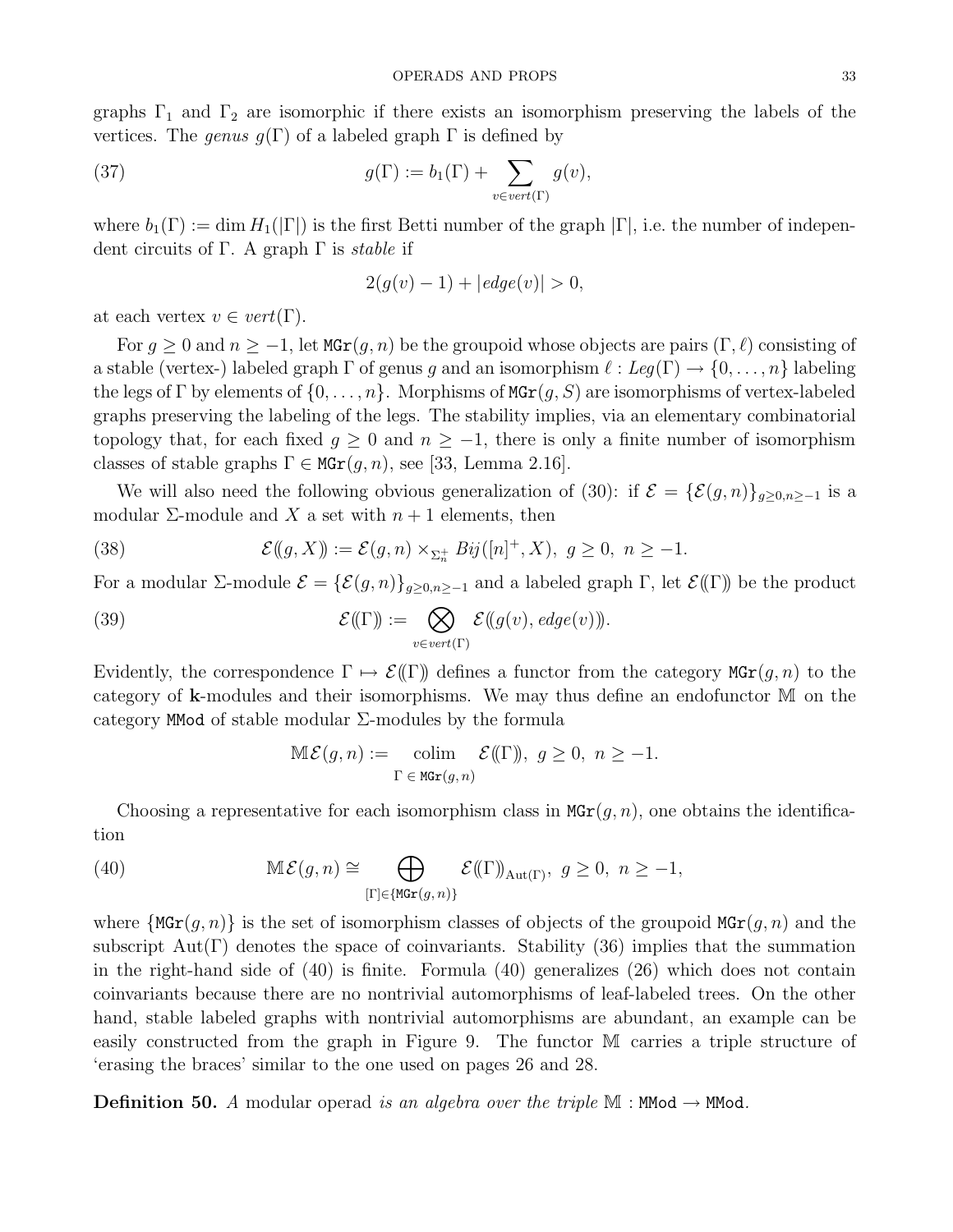

FIGURE 10. A stable curve and its dual graph. The curve  $C$  on the left has five components  $A_i$ ,  $1 \le i \le 5$ , and three marked points  $x_0$ ,  $x_1$  and  $x_2$ . The dual graph  $\Gamma(C)$  on the right has five vertices  $a_i$ ,  $1 \leq i \leq 5$ , corresponding to the components of the curve and three legs labeled by the marked points.

Therefore a modular operad is a stable modular  $\Sigma$ -module  $\mathcal{A} = \{\mathcal{A}(g,n)\}_{(g,n)\in\mathfrak{S}}$  equipped with operations that determine coherent contractions along stable modular graphs. Observe that the stability condition is built firmly into the very definition. Very crucially, modular operads do not have units, because such a unit ought to be an element of the space  $\mathcal{A}(0,1)$  which is empty, by (36).

One can easily introduce un-stable modular operads and their unital versions, but the main motivating example reviewed below is stable. We will consider an extension of the Grothendieck-Knudsen configuration operad  $\overline{\mathcal{M}}_0 = {\overline{\mathcal{M}}_0(n)}_{n>2}$  consisting of moduli spaces of stable curves of arbitrary genera in the sense of the following generalization of Definition 15:

**Definition 51.** A stable  $(n + 1)$ -pointed curve,  $n \geq 0$ , is a connected complex projective curve C with at most nodal singularities, together with a 'marking' given by a choice  $x_0, \ldots, x_n \in C$  of smooth points. The stability means, as usual, that there are no infinitesimal automorphisms of C fixing the marked points and double points.

The stability in Definition 51 is equivalent to saying that each smooth component of  $C$  isomorphic to the complex projective space  $\mathbb{CP}^1$  has at least three special points and that each smooth component isomorphic to the torus has at least one special point, where by a special point we mean either a double point or a node.

The dual graph  $\Gamma = \Gamma(C)$  of a stable  $(n + 1)$ -pointed curve  $C = (C, x_0, \ldots, x_n)$  is a labeled graph whose vertices are the components of  $C$ , edges are the nodes and its legs are the points  ${x_i}_{0 \leq i \leq n}$ . An edge  $e_y$  corresponding to a nodal point y joins the vertices corresponding to the components intersecting at y. The vertex  $v_K$  corresponding to a branch K is labeled by the genus of the normalization of K. See [37, page 23] for the normalization and recall that a curve is normal if and only if it is nonsingular. The construction of  $\Gamma(C)$  from a curve C is visualized in Figure 10.

Let us denote by  $\overline{\mathcal{M}}_{q,n+1}$  the coarse moduli space [37, page 347] of stable  $(n + 1)$ -pointed curves C such that the dual graph  $\Gamma(C)$  has genus g, in the sense of (37). The genus of  $\Gamma(C)$  in fact equals the arithmetic genus of the curve C, thus  $\overline{\mathcal{M}}_{g,n+1}$  is the coarse moduli space of stable curves of arithmetic genus q with  $n + 1$  marked points. By a result of P. Deligne, F.F. Knudsen and D. Mumford [18, 51, 50],  $\mathcal{M}_{q,n+1}$  is a projective variety.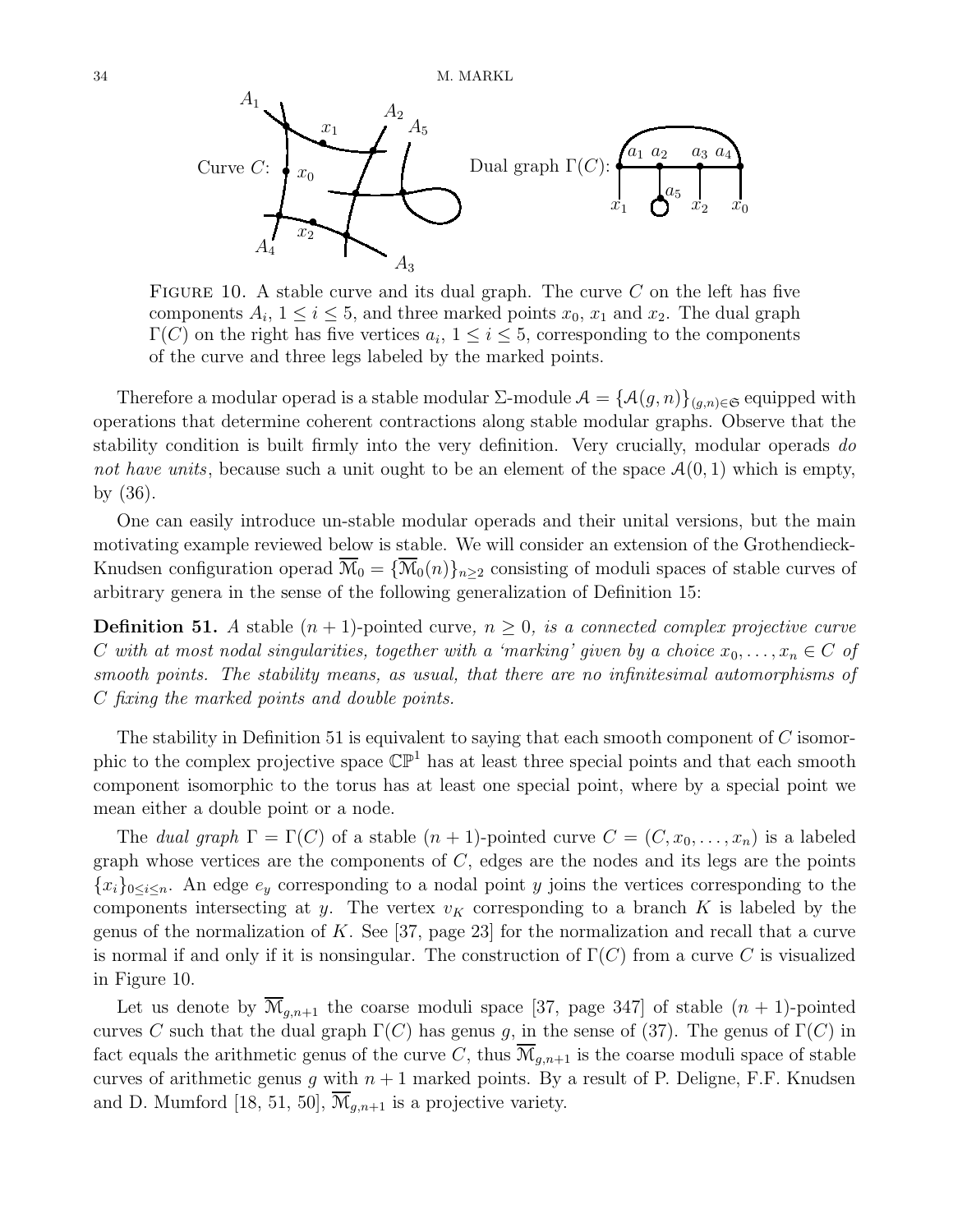Observe that, for a curve  $C \in \overline{\mathcal{M}}_{0,n+1}$ , the graph  $\Gamma(C)$  must necessarily be a tree and all components of C must be smooth of genus 0, therefore  $\mathcal{M}_{0,n+1}$  coincides with the moduli space  $\mathcal{M}_0(n)$  of genus 0 stable curves with  $n+1$  marked points that we discussed in Section 2. Dual graphs of curves  $C \in \overline{\mathcal{M}}_{g,n+1}$  are stable labeled graphs belonging to  $\mathbf{MGr}(g,n+1)$ .

The symmetric group  $\Sigma_n^+$  acts on  $\overline{\mathcal{M}}_{g,n+1}$  by renumbering the marked points, therefore

$$
\overline{\mathcal{M}} := \{ \overline{\mathcal{M}}(g, n) \}_{g \ge 0, n \ge -1},
$$

with  $\overline{\mathcal{M}}(g,n) := \overline{\mathcal{M}}_{g,n+1}$ , is a modular  $\Sigma$ -module in the category of projective varieties. Since there are no stable curves of genus g with  $n+1$  punctures if  $2g+n-1 \leq 0$ ,  $\overline{M}$  is a *stable* modular Σ-module. Let us define the contraction along a stable graph  $Γ ∈ MGr(g, n)$ 

(41) 
$$
\alpha_{\Gamma} : \overline{\mathcal{M}}(\Gamma) = \prod_{v \in vert(\Gamma)} \overline{\mathcal{M}}((g(v), edge(v))) \to \overline{\mathcal{M}}(g, n)
$$

by gluing the marked points of curves from  $\overline{\mathcal{M}}((g(v), edge(v))), v \in vert(\Gamma)$ , according to the graph Γ. To be more precise, let

$$
\prod_{v \in vert(\Gamma)} C_v, \text{ where } C_v \in \overline{\mathcal{M}}((g(v), edge(v))),
$$

be an element of  $\mathcal{M}(\Gamma)$ . Let e be an edge of the graph  $\Gamma$  connecting vertices  $v_1$  and  $v_2$ ,  $e =$  $\{y_{v_1}^e, y_{v_2}^e\}$ , where  $y_{v_i}^e$  is a marked point of the component  $C_{v_i}$ ,  $i = 1, 2$ , which is also the name of the corresponding flag of the graph Γ. The curve  $\alpha_{\Gamma}(C)$  is then obtained by the identifications  $y_{v_1}^e = y_{v_2}^e$ , introducing a nodal singularity, for all  $e \in Edg(\Gamma)$ . The procedure is the same as that described for the tree level in Section 2. As proved in [33, § 6.2], the contraction maps (41) define on the stable modular  $\Sigma$ -module of coarse moduli spaces  $\overline{\mathcal{M}} = {\overline{\mathcal{M}}(g,n)}_{(g,n)\in\mathfrak{S}}$  a modular operad structure in the category of complex projective varieties.

Let us look more closely at the structure of the modular triple M. Given a (stable or unstable) modular  $\Sigma$ -module  $\mathcal{E}$ , there is, for each  $g \geq 0$  and  $n \geq -1$ , a natural decomposition

$$
\mathbb{M}(\mathcal{E})(g,n) = \mathbb{M}_0(\mathcal{E})(g,n) \oplus \mathbb{M}_1(\mathcal{E})(g,n) \oplus \mathbb{M}_2(\mathcal{E})(g,n) \oplus \cdots,
$$

with  $\mathbb{M}_k(\mathcal{E})(g, n)$  the subspace obtained by summing over graphs  $\Gamma$  with dim  $H_1(|\Gamma|) = k, k \geq 0$ . In particular,  $\mathbb{M}_{0}(\mathcal{E})(g, n)$  is a summation over simply connected graphs. It is not difficult to see that  $\mathbb{M}_{0}(\mathcal{E})$  is a *subtriple* of  $\mathbb{M}(\mathcal{E})$ . This shows that modular operads are  $\mathbb{M}_{0}$ -algebras with some additional operations (the 'contractions') that raise the genus and generate the higher components  $\mathbb{M}_k$ ,  $k \geq 1$ , of the modular triple M.

There seems to be a belief expressed in the proof of [33, Lemma 3.4] and also in [33, Theorem 3.7 that, in the stable case, the triple  $\mathbb{M}_0$  is equivalent to the non-unital cyclic operad triple  $\Psi_+$ , but it is not so. The triple  $\mathbb{M}_0$  is much bigger, for example, if  $a \in \mathcal{E}(1,0)$ , then  $\mathbb{M}_0(\mathcal{E})(2,-1)$ contains a non-operadic element

$$
\overset{a}{\bullet} \qquad \qquad \overset{a}{\bullet}
$$

which can be also written, using (35), as  $a_0 \circ_0 a$ . The corresponding part  $\Psi_+(\mathcal{E})(-1)$  of the cyclic triple is empty. In the Grothendieck-Knudsen modular operad  $\overline{M}$ , an element of the above type is realized by two tori meeting at a nodal point.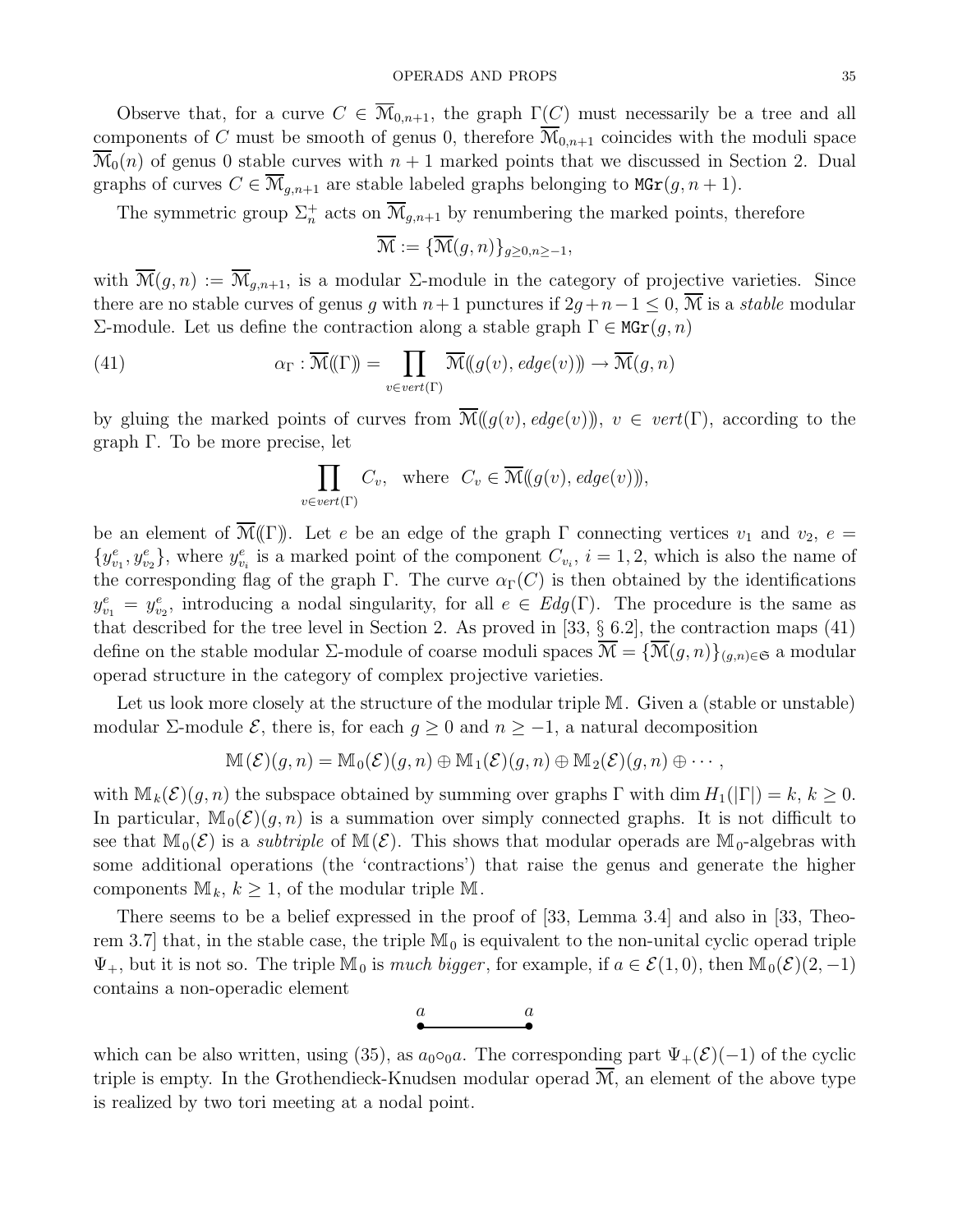#### 36 M. MARKL

On the other hand, the triple  $\mathbb{M}_0$  restricted to the subcategory of stable modular  $\Sigma$ -modules  $\mathcal E$  such that  $\mathcal E(g,n) = 0$  for  $g > 0$  indeed coincides with the non-unital cyclic operad triple  $\Psi_+$ , as was in fact proved in [33, page 81]. Therefore, given a modular operad  $A = \{A(g, n)\}_{(g,n)\in\mathfrak{S}}$ , there is an induced non-unital cyclic operad structure on the cyclic collection  $\mathcal{A}^{\flat} := {\{\mathcal{A}(0,n)\}}_{n \geq 2}$ . We will call  $A^{\flat}$  the *associated cyclic operad*. For example, the cyclic operad associated to the Grothendieck-Knudsen modular operad  $\overline{M}$  equals its genus zero part  $\overline{M}_0$ .

A biased definition of modular operads can be found in [83, Definition II.5.35]. It is formulated in terms of operations

$$
\{i \circ_j : \mathcal{A}(g,m) \otimes \mathcal{A}(h,n) \to \mathcal{A}(g+h,m+n); \ 0 \le i \le m, \ 0 \le j \le n, \ g,h \ge 0\}
$$

together with contractions

$$
\left\{\xi_{\{i,j\}}: \mathcal{A}(g,m) \to \mathcal{A}(g+1,m-2); \ m \ge 1, \ g \ge 0\right\}
$$

that generalize (33) and (34).

**Example 52.** Let  $V = (V, B)$  be a vector space with a symmetric inner product  $B : V \otimes V \to \mathbf{k}$ . Denote, for each  $g \geq 0$  and  $n \geq -1$ ,

$$
\mathcal{E} nd_V(g,n) := V^{\otimes (n+1)}
$$

.

It is clear from definition (39) that, for any labeled graph  $\Gamma \in \text{MGr}(g,n)$ ,  $\mathcal{E}nd_V(\Gamma) = V^{\otimes Flag(\Gamma)}$ .

Let  $B^{\otimes Edg(\Gamma)}$  :  $V^{\otimes Flag(\Gamma)} \to V^{\otimes Leg(\Gamma)}$  be the multilinear form which contracts the factors of  $V^{\otimes Flag(\Gamma)}$  corresponding to the flags which are paired up as edges of Γ. Then we define  $\alpha_{\Gamma} : \mathcal{E}nd_V(\Gamma) \to \mathcal{E}nd_V(q,n)$  to be the map

$$
\alpha_{\Gamma}: \mathcal{E}nd_V(\Gamma) = V^{\otimes Flag(\Gamma)} \xrightarrow{B^{\otimes Edg(\Gamma)}} V^{\otimes Leg(\Gamma)} \xrightarrow{V^{\otimes \ell}} V^{\otimes (n+1)} = \mathcal{E}nd_V(g, n),
$$

where  $\ell : Leg(\Gamma) \to \{0, \ldots, n\}$  is the labeling of the legs of Γ. It is easy to show that the compositions  $\{\alpha_{\Gamma}; \Gamma \in \text{MGr}(q,n)\}\$  define on  $\mathcal{E}nd_V$  the structure of an un-stable unital modular operad, see [33, § 2.25].

An *algebra* over a modular operad A is a vector space V with an inner product B, together with a morphism  $\rho : A \to \mathcal{E}nd_V$  of modular operads. Several important structures are algebras over modular operads. For example, an algebra over the homology  $H_*(\overline{\mathcal{M}})$  of the Grothendieck-Knudsen modular operad is the same as a cohomological field theory in the sense of [55]. Other physically relevant algebras over modular operads can be found in [33, 78, 83]. Relations between modular operads, chord diagrams and Vassiliev invariants are studied in [42].

#### 8. PROPs

Operads are devices invented to describe structures consisting of operations with several inputs and *one* output. There are, however, important structures with operations having several inputs and several outputs. Let us recall the most prominent one:

**Example 53.** A (associative) bialgebra is a k-module V with a multiplication  $\mu: V \otimes V \rightarrow V$ and a *comultiplication* (also called a *diagonal*)  $\Delta : V \to V \otimes V$ . The multiplication is associative:

$$
\mu(\mu\otimes id_V)=\mu(id_V\otimes \mu),
$$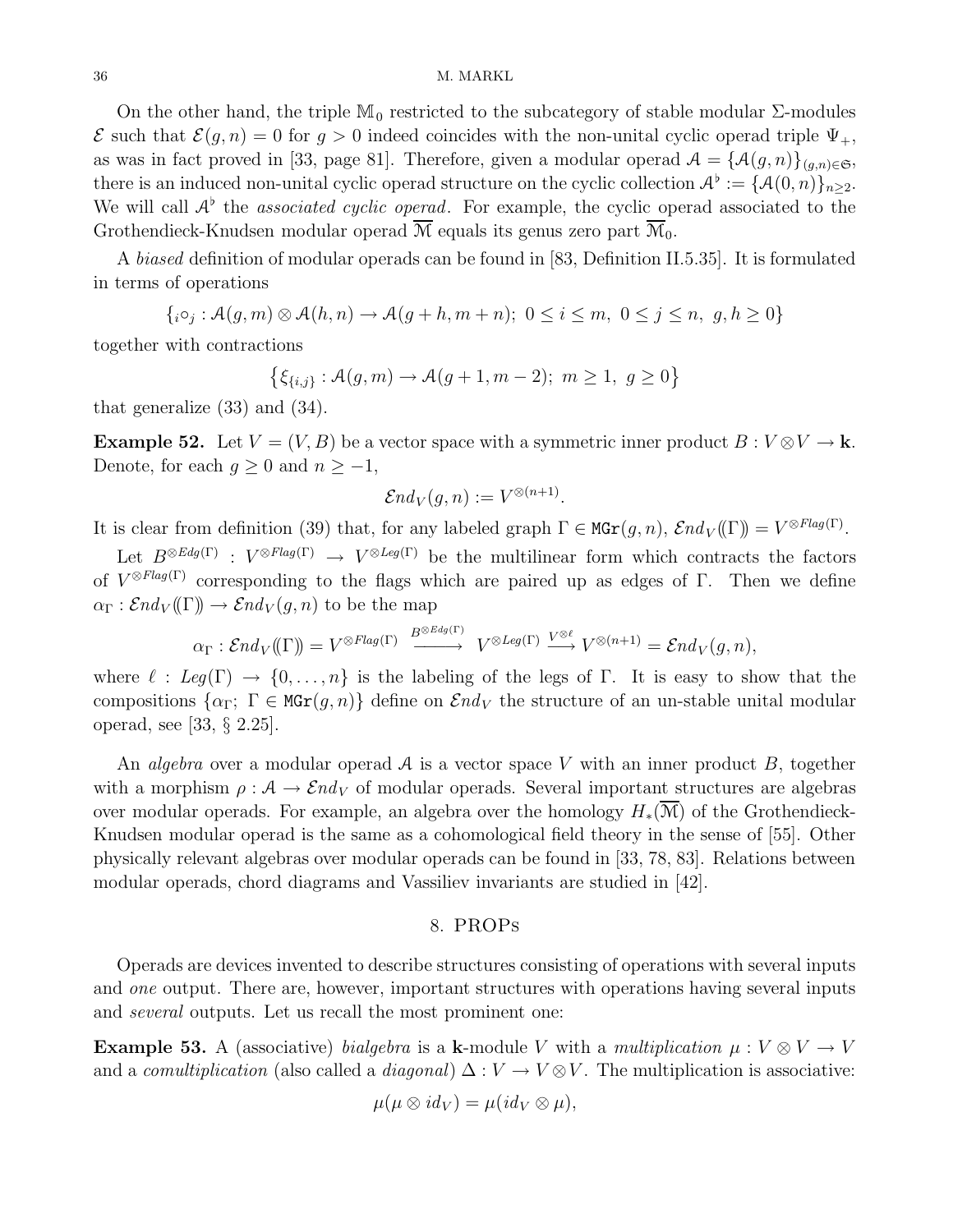the comultiplication is coassociative:

$$
(\Delta \otimes id_V)\Delta = (id_V \otimes \Delta)\Delta
$$

and the usual compatibility between  $\mu$  and  $\Delta$  is assumed:

(42) 
$$
\Delta(u \cdot v) = \Delta(u) \cdot \Delta(v) \text{ for } u, v \in V,
$$

where  $u \cdot v := \mu(u, v)$  and the dot  $\cdot$  in the right hand side denotes the multiplication induced on  $V \otimes V$  by  $\mu$ . Loosely speaking, bialgebras are Hopf algebras without unit, counit and antipode.

PROPs (an abbreviation of product and permutation category) describe structures as in Example 53. Although PROPs are more general than operads, they appeared much sooner, in a 1965 Mac Lane's paper [68]. This might be explained by the fact that the definition of PROPs is more compact than that of operads – compare Definition 54 below with Definition 1 in Section 1. PROPs then entered the 'renaissance of operads' in 1996 via [73].

Definition 54 uses the notion of a symmetric strict monoidal category which we consider so basic and commonly known that we will not recall it, standard citations are [68, 67], see also [83, § II.1.1]. An example is the category  $Mod_k$  of k-modules, with the monoidal product  $\odot$  given by the tensor product  $\otimes = \otimes_{\mathbf{k}}$ , the symmetry  $S_{U,V} : U \otimes V \to V \otimes U$  defined as  $S_{U,V}(u, v) := v \otimes u$ for  $u \in U$  and  $v \in V$ , and the unit 1 the ground ring **k**.

**Definition 54.** A ( $\bf{k}$ -linear) PROP (called a theory in [73]) is a symmetric strict monoidal category  $P = (P, \odot, S, 1)$  enriched over Mod<sub>k</sub> such that

- (i) the objects are indexed by (or identified with) the set  $\mathbb{N} = \{0, 1, 2, \ldots\}$  of natural numbers, and
- (ii) the product satisfies  $m \odot n = m+n$ , for any  $m, n \in \mathbb{N} = \text{Ob}(\mathsf{P})$  (hence the unit 1 equals 0).

Recall that the Mod<sub>k</sub>-enrichment in the above definition means that each hom-set  $Mor_{\mathsf{P}}(m, n)$ is a k-module and the operations of the monoidal category P (the composition  $\circ$ , the product  $\odot$ and the symmetry  $S$ ) are compatible with this **k**-linear structure.

For a PROP P denote  $P(m, n) := Mor_P(m, n)$ . The symmetry S induces, via the canonical identifications  $m \cong 1^{\odot m}$  and  $n \cong 1^{\odot n}$ , on each  $P(m, n)$  a structure of  $(\Sigma_m, \Sigma_n)$ -bimodule (left  $\Sigma_m$ right  $\Sigma_n$ -module such that the left action commutes with the right one). Therefore a PROP is a collection  $P = {P(m, n)}_{m,n\geq 0}$  of  $(\Sigma_m, \Sigma_n)$ -bimodules, together with two types of compositions, horizontal

$$
\otimes: \mathsf{P}(m_1,n_1) \otimes \cdots \otimes \mathsf{P}(m_s,n_s) \to \mathsf{P}(m_1+\cdots+m_s,n_1+\cdots+n_s),
$$

induced, for all  $m_1, \ldots, m_s, n_1, \ldots, n_s \geq 0$ , by the monoidal product  $\odot$  of P, and vertical

$$
\circ: \mathsf{P}(m, n) \otimes \mathsf{P}(n, k) \to \mathsf{P}(m, k),
$$

given, for all  $m, n, k \geq 0$ , by the categorial composition. The monoidal unit is an element  $e := 1 \in P(1,1)$ . In Definition 54, Mod<sub>k</sub> can be replaced by an arbitrary symmetric strict monoidal category.

Let  $P = {P(m,n)}_{m,n\geq 0}$  and  $Q = {Q(m,n)}_{m,n\geq 0}$  be two PROPs. A homomorphism f:  $P \to Q$  is a sequence  $f = \{f(m,n) : P(m,n) \to Q(m,n)\}_{m,n\geq 0}$  of bi-equivariant maps which commute with both the vertical and horizontal compositions. An ideal in a PROP P is a system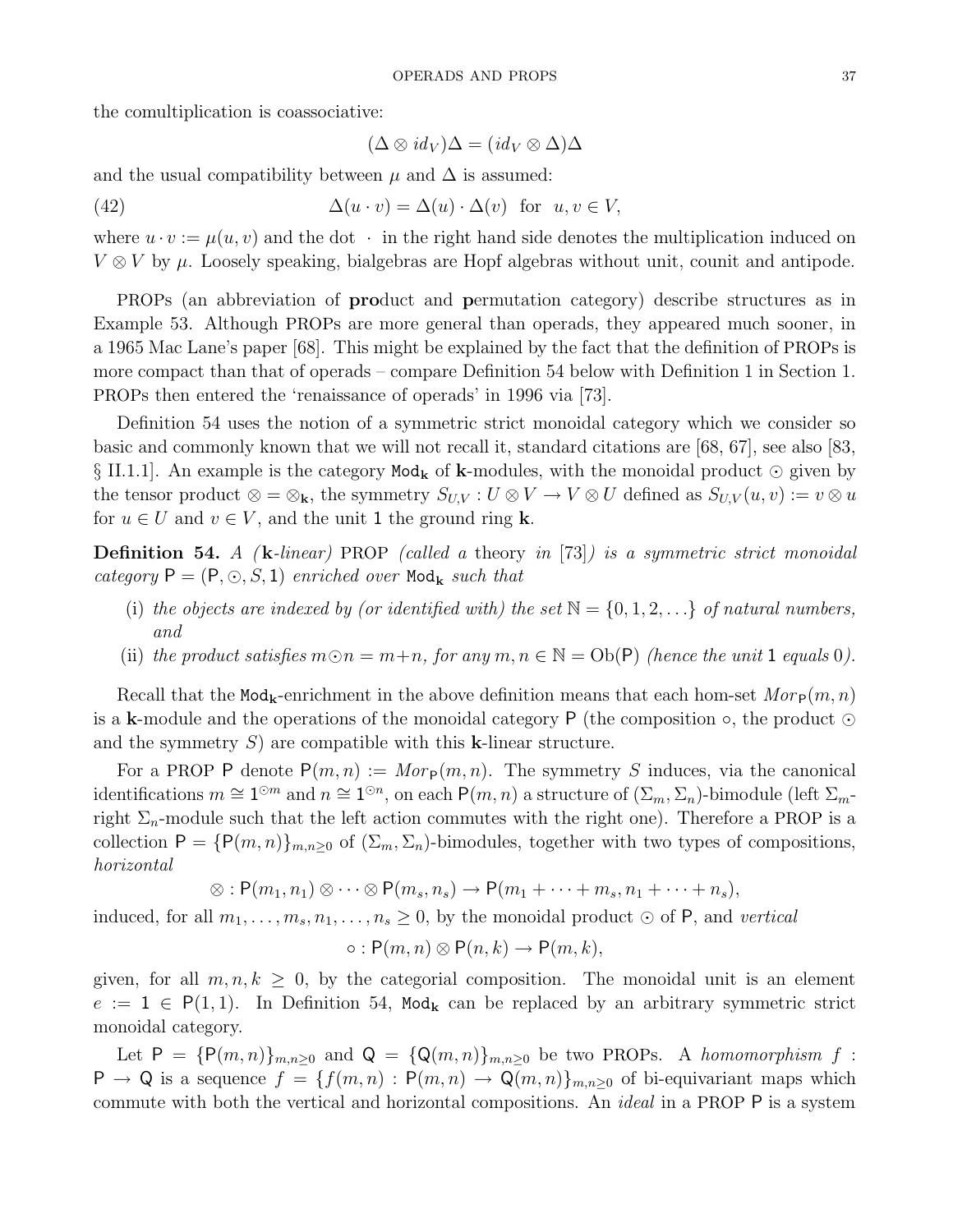$I = \{I(m,n)\}_{m,n\geq 0}$  of left  $\Sigma_m$ - right  $\Sigma_n$ -invariant subspaces  $I(m,n) \subset P(m,n)$  which is closed, in the obvious sense, under both the vertical and horizontal compositions. Kernels, images, &c., of homomorphisms between PROPs, as well as quotients of PROPs by PROPic ideals, are defined componentwise, see [73, 111, 112, 113] for details.

**Example 55.** The *endomorphism* PROP of a **k**-module V is the system

$$
\mathcal{E} nd_V=\{\mathcal{E} nd_V(m,n)\}_{m,n\geq 0}
$$

with  $\mathcal{E}nd_V(m,n)$  the space of linear maps  $Lin(V^{\otimes n}, V^{\otimes m})$  with n 'inputs' and m 'outputs,'  $e \in \mathcal{E} nd_V(1,1)$  the identity map, horizontal composition given by the tensor product of linear maps, and vertical composition by the ordinary composition of linear maps.

Also algebras over PROPs can be introduced in a very concise way:

**Definition 56.** A P-algebra is a strict symmetric monoidal functor  $\lambda : \mathsf{P} \to \mathsf{Mod}_{\mathbf{k}}$  of enriched monoidal categories. The value  $\lambda(1)$  is the underlying space of the algebra  $\rho$ .

It is easy to see that a P-algebra is the same as a PROP homomorphism  $\rho : \mathsf{P} \to \mathcal{E} nd_V$ . As in Proposition 24, a P-algebra is determined by a system

$$
\alpha: \mathsf{P}(m,n) \otimes V^{\otimes n} \to V^{\otimes m}, \ m, n, \geq 0,
$$

of linear maps satisfying appropriate axioms.

As before, the first step in formulating an unbiased definition of PROPs is to specify their underlying category. A  $\Sigma$ -bimodule is a system  $E = \{E(m,n)\}_{m,n\geq 0}$  such that each  $E(m,n)$ is a left  $\mathbf{k}[\Sigma_m]$ - right  $\mathbf{k}[\Sigma_n]$ -bimodule. Let  $\Sigma$ -bimod denote the category of  $\Sigma$ -bimodules. For  $E \in \Sigma$ -bimod and finite sets Y, X with m resp. n elements put

$$
E(Y, X) := Bij(Y, [m]) \times_{\Sigma_m} E(m, n) \times_{\Sigma_n} Bij([n], X), \ m, n \ge 0,
$$

where  $Bij(-,-)$  is the same as in (22). Pasting schemes for PROPs are *directed*  $(m, n)$ -graphs, by which we mean finite, not necessary connected, graphs in the sense of Definition 49 such that

- (i) each edge is equipped with a direction
- (ii) there are no directed cycles and
- (iii) the set of legs is divided into the set of inputs labeled by  $\{1, \ldots, n\}$  and the set of outputs labeled by  $\{1, \ldots, m\}$ .

An example of a directed graph is given in Figure 11. We denote by  $\text{Gr}(m, n)$  the category of directed  $(m, n)$ -graphs and their isomorphisms. The direction of edges determines at each vertex  $v \in vert(G)$  of a directed graph G a disjoint decomposition

$$
edge(v) = in(v) \sqcup out(v)
$$

of the set of edges adjacent to v into the set  $in(v)$  of incoming edges and the set  $out(v)$  of outgoing edges. The pair  $(\#(out(v)), \#(in(v))) \in \mathbb{N} \times \mathbb{N}$  is called the *biarity* of v. To incorporate the unit, we need to extend the category  $\text{Gr}(m, n)$ , for  $m = n$ , into the category  $\text{UGr}(m, n)$  by allowing the exceptional graph

$$
\uparrow \uparrow \uparrow \cdots \uparrow \in \text{UGr}(n, n), \ n \ge 1,
$$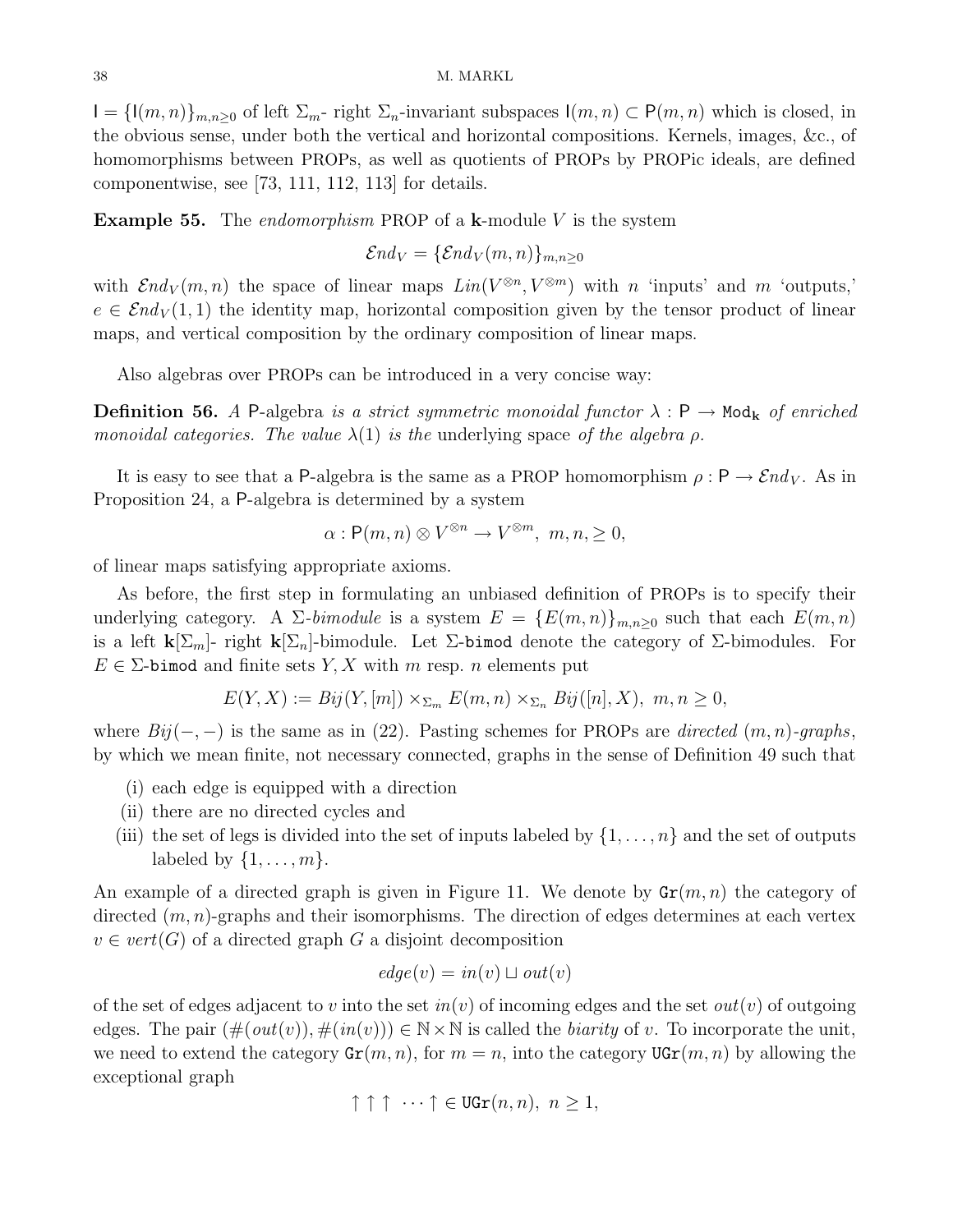

FIGURE 11. A directed graph from  $\text{Gr}(4,3)$ .

with n inputs, n outputs and no vertices. For a graph  $G \in \text{UGr}(m, n)$  and a  $\Sigma$ -bimodule E, let

$$
E(G) := \bigotimes_{v \in vert(G)} E(out(v), in(v)).
$$

and

(43) 
$$
\Gamma_{\mathbf{P}}(E)(m,n) := \underset{G \in \text{UGr}(m,n)}{\text{colim}} E(G), m, n \ge 0.
$$

The Σ-bimodule  $\Gamma_{\mathbf{P}}(E)$  is a PROP, with the vertical composition given by the disjoint union of graphs, the horizontal composition by grafting the legs, and the unit the exceptional graph  $\uparrow \in \Gamma_{\mathbb{P}}(E)(1,1)$ . The following proposition follows from [84] and [111, 112, 113]:

**Proposition 57.** The PROP  $\Gamma_{\mathbb{P}}(E)$  is the free PROP generated by the  $\Sigma$ -bimodule E.

As in the previous sections, (43) defines a triple  $\Gamma_{\rm P}$  :  $\Sigma$ -bimod  $\rightarrow$   $\Sigma$ -bimod with the triple multiplication of erasing the braces. According to general principles [20], Proposition 57 is almost equivalent to

**Proposition 58.** PROPs are algebras over the triple  $\Gamma_{\text{P}}$ .

One may obviously consider non-unital PROPs defined as algebras over the triple

$$
\Psi_{\mathbf{P}}(E)(m, n) := \text{colim}_{G \in \operatorname{Gr}(m, n)} E(G), \ m, n \ge 0,
$$

and develop a theory parallel to the theory of non-unital operads reviewed in Section 2.

**Example 59.** We will use the graphical language explained in Example 36. Let  $\Gamma(\mathcal{A}, \mathsf{Y})$  be the free PROP generated by one operation  $\lambda$  of biarity  $(1, 2)$  and one operation Y of biarity  $(2, 1)$ . As we noticed already in [72, 73], the PROP B describing bialgebras equals

$$
B=\Gamma(\mathcal{A},Y)/I_B,
$$

where  $I_B$  is the PROPic ideal generated by

(44) 
$$
\mathbf{A} - \mathbf{A}, \ \mathbf{Y} - \mathbf{Y} \ \text{and} \ \mathbf{X} - \mathbf{C} \mathbf{Y}.
$$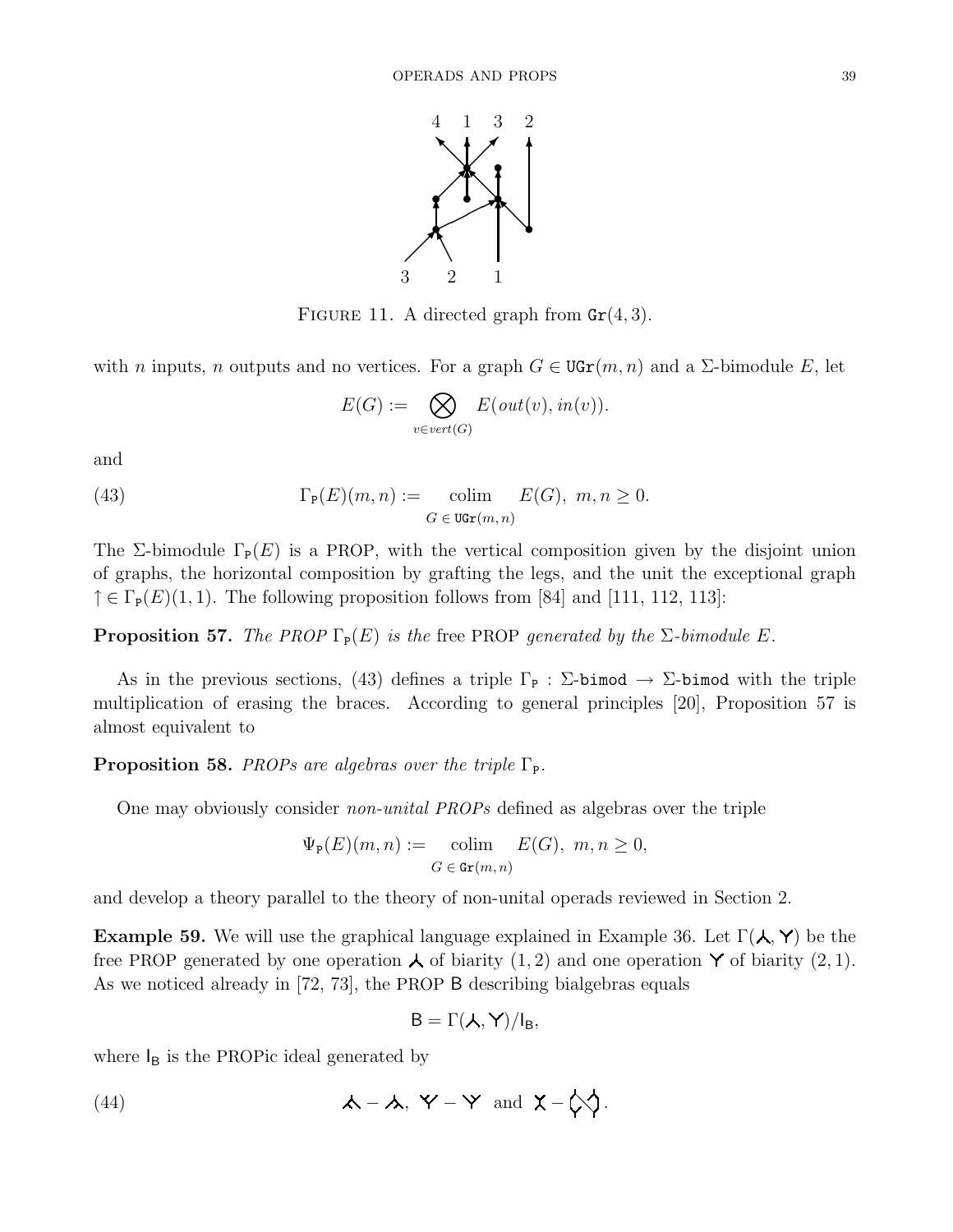In the above display we denoted

$$
\mathcal{A} := \mathcal{A} \circ (\mathcal{A} \otimes e), \ \mathcal{A} := \mathcal{A} \circ (e \otimes \mathcal{A}), \ \mathbf{Y} := (\mathbf{Y} \otimes e) \circ \mathbf{Y}, \ \mathbf{Y} := (e \otimes \mathbf{Y}) \circ \mathbf{Y},
$$

$$
\mathbf{X} := \mathbf{Y} \circ \mathcal{A} \ \text{and} \ \ \mathcal{C} = (\mathcal{A} \otimes \mathcal{A}) \circ \kappa \circ (\mathbf{Y} \otimes \mathbf{Y}),
$$

where  $\kappa \in \Sigma_4$  is the permutation

(45) 
$$
\kappa := \left(\begin{array}{rrr} 1 & 2 & 3 & 4 \\ 1 & 3 & 2 & 4 \end{array}\right) = \begin{array}{l} \bullet \bullet \bullet \bullet \\ \bullet \bullet \bullet \bullet \end{array}.
$$

The above description of B is 'tautological,' but B. Enriquez and P. Etingof found in [24, Proposition 6.2] the following basis of the k-linear space  $B(m, n)$  for arbitrary  $m, n \geq 1$ . Let  $\lambda \in B(1, 2)$  be the equivalence class, in  $B = \Gamma(\lambda, Y)/I_B$ , of the generator  $\lambda \in \Gamma(Y, \lambda)(1, 2)$  (we use the same symbol both for a generator and its equivalence class). Define  $\mathcal{A}^{[1]} := e \in B(1,1)$ and, for  $a \geq 2$ , let

$$
\mathcal{A}^{[a]} := \mathcal{A} \circ (\mathcal{A} \otimes e) \circ (\mathcal{A} \otimes e^{\otimes 2}) \circ \cdots \circ (\mathcal{A} \otimes e^{\otimes (a-2)}) \in B(1,a).
$$

Let  $\mathsf{Y}_{[b]} \in \mathsf{B}(b, 1)$  has the obvious similar meaning. The elements

(46) 
$$
(\mathcal{A}^{[a_1]} \otimes \cdots \otimes \mathcal{A}^{[a_m]}) \circ \sigma \circ (\mathcal{Y}_{[b^1]} \otimes \cdots \otimes \mathcal{Y}_{[b^n]}),
$$

where  $\sigma \in \Sigma_N$  for some  $N \geq 1$ , and  $a_1 + \cdots + a_m = b^1 + \cdots + b^m = N$ , form a k-linear basis of  $B(m, n)$ . This result can also be found in [57]. See also [59, 94] for the bialgebra PROP viewed from a different perspective.

**Example 60.** Each operad P generates a unique PROP P such that  $P(1, n) = P(n)$  for each  $n \geq 0$ . The components of such a PROP are given by

$$
P(m,n) = \bigoplus_{r_1+\cdots+r_k=n} [\mathcal{P}(1,r_1) \otimes \cdots \otimes \mathcal{P}(1,r_k)] \times_{\Sigma_{r_1} \times \cdots \times \Sigma_{r_k}} \Sigma_n,
$$

for each  $m, n \geq 0$ . The (topological) PROPs considered in [10] are all of this type. On the other hand, Example 59 shows that not each PROP is of this form. A PROP P is generated by an operad if and only if it has a presentation  $P = \Gamma_P(E)/(R)$ , where E is a  $\Sigma$ -bimodule such that  $E(m, n) = 0$  for  $m \neq 1$  and R is generated by elements in  $\Gamma_{\mathbb{P}}(E)(1, n), n \geq 0$ .

### 9. PROPERADS, DIOPERADS AND  $\frac{1}{2}$ PROPS

As we saw in Proposition 33, under some mild assumptions, the components of free operads are finite-dimensional. In contrast, PROPs are huge objects. For example, the component  $\Gamma_{\mathbb{P}}(\lambda, \Upsilon)(m, n)$  of the free PROP  $\Gamma_{\mathbb{P}}(\lambda, \Upsilon)$  used in the definition of the bialgebra PROP B in Example 59 is infinite-dimensional for each  $m, n \geq 1$ , and also the components of the bialgebra PROP B itself are infinite-dimensional, as follows from the fact that the Enriquez-Etingof basis (46) of  $B(m, n)$  has, for  $m, n \ge 1$ , infinitely many elements.

To handle this combinatorial explosion of PROPs combined with lack of suitable filtrations, smaller versions of PROPs were invented. Let us begin with the simplest modification which we use as an example which explains the general scheme of modifying PROPs. Denote  $\text{UGr}_c(m, n)$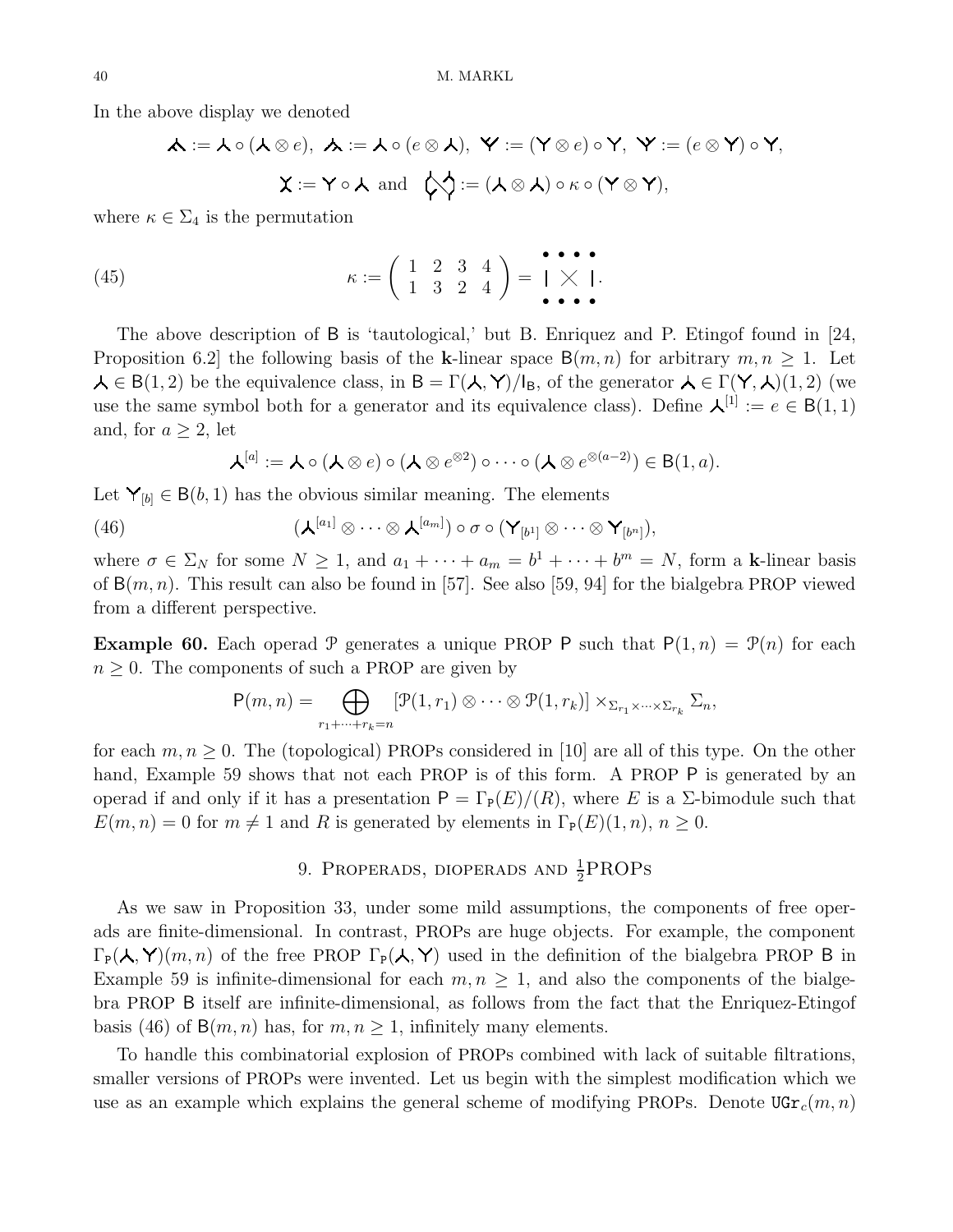the full subcategory of  $\text{UGr}(m, n)$  consisting of *connected* graphs and consider the triple defined by

(47) 
$$
\Gamma_{\mathbf{c}}(E)(m,n) := \underset{G \in \text{UGr}_c(m,n)}{\text{colim}} E(G), \ m, n \ge 0,
$$

for  $E \in \Sigma$ -bimod. The following notion was introduced by B. Vallette [111, 112, 113].

**Definition 61.** Properads are algebras over the triple  $\Gamma_c$ :  $\Sigma$ -bimod  $\rightarrow$   $\Sigma$ -bimod.

A properad is therefore a  $\Sigma$ -bimodule with operations that determine coherent contractions along connected graphs. A biased definition of properads is given in [111, 112, 113]. Since  $\Gamma_c$ is a subtriple of  $\Gamma_{\text{P}}$ , each PROP is automatically also a properad. Therefore one may speak about the *endomorphism properad*  $\mathcal{E}nd_V$  and define *algebras* over a properad P as properad homomorphisms  $\rho: P \to \mathcal{E}nd_V$ . Algebras over other versions of PROPs recalled below can be defined in a similar way.

Example 62. Associative bialgebras reviewed in Example 59 are algebras over the properad B defined (tautologically) as the quotient of the free properad  $\Gamma_c(\lambda, Y)$  by the properadic ideal generated by the elements listed in (44). We leave as an exercise to describe the sub-basis of (46) that span  $B(m, n), m, n \geq 1$ .

The following slightly artifical structure exists over PROPs but not over properads. It consists of a 'multiplication'  $\mu = \lambda : V \otimes V \to V$ , a 'comultiplication'  $\Delta = \mathsf{Y} : V \to V \otimes V$  and a linear map  $f = \bullet : V \to V$  satisfying  $\Delta \circ \mu = f \otimes f$  or, diagrammatically

#### $X = \bullet \bullet$ .

This structure cannot be a properad algebra because the graph on the right hand side of the above display is not connected.

Properads are still huge objects. The first really small version of PROPs were dioperads introduced in 2003 by W.L. Gan [28]. As a motivation for his definition, consider the following:

**Example 63.** A Lie bialgebra is a vector space V with a Lie algebra structure  $[-,-] = \lambda$ :  $V \otimes V \to V$  and a Lie diagonal  $\delta = \mathsf{Y} : V \to V \otimes V$ . We assume that  $[-,-]$  and  $\delta$  are related by

(48) 
$$
\delta[a,b] = \sum ( [a_{(1)},b] \otimes a_{(2)} + [a,b_{(1)}] \otimes b_{(2)} + a_{(1)} \otimes [a_{(2)},b] + b_{(1)} \otimes [a,b_{(2)}])
$$

for any  $a, b \in V$ , with the Sweedler notation  $\delta a = \sum a_{(1)} \otimes a_{(2)}$  and  $\delta b = \sum b_{(1)} \otimes b_{(2)}$ .

Lie bialgebras are governed by the PROP LieB =  $\Gamma(\lambda, Y)/I_{\text{LieB}}$ , where  $\lambda$  and Y are now antisymmetric and  $I_{\text{LieB}}$  denotes the ideal generated by

(49) 
$$
\lambda_1 + \lambda_2 + \lambda_3 + \lambda_4 + \lambda_5 = \frac{123}{12} + \frac{231}{12} + \frac{312}{12} + \frac{12}{12} - \frac{12}{12} - \frac{12}{12} + \frac{21}{12} + \frac{21}{12},
$$

with labels indicating the corresponding permutations of the inputs and outputs.

We observe that all graphs in (49) are not only connected as demanded for properads, but also simply-connected. This suggests considering the full subcategory  $\text{UGr}_{\mathbb{D}}(m, n)$  of  $\text{UGr}(m, n)$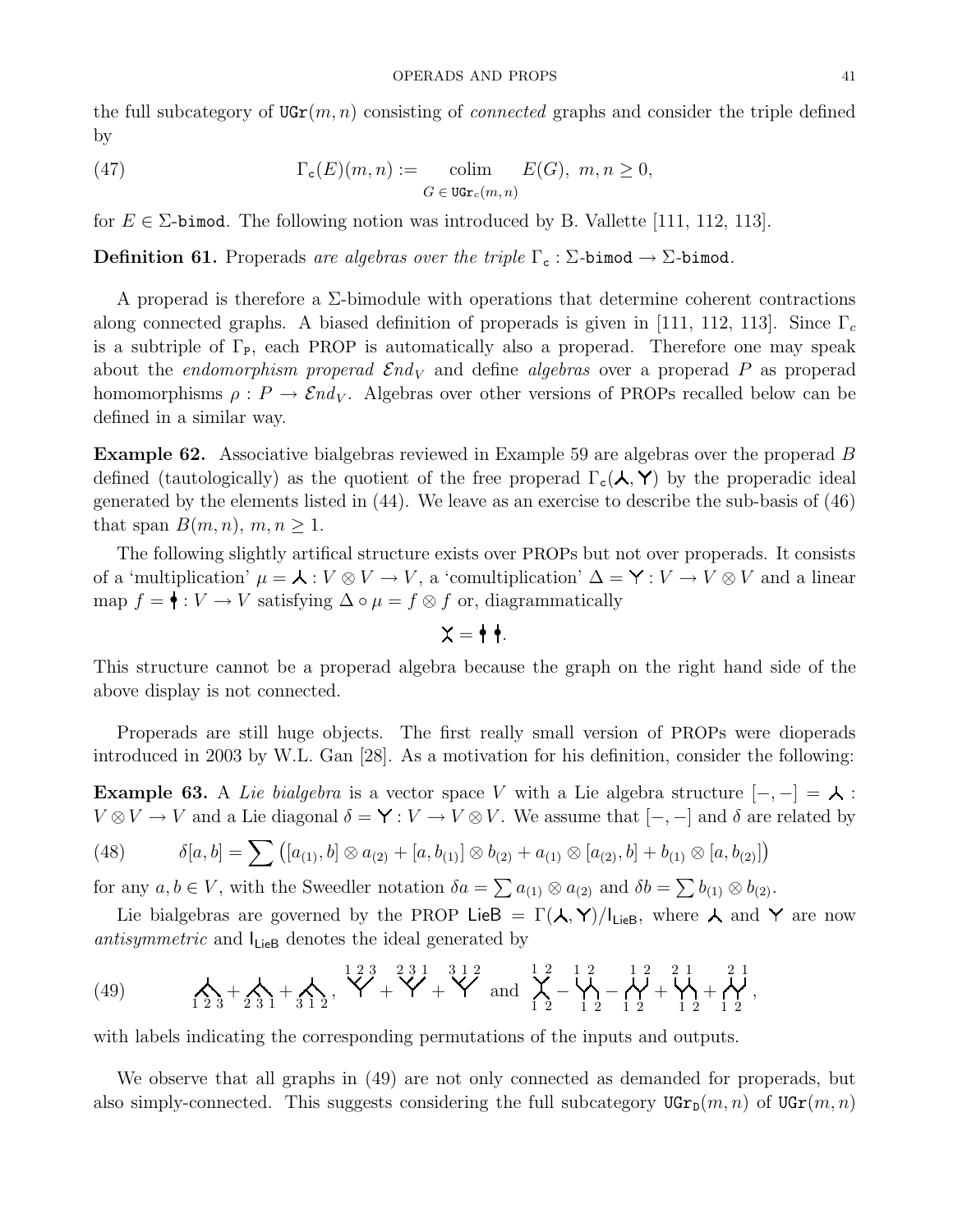consisting of connected simply-connected graphs and the related triple

(50) 
$$
\Gamma_{\mathbf{D}}(E)(m,n) := \underset{G \in \text{ UGr}_{\mathbf{D}}(m,n)}{\text{colim}} E(G), m, n \geq 0.
$$

**Definition 64.** Dioperads are algebras over the triple  $\Gamma_{\text{D}}$ :  $\Sigma$ -bimod  $\rightarrow$   $\Sigma$ -bimod.

A biased definition of dioperads can be found in [28]. As observed by T. Leinster, dioperads are more or less equivalent to polycategories, in the sense of [108], with one object. Lie bialgebras reviewed in Example 63 are algebras over a dioperad. Another important class of dioperad algebras is recalled in:

Example 65. An infinitesimal bialgebra [48] (called in [26, Example 11.7] a mock bialgebra) is a vector space V with an associative multiplication  $\cdot : V \otimes V \to V$  and a coassociative comultiplication  $\Delta: V \to V \otimes V$  such that

$$
\Delta(a \cdot b) = \sum (a_{(1)} \otimes a_{(2)} \cdot b + a \cdot b_{(1)} \otimes b_{(2)})
$$

for any  $a, b \in V$ . It is easy to see that the axioms of infinitesimal bialgebras are encoded by the following simply connected graphs:

 $\mathcal{A} - \mathcal{A}, \; \mathsf{Y} - \mathsf{Y}$  and  $\mathsf{X} - \mathsf{Y} - \mathsf{Y}$ .

Observe that associative bialgebras recalled in Example 53 cannot be defined over dioperads, because the rightmost graph in (44) is not simply connected. The following proposition, which should be compared to Proposition 33, shows that dioperads are of the same size as operads.

**Proposition 66.** Let  $E = \{E(m, n)\}_{m,n\geq 0}$  be a  $\Sigma$ -bimodule such that

(51)  $E(m, n) = 0 \text{ for } m + n \leq 2$ 

and that  $E(m, n)$  is finite-dimensional for all remaining m, n. Then the components  $\Gamma_{\text{D}}(E)(m, n)$ of the free dioperad  $\Gamma_{\text{D}}(E)$  are finite-dimensional, for all  $m, n \geq 0$ .

The proof, similar to the proof of Proposition 33, is based on the observation that the assumption (51) reduces the colimit (50) to a summation over reduced trees (trees whose all vertices have at least three adjacent edges).

An important problem arising in connection with deformation quantization is to find a reasonably small, explicit cofibrant resolution of the bialgebra PROP B. Here by a resolution we mean a differential graded PROP R together with a homomorphism  $\beta : \mathsf{R} \to \mathsf{B}$  inducing a homology isomorphism. Cofibrant in this context means that R is of the form  $(\Gamma_{\mathbb{P}}(E), \partial)$ , where the generating  $\Sigma$ -bimodule E decomposes as  $E = \bigoplus_{n \geq 0} E_n$  and the differential decreases the filtration, that is

$$
\partial(E_n) \subset \Gamma_{\mathbf{P}}(E)_{< n}, \text{ for each } n \ge 0,
$$

where  $\Gamma_{\mathsf{P}}(E)_{\leq n}$  denotes the sub-PROP of  $\Gamma(E)$  generated by  $\bigoplus_{j\leq n}E_j$ . This notion is an PROPic analog of the Koszul-Sullivan algebra in rational homotopy theory [36]. Several papers devoted to finding R appeared recently [57, 99, 97, 98, 101, 103, 102]. The approach of [79] is based on the observation that B is a deformation, in the sense explained below, of the PROP describing structures recalled in the following: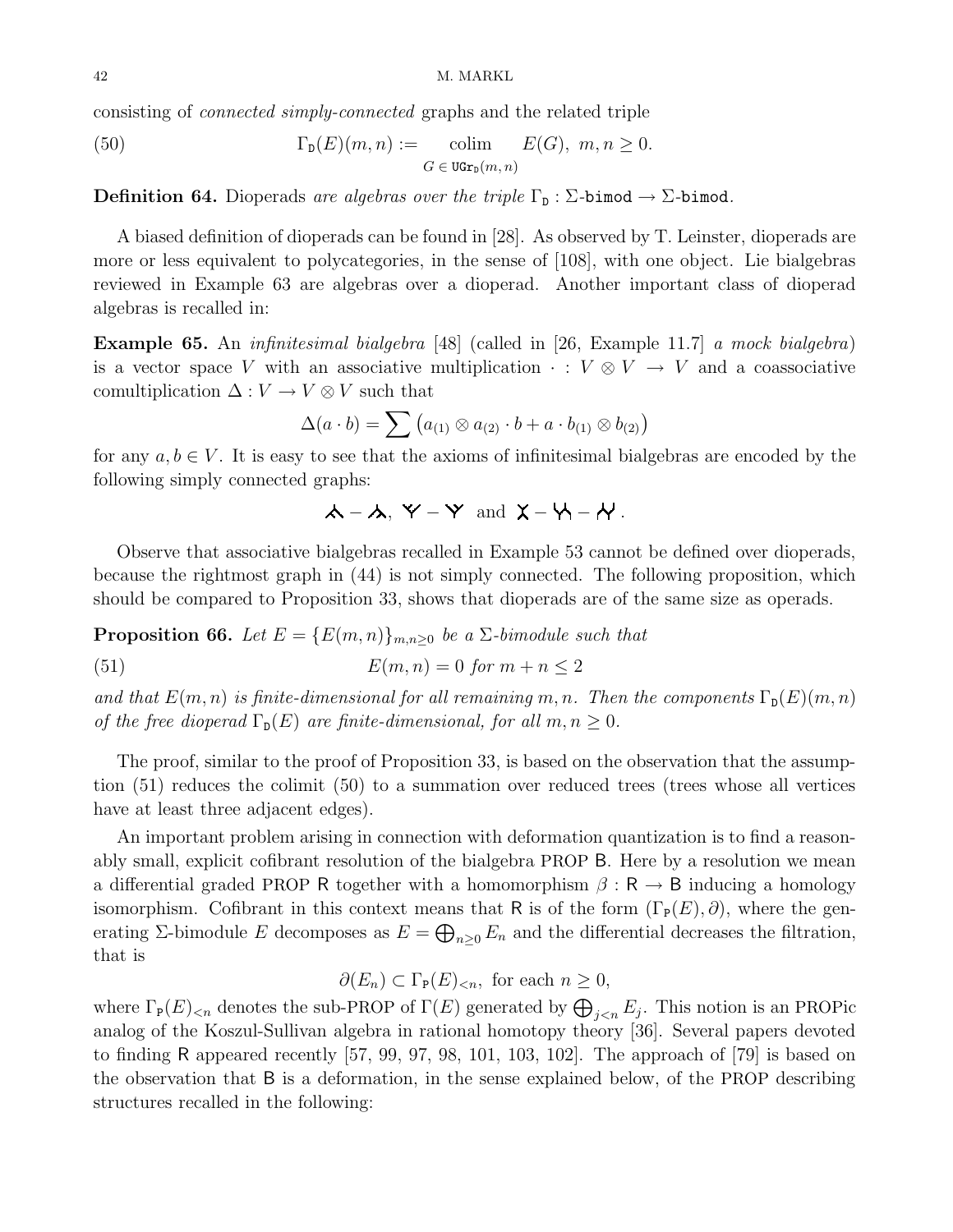

FIGURE 12. Edges allowed in a  $\frac{1}{2}$  $\frac{1}{2}$ graph.

**Definition 67.** A half-bialgebra or simply  $a \frac{1}{2}$  $\frac{1}{2}$ bialgebra *is a vector space V* with an associative multiplication  $\mu: V \otimes V \to V$  and a coassociative comultiplication  $\Delta: V \to V \otimes V$  that satisfy

(52) 
$$
\Delta(u \cdot v) = 0, \text{ for each } u, v \in V.
$$

We chose this strange name because (52) is indeed one half of the compatibility relation (42) of associative bialgebras.  $\frac{1}{2}$ bialgebras are algebras over the PROP

$$
\frac{1}{2}B := \Gamma(\lambda)/(\lambda = \lambda, Y = Y, \chi = 0).
$$

Now define, for a formal variable t,  $B_t$  to be the quotient of the free PROP  $\Gamma(\lambda, Y)$  by the ideal generated by

$$
\mathbf{A} = \mathbf{A}, \ \mathbf{Y} = \mathbf{Y}, \ \mathbf{X} = t \cdot \mathbf{X}.
$$

Thus  $B_t$  is a one-parametric family of PROPs with the property that  $B_0 = \frac{1}{2}$  $\frac{1}{2}$ B. At a generic t,  $B_t$  is isomorphic to the bialgebra PROP B. In other words, the PROP for bialgebras is a deformation of the PROP for  $\frac{1}{2}$ bialgebras. According to general principles of homological perturbation theory [35], one may try to construct the resolution R as a perturbation of a cofibrant resolution 1  $\frac{1}{2}R$  of the PROP  $\frac{1}{2}B$ . Since  $\frac{1}{2}B$  is simpler that B, one may expect that resolving  $\frac{1}{2}B$  would be a simpler task than resolving B.

For instance, one may realize that  $\frac{1}{2}$  bialgebras are algebras over a dioperad  $\frac{1}{2}$ B, use [28] to construct a resolution  $\frac{1}{2}R$  of the dioperad  $\frac{1}{2}B$ , and then take  $\frac{1}{2}$  $\frac{1}{2}$ R to be the PROP generated by  $\frac{1}{2}$  $\frac{1}{2}R$ . More precisely, one denotes

$$
F_1: \text{dip} \to \text{PROP}
$$

the left adjoint to the forgetful functor PROP  $\xrightarrow{\Box_1}$  diOp and defines  $\frac{1}{2}R := F_1(\frac{1}{2})$  $\frac{1}{2}R$ ).

The problem is that we do not know whether the functor  $F_1$  is exact, so it is not clear if  $\frac{1}{2}R$ constructed in this way is really a resolution of  $\frac{1}{2}B$ . To get around this subtlety, M. Kontsevich observed that  $\frac{1}{2}$  bialgebras live over a version of PROPs which is smaller than dioperads. It can be defined as follows.

Let an  $(m, n)$ - $\frac{1}{2}$  $\frac{1}{2}$ graph be a connected simply-connected directed  $(m, n)$ -graph whose each edge  $e$  has the following property: either  $e$  is the unique outgoing edge of its initial vertex or  $e$  is the unique incoming edge of its terminal vertex, see Figure 12. An example of an  $(m, n)$ - $\frac{1}{2}$ graph is given in Figure 13. Let  $\mathbf{Gr}_{\frac{1}{2}}(m,n)$  be the category of  $(m,n)-\frac{1}{2}$ graphs and their isomorphisms. Define a triple  $\Gamma_{\frac{1}{2}} : \Sigma$ -bimod  $\rightarrow$   $\Sigma$ -bimod by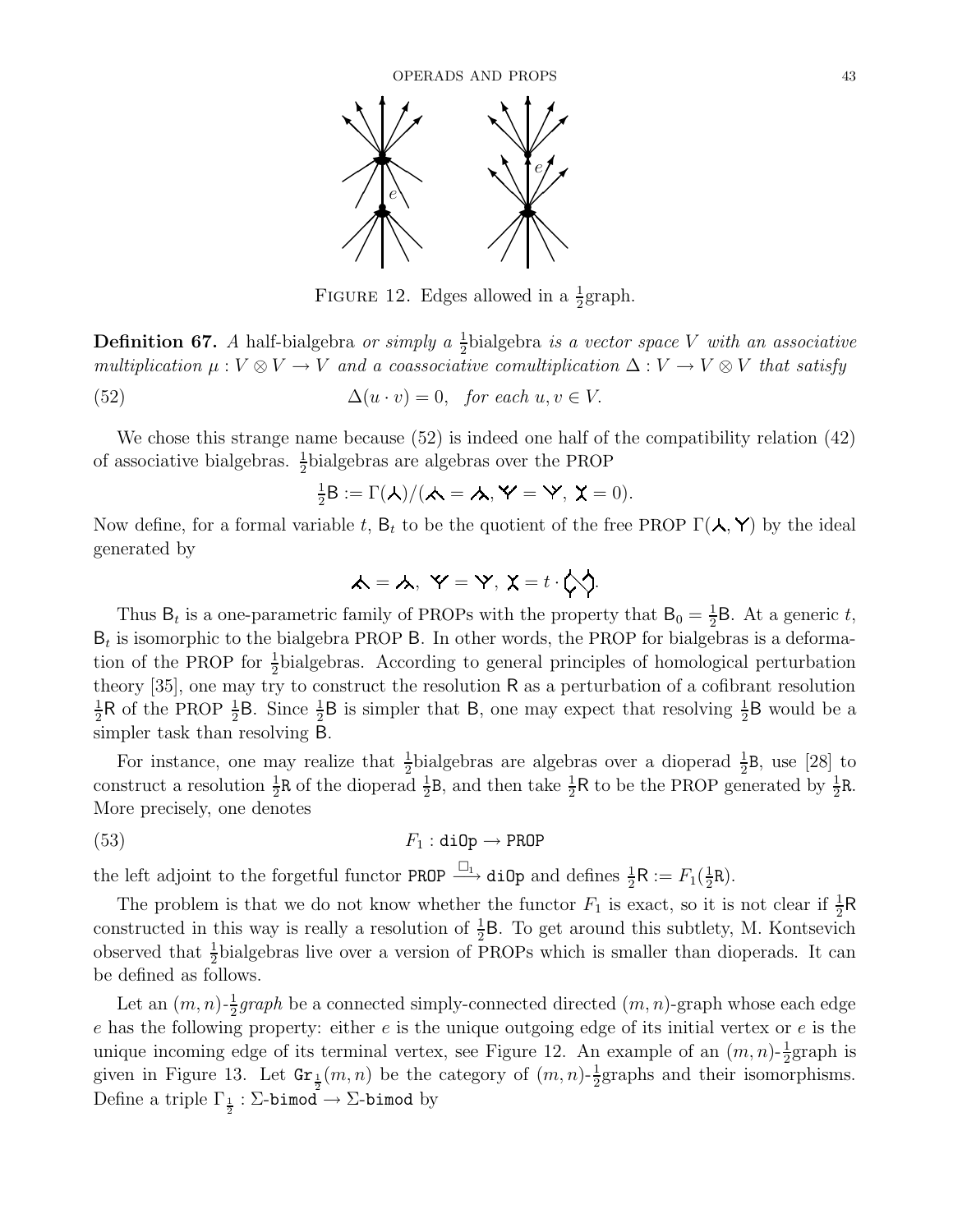

FIGURE 13. A graph from  $\text{Gr}_{\frac{1}{2}}(4, 4)$ .

 $(54)$  $\underline{1}_{2}(E)(m, n) :=$  colim  $G \in \texttt{Gr}_{\frac{1}{2}}(m,n)$  $E(G), m, n \geq 0.$ 

Definition 68.  $A\frac{1}{2}$  $\frac{1}{2}$ PROP (called a meager PROP in [53]) is an algebra over the triple  $\Gamma_{\frac{1}{2}}$  :  $\Sigma$ -bimod  $\rightarrow$   $\Sigma$ -bimod.

A biased definition of  $\frac{1}{2}$ PROPs can be found in [53, 79, 84]. We followed the original convention of [53] that  $\frac{1}{2}$ PROPs do not have units; the unital version of  $\frac{1}{2}$ PROPs can be defined in an obvious way, compare also the remarks in [79].

**Example 69.**  $\frac{1}{2}$ bialgebras are algebras over a  $\frac{1}{2}$  $\frac{1}{2}$ PROP which we denote  $\frac{1}{2}$ b. Another example of structures that can be defined over  $\frac{1}{2}$ PROPs are *Lie*  $\frac{1}{2}$ *bialgebras* consisting of a Lie algebra bracket  $[-,-]: V \otimes V \to V$  and a Lie diagonal  $\delta: V \to V \otimes V$  satisfying one-half of (48):

$$
\delta[a, b] = 0.
$$

Let us denote by

$$
F: \tfrac{1}{2}\text{PROP} \to \text{PROP}
$$

the left adjoint to the forgetful functor PROP  $\stackrel{\Box}{\longrightarrow} \frac{1}{2}$ PROP from the category of PROPs to the category of  $\frac{1}{2}$ PROPs. M. Kontsevich observed that, in contrast to  $F_1$ : diOp  $\rightarrow$  PROP in (53),  $F$  is a *polynomial* functor, which immediately implies the following important theorem [53, 84].

**Theorem 70.** The functor  $F: \frac{1}{2}$  $\frac{1}{2}$ PROP  $\rightarrow$  PROP is exact.

Now one may take a resolution  $\frac{1}{2}$ **r** of the  $\frac{1}{2}$ PROP  $\frac{1}{2}$ **b** and put  $\frac{1}{2}$ **R** :=  $F(\frac{1}{2})$  $\frac{1}{2}$ r). Theorem 70 guarantees that  $\frac{1}{2}R$  defined in this way is indeed a resolution of the PROP  $\frac{1}{2}B$ . Let us mention that there are also other structures invented to study resolutions of the PROP B, as  $\frac{2}{3}$ PROPs of Shoikhet [101], matrons of Saneblidze and Umble [99], or special PROPs considered in [79].

– – – – –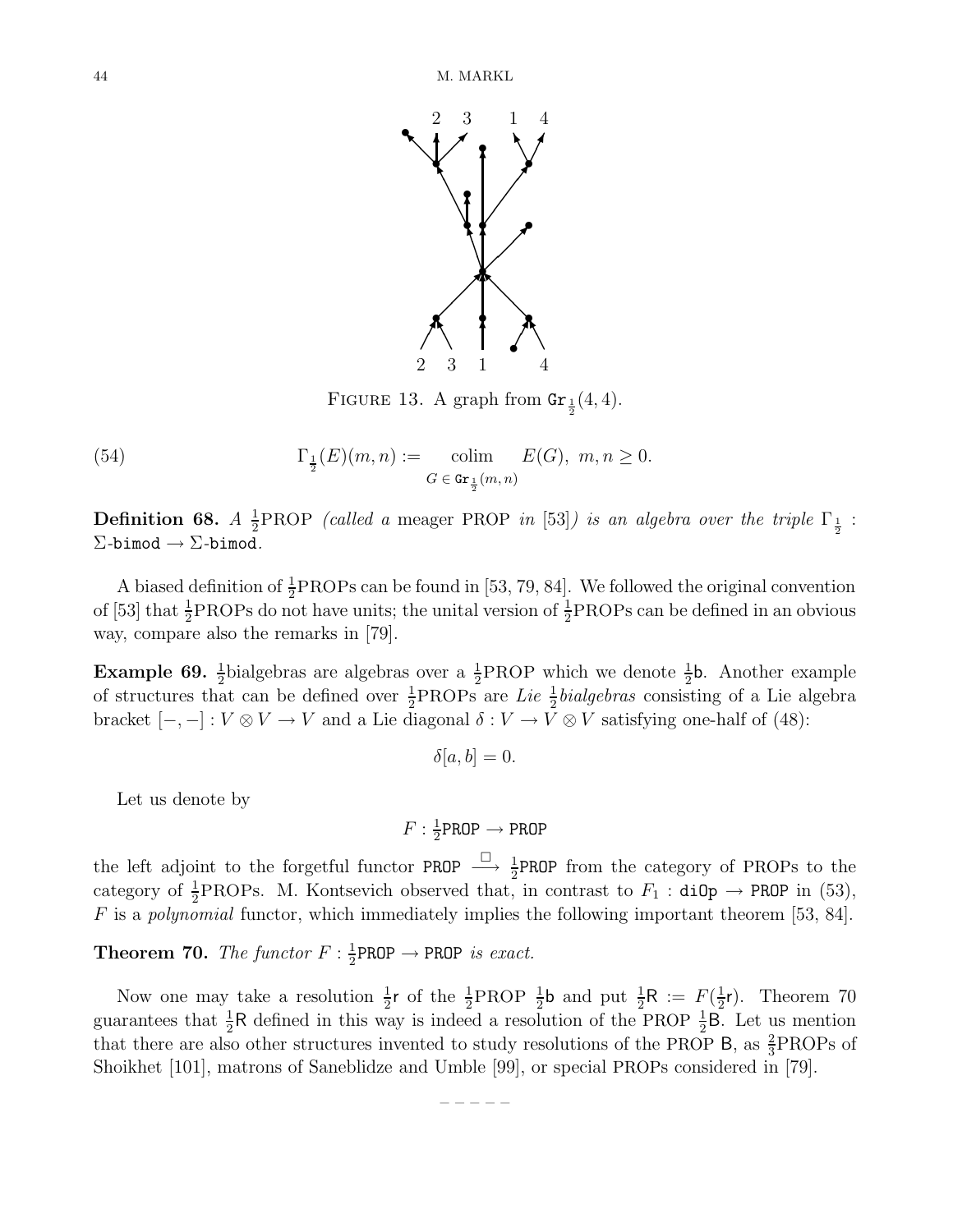| Pasting schemes                            | corresponding structures  |
|--------------------------------------------|---------------------------|
| rooted trees                               | non-unital operads        |
| May's trees                                | non-unital May's operads  |
| extended rooted trees                      | operads                   |
| cyclic trees                               | non-unital cyclic operads |
| extended cyclic trees                      | cyclic operads            |
| stable labeled graphs                      | modular operads           |
| extended directed graphs                   | PROPs                     |
| extended connected directed graphs         | properads                 |
| extended connected 1-connected dir. graphs | dioperads                 |
| $\frac{1}{2}$ graphs                       | $\frac{1}{2}$ PROPs       |

FIGURE 14. Pasting schemes and the structures they define.

The constructions reviewed in this section can be organized into the following chain of inclusions of full subcategories:

$$
0per ⊂ 12PR0P ⊂  $\text{dilp}$  ⊂  $\text{Proper}$  ⊂  $\text{PR0P}$ .
$$

The general scheme behind all these constructions is the following. We start by choosing a  $\text{sub-groupoid } \text{SGr} = \bigsqcup_{m,n\geq 0} \text{SGr}(m,n) \text{ of } \text{Gr} := \bigsqcup_{m,n\geq 0} \text{Gr}(m,n)$  (or a subgroupoid of  $\text{UGr} := \bigsqcup_{m,n\geq 0} \text{SGr}(m,n)$  $\bigsqcup_{m,n\geq 0} \text{UGr}(m,n)$  if we want units). Then we define a functor  $\Gamma_{\mathbf{S}}: \Sigma$ -bimod  $\rightarrow \Sigma$ -bimod by

$$
\Gamma_{\mathbf{s}}(E)(m, n) := \text{colim}_{G \in \text{SGr}(m, n)} E(G), \ m, n \ge 0.
$$

It is easy to see that  $\Gamma_s$  is a subtriple of the PROP triple  $\Gamma_p$  if and only if the following two conditions are satisfied:

- (i) the groupoid  $SGr$  is *hereditary* in the sense that, given a graph from  $SGr$  with vertices decorated by graphs from SGr, then the graph obtained by 'forgetting the braces' again belongs to SGr, and
- (ii) SGr contains all directed corollas.

Hereditarity (i) is necessary for  $\Gamma_s$  to be closed under the triple multiplication of  $\Gamma_P$  while (ii) guarantees that  $\Gamma_s$  has an unit. Plainly, all the three choices used above – UGr<sub>c</sub>, UGr<sub>D</sub> and Gr<sub>1</sub><sup>2</sup> – satisfy the above assumptions. Let us mention that one may modify the definition of PROPs also by enlarging the category  $\text{Gr}(m, n)$ , as was done for wheeled PROPs in [93]. Pasting schemes and the corresponding structures reviewed in this article are listed in Figure 14.

#### **REFERENCES**

- [1] D. Balavoine. Homology and cohomology with coefficients, of an algebra over a quadratic operad. J. Pure Appl. Algebra, 132:221–258, 1998.
- [2] M. A. Batanin. Monoidal globular categories as a natural environment for the theory of weak n-categories. Adv. in Math., 136(1):39–103, 1998.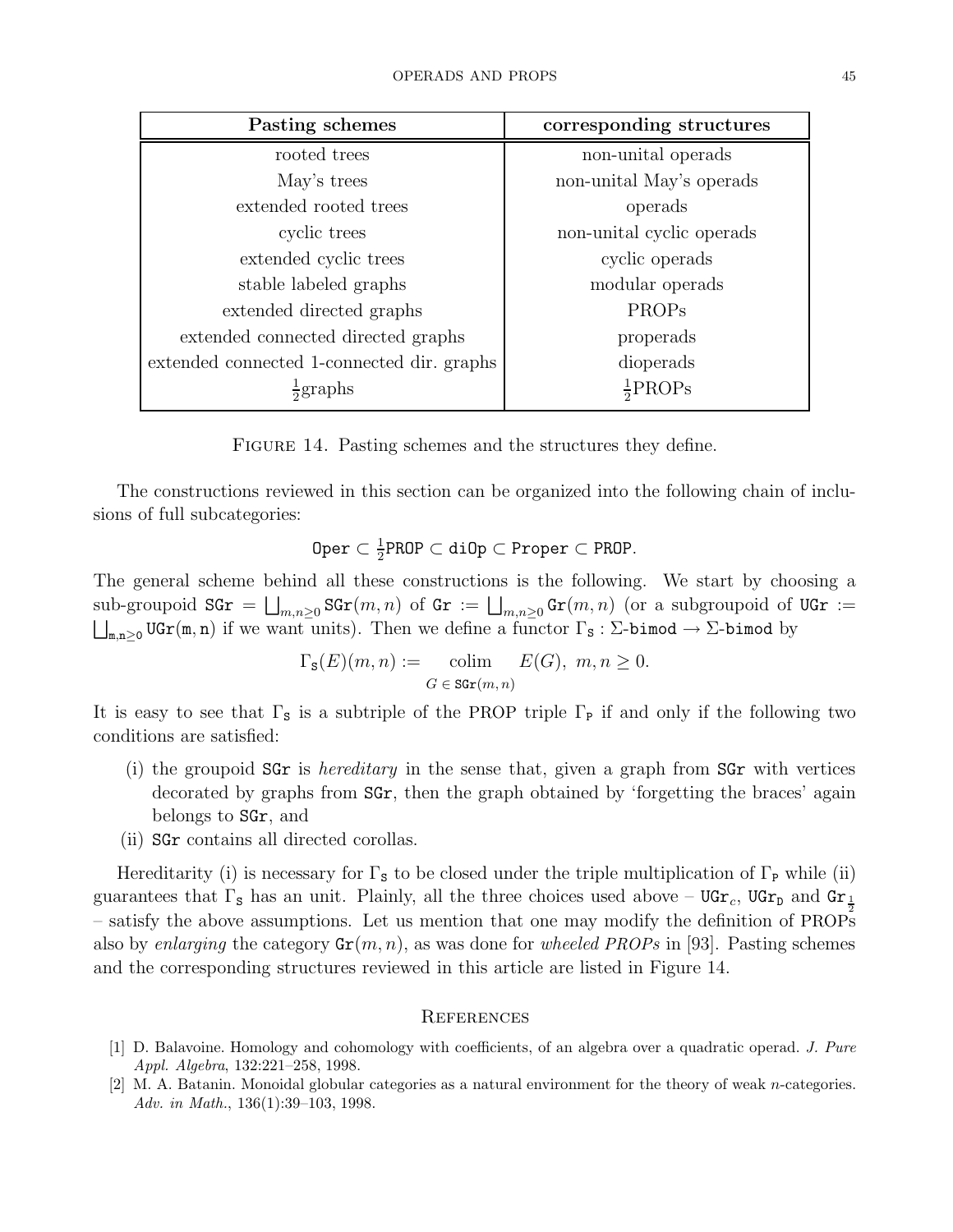#### 46 M. MARKL

- [3] M.A. Batanin. Homotopy coherent category theory and  $A_{\infty}$ -structures in monoidal categories. J. Pure Appl. Algebra, 123(1-3):67–103, 1998.
- [4] M.A. Batanin. The Eckmann-Hilton argument, higher operads and  $E_n$ -spaces. Preprint math.CT/0207281, July 2002.
- [5] M.A. Batanin. The combinatorics of iterated loop spaces. Preprint math.CT/0301221, January 2003.
- [6] A. Beilinson and V. Drinfel'd. Chiral Algebras, volume 51 of Colloquium Publications. American Mathematical Society, 2004.
- [7] C. Berger and I. Moerdijk. Axiomatic homotopy theory for operads. Comment. Math. Helv., 78(4):805–831, 2003.
- [8] C. Berger and I. Moerdijk. Resolution of coloured operads and rectification of homotopy algebras. Preprint math.AT/0512576, December 2005.
- [9] J.M. Boardman and R.M. Vogt. Homotopy-everything H-spaces. Bull. Amer. Math. Soc., 74(6):1117–1122, 1968.
- [10] J.M. Boardman and R.M. Vogt. Homotopy Invariant Algebraic Structures on Topological Spaces. Springer-Verlag, 1973.
- [11] A. Burroni. T-catégories (catégories dans un triple). Cahiers Topologie Géom. Différentielle, 12:215–321, 1971.
- [12] P. Cartier. Homologie cycliques: rapport sur des travaux récents de Connes, Karoubi, Loday, Quillen... Séminaire Bourbaki 621, 1983–84.
- [13] M. Chas and D. Sullivan. String topology. Preprint math.GT/9911159, November 1999.
- [14] F.R. Cohen and A.A. Voronov. Notes on string topology. Preprint math.GT/0503625, March 2005.
- [15] A. Connes and D. Kreimer. Renormalization in quantum field theory and the Riemann-Hilbert problem I: The Hopf algebra structure of graphs and the main theorem. Comm. Math. Phys., 210(1):249–273, 2000.
- [16] P. Deligne. Resumé des premiérs exposés de A. Grothendieck. In *Groupes de Monodromie en Géometrie* Alg´ebrique, volume 288, pages 1–24. Springer-Verlag, Berlin, 1972.
- [17] P. Deligne. A letter to Stasheff, Gerstenhaber, May, Schechtman and Drinfel'd. Unpublished, 1993.
- [18] P. Deligne and D. Mumford. The Irreducibility of the Space of Curves of Given Genus, volume 36 of Inst. Hautes Études Sci. Publ. Math. I.H.E.S., 1969.
- [19] S. L. Devadoss. Tessellations of moduli spaces and the mosaic operad. In J.P. Meyer, J. Morava, and W.S. Wilson, editors, *Homotopy Invariant Algebraic Structures*, volume 239 of *Contemporary Math.*, pages 91– 114, 1999.
- [20] S. Eilenberg and J.C. Moore. Adjoint functors and triples. Illinois J. Math., 9:381–389, 1965.
- [21] A.D. Elmendorf. The development of structured ring spectra. In A. Baker and B. Richter, editors, *Structured* ring spectra, volume 315 of London Math. Soc. Lecture Note Series. London Math. Soc., 2004.
- [22] A.D. Elmendorf, I. Kříž, M.A. Mandell, and J.P. May. Modern foundations of stable homotopy theory. In I.M. James, editor, Handbook of Algebraic Topology, pages 217–257. North Holland, 1995.
- [23] A.D. Elmendorf, I. Kříž, M.A. Mandell, and J.P. May. Rings, Modules, and Algebras in Stable Homotopy Theory, volume 47 of Mathematical Surveys and Monographs. Amer. Math. Soc., 1997.
- [24] B. Enriquez and P. Etingof. On the invertibility of quantization functors. Preprint math.QA/0306212, June 2003.
- [25] P. Etingof, A. Henriques, J. Kamnitzer, and E. Rains. The cohomology ring of the real locus of the moduli space of stable curves of genus 0 with marked points. Preprint math.AT/0507514, August 2005.
- [26] T.F. Fox and M. Markl. Distributive laws, bialgebras, and cohomology. In J.-L. Loday, J.D. Stasheff, and A.A. Voronov, editors, *Operads: Proceedings of Renaissance Conferences*, volume 202 of *Contemporary* Math., pages 167–205. Amer. Math. Soc., 1997.
- [27] B. Fresse. Koszul duality of operads and homology of partition posets. Preprint math.AT/0301365, January 2003.
- [28] W.L. Gan. Koszul duality for dioperads. *Math. Res. Lett.*,  $10(1):109-124$ ,  $2003$ .
- [29] M. Gerstenhaber. The cohomology structure of an associative ring. Ann. of Math., 78(2):267–288, 1963.
- [30] E Getzler. Operads and moduli spaces of genus 0 Riemann surfaces. In R. Dijkgraaf, C. Faber, and G. van der Geer, editors, The Moduli Space of Curves, volume 129 of Progress in Mathematics, pages 99–230. Birkhäuser, 1995.
- [31] E. Getzler and J.D.S. Jones. Operads, homotopy algebra, and iterated integrals for double loop spaces. Preprint hep-th/9403055, March 1994.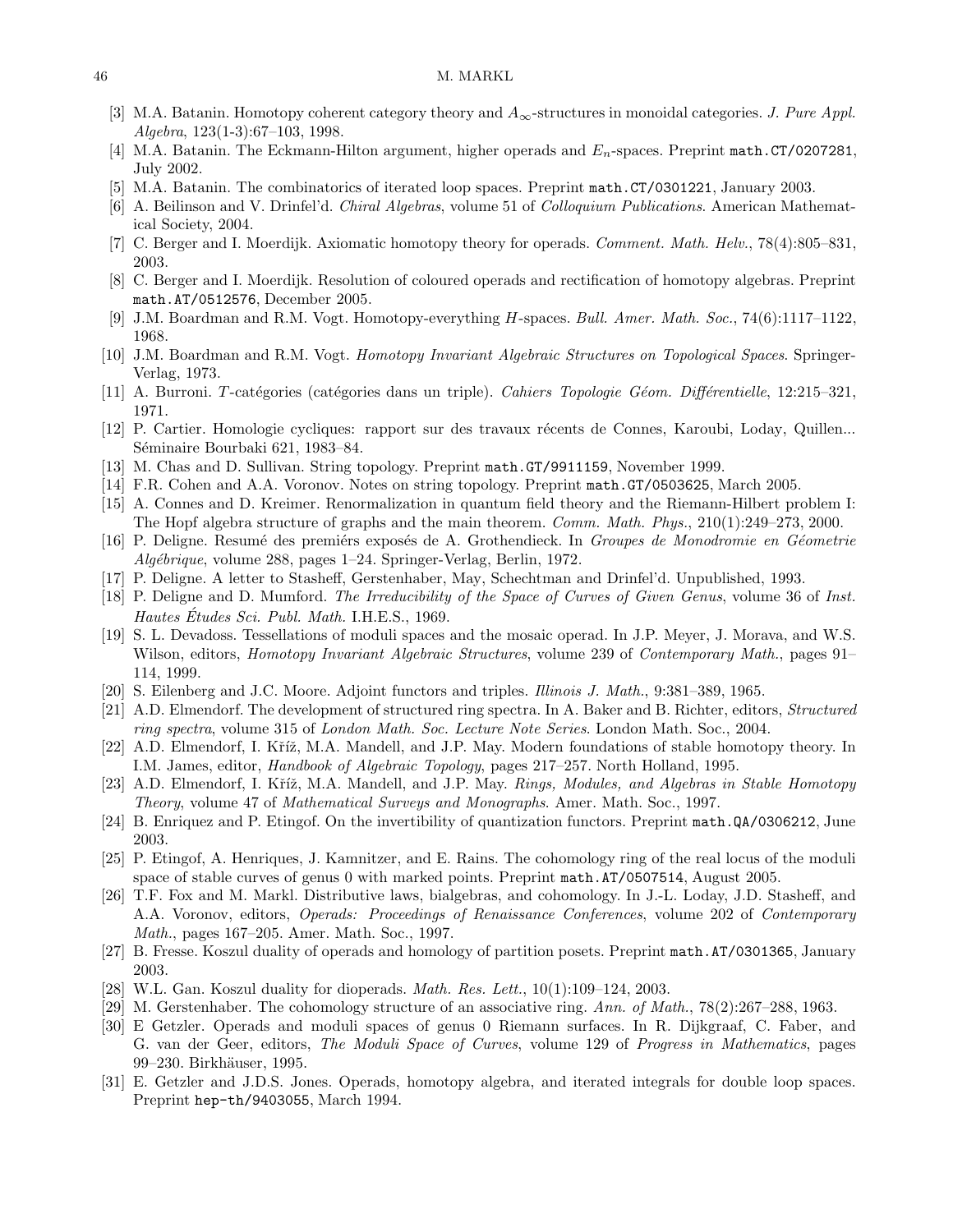- [32] E. Getzler and M.M. Kapranov. Cyclic operads and cyclic homology. In S.-T. Yau, editor, Geometry, Topology and Physics for Raoul Bott, volume 4 of Conf. Proc. Lect. Notes. Geom. Topol., pages 167–201. International Press, 1995.
- [33] E. Getzler and M.M. Kapranov. Modular operads. Compositio Math., 110(1):65–126, 1998.
- [34] V. Ginzburg and M.M. Kapranov. Koszul duality for operads. Duke Math. J., 76(1):203–272, 1994.
- [35] V.K.A.M. Gugenheim and J.D. Stasheff. On perturbations and  $A_{\infty}$ -structures. Bull. Soc. Math. Belgique, 38:237–246, 1986.
- [36] S. Halperin. Lectures on Minimal Models, volume 261 of Memoirs Soc. Math. France, Nouv. Ser. 9-10. Soc. Mat. France, 1983.
- [37] R. Hartshorne. Algebraic Geometry, volume 52 of Graduate Texts in Mathematics. Springer-Verlag, 1977.
- [38] P.J. Hilton and U. Stammbach. A Course in Homological Algebra, volume 4 of Graduate texts in Mathematics. Springer-Verlag, 1971.
- [39] V. Hinich. Homological algebra of homotopy algebras. *Comm. Algebra*,  $10(25):3291-3323$ , 1997.
- [40] V. Hinich. Tamarkin's proof of Kontsevich formality theorem. Forum Mathematicum, 15:591–614, 2003.
- [41] V. Hinich and V.V. Schechtman. Homotopy Lie algebras. Advances in Soviet Mathem., 16(2):1–28, 1993.
- [42] V. Hinich and A. Vaintrob. Cyclic operads and algebra of chord diagrams. Selecta Math. (N.S.), 8(2):237– 282, 2002.
- [43] P. Hu. Higher string topology on general spaces. Preprint math.AT/0401081, January 2004.
- [44] P. Hu, I. Kříž, and A.A. Voronov. On Kontsevich's Hochschild cohomology conjecture. Preprint math.AT/0309369, September 2003.
- [45] Y.-Z. Huang. Operadic formulation of topological vertex algebras and Gerstenhaber or Batalin-Vilkovisky algebras. Comm. Math. Phys., 164:145–161, 1994.
- [46] Y.-Z. Huang. Two-dimensional conformal geometry and vertex operator algebras. Birkhäuser Boston Inc., Boston, MA, 1997.
- [47] Y.-Z. Huang and J. Lepowsky. Vertex operator algebras and operads. In The Gel'fand Mathematics Seminars, 1990–1992, pages 145–161. Birkhäuser, Boston, 1993.
- [48] S. A. Joni and G.-C. Rota. Coalgebras and bialgebras in combinatorics. Stud. Appl. Math., 61(2):93–139, 1979.
- [49] T. Kimura, J.D. Stasheff, and A.A. Voronov. On operad structures of moduli spaces and string theory. Comm. Math. Phys., 171:1–25, 1995.
- [50] F.F. Knudsen. The projectivity of the moduli space of stable curves, II: The stacks  $M_{q,n}$ . Math. Scand., 52:161–199, 1983.
- [51] F.F. Knudsen and D. Mumford. The projectivity of the moduli space of stable curves I: Preliminaries on "det" and "Div". Math. Scand., 39:19–55, 1976.
- [52] M. Kontsevich. Formal (non)commutative symplectic geometry. In The Gel'fand mathematics seminars 1990–1992. Birkhäuser, 1993.
- [53] M. Kontsevich. An e-mail message to M. Markl, November 2002.
- [54] M. Kontsevich. Deformation quantization of Poisson manifolds. Lett. Math. Phys., 66(3):157–216, December 2003.
- [55] M. Kontsevich and Y. Manin. Gromov-Witten classes, quantum cohomology, and enumerative geometry. Comm. Math. Phys., 164:525–562, 1994.
- [56] M. Kontsevich and Y. Soibelman. Deformations of algebras over operads and Deligne's conjecture. Preprint math.QA/0001151, January 2000.
- [57] M. Kontsevich and Y. Soibelman. Deformation theory of bialgebras, Hopf algebras and tensor categories. Preprint, March 2002.
- [58] I. Kříž and J.P. May. Operads, Algebras, Modules and Motives, volume 233 of Astérisque. Société Mathématique de France, 1995.
- [59] S. Lack. Composing PROPS. *Theory Appl. Categ.*, 13:No. 9, 147–163 (electronic), 2004.
- [60] J. Lambek. Deductive systems and categories II. In P. Hilton, editor, Category Theory, Homology Theory and their Applications I, volume 86 of Springer Lecture Notes in Mathematics, pages 76–122, 1969.
- [61] T. Leinster. Higher operads, higher categories, volume 298 of London Mathematical Society Lecture Note Series. Cambridge University Press, Cambridge, 2004.
- [62] T. Leinster. Operads in higher-dimensional category theory. Theory Appl. Categ., 12:73–194, 2004.
- [63] J.-L. Loday. La renaissance des opérades. Séminarie Bourbaki, 792:47–74. 47ème année 1994-95.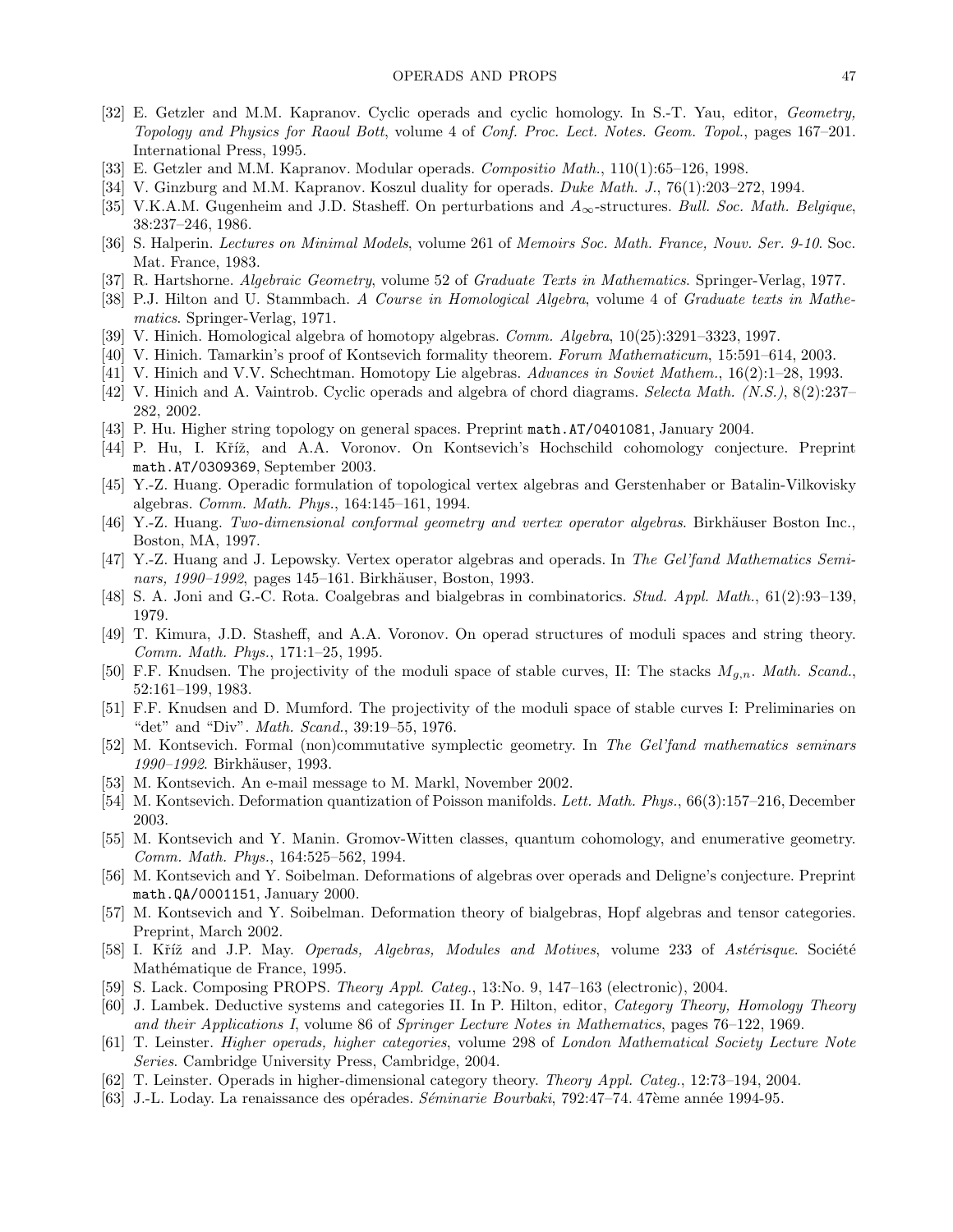#### 48 M. MARKL

- [64] J.-L. Loday. Algèbres ayant deux opérations associatives (digèbres). C. R. Acad. Sci. Paris Sér. I Math., 321(2):141–146, 1995.
- [65] J.-L. Loday, A. Frabetti, F. Chapoton, and F. Goichot. Dialgebras and Related Operads, volume 1763 of Lecture Notes in Mathematics. Springer-Verlag, 2001.
- [66] J.-L. Loday and D. Quillen. Cyclic homology and the Lie algebra homology of matrices. Comment. Math. Helv., 59:565–591, 1984.
- [67] S. Mac Lane. Natural associativity and commutativity. Rice Univ. Stud., 49(1):28–46, 1963.
- [68] S. Mac Lane. Categorical algebra. Bull. Amer. Math. Soc., 71:40–106, 1965.
- [69] M.A. Mandell.  $E_{\infty}$  algebras and p-adic homotopy theory. Topology, 40(1):43–94, 2001.
- [70] M.A. Mandell. Cochains and homotopy type. Preprint math.AT/0311016, November 2003.
- [71] Y. I. Manin. Frobenius Manifolds, Quantum Cohomology, and Moduli Spaces, volume 47 of American Mathematical Society Colloquium Publications. American Mathematical Society, Providence, RI, 1999.
- [72] M. Markl. Deformations and the coherence. Proc. of the Winter School 'Geometry and Physics,' Zdíkov, Bohemia, January 1993, Supplemento ai Rend. Circ. Matem. Palermo, Serie II, 37:121–151, 1994.
- [73] M. Markl. Cotangent cohomology of a category and deformations. J. Pure Appl. Algebra, 113:195–218, 1996.
- [74] M. Markl. Distributive laws and Koszulness. Ann. Inst. Fourier (Grenoble), 46(4):307–323, 1996.
- [75] M. Markl. Models for operads.  $Comm. Algebra$ ,  $24(4):1471-1500$ , 1996.
- [76] M. Markl. A compactification of the real configuration space as an operadic completion. *J. Algebra*, 215:185– 204, 1999.
- [77] M. Markl. Cyclic operads and homology of graph complexes. In Proceedings of the 18th Winter School "Geometry and physics", Srní, Czech Republic, January 10-17, 1998, volume 59 of Supplem. ai Rend. Circ. Matem. Palermo, Ser. II, pages 161–170, 1999.
- [78] M. Markl. Loop homotopy algebras in closed string field theory. Comm. Math. Phys., 221:367–384, 2001.
- [79] M. Markl. A resolution (minimal model) of the PROP for bialgebras. Preprint math.AT/0209007, September 2002.
- [80] M. Markl. Homotopy algebras are homotopy algebras. Forum Mathematicum, 16(1):129–160, January 2004. Preprint available as math.AT/9907138.
- [81] M. Markl. Intrinsic brackets and the  $L_{\infty}$ -deformation theory of bialgebras. Preprint math.AT/0411456, November 2004.
- [82] M. Markl and E. Remm. Algebras with one operation including Poisson and other Lie-admissible algebras. Preprint math.AT/0412206, to appear in J. of Algebra.
- [83] M. Markl, S. Shnider, and J. D. Stasheff. Operads in Algebra, Topology and Physics, volume 96 of Mathematical Surveys and Monographs. American Mathematical Society, Providence, Rhode Island, 2002.
- [84] M. Markl and A.A. Voronov. PROPped up graph cohomology. Preprint math.QA/0307081, July 2003.
- [85] L. Mauri. Algebraic theories in monoidal categories. Preprint, available from the author's web-site http://math.rutgers.edu/~mauri/, 2005.
- [86] J.P. May. The Geometry of Iterated Loop Spaces, volume 271 of Lecture Notes in Mathematics. Springer-Verlag, New York, 1972.
- [87] J.P. May. Definitions: Operads, algebras and modules. In J.L. Loday, J.D Stasheff, and A.A. Voronov, editors, Operads: Proceedings of Renaissance Conferences, volume 202 of Contemporary Math., pages 1–7. Am. Math. Soc., 1997.
- [88] J.P. May. Operadic tensor products and smash products. In J.L. Loday, J.D Stasheff, and A.A. Voronov, editors, Operads: Proceedings of Renaissance Conferences, volume 202 of Contemporary Math., pages 287– 303. Am. Math. Soc., 1997.
- [89] J.P. May. Operads, algebras, and modules. In J.L. Loday, J.D Stasheff, and A.A. Voronov, editors, Operads: Proceedings of Renaissance Conferences, volume 202 of Contemporary Math., pages 15–31. Am. Math. Soc., 1997.
- [90] J.P. May. Brave new worlds in stable homotopy theory. In M. Mahowald, editor, *Proceedings of a Conference* on Homotopy Theory, Evanston, IL, USA, volume 220 of Contemporary Math., pages 193–212. American Mathematical Society, 1998.
- [91] J.P. May. Caterads and algebras over caterads. Preprint, available from the author's home page, December 2004.
- [92] S.A. Merkulov. PROP profile of Poisson geometry. Preprint math.DG/0401034, January 2003.
- [93] S.A. Merkulov. PROP profile of deformation quantization. Preprint math.QA/0412257, December 2004.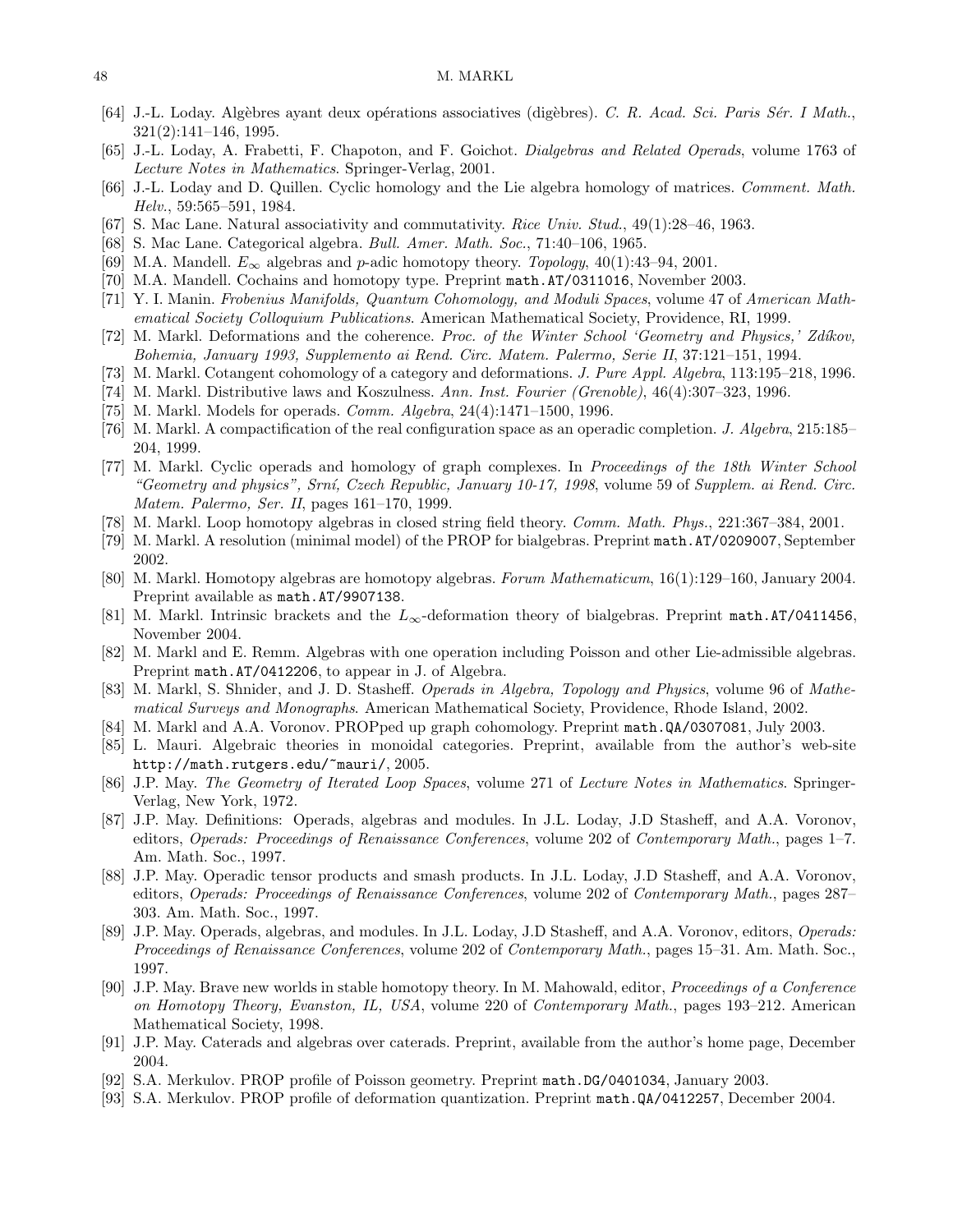- [94] T. Pirashvili. On the PROP corresponding to bialgebras. Cah. Topol. Géom. Différ. Catég.,  $43(3):221-239$ , 2002.
- [95] D. Quillen. Rational homotopy theory. Ann. of Math., 90:205–295, 1969.
- [96] P. Salvatore. Configuration spaces with summable labels. In J. Aguadé, editor, *Cohomological methods in* homotopy theory. Proceedings of the Barcelona conference on algebraic topology (BCAT), Bellaterra, Spain, June  $4-10$ , 1998, volume 196 of Prog. Math., pages 375–395, Basel, 2001. Birkhäuser Publ.
- [97] S. Saneblidze and R. Umble. The biderivative and  $A_{\infty}$ -bialgebras. Preprint math.AT/0406270, April 2004.
- [98] S. Saneblidze and R. Umble. The biderivative, matrons and  $A_{\infty}$ -bialgebras. Preprint, July 2004.
- [99] S. Saneblidze and R. Umble. Matrons,  $A_{\infty}$ -bialgebras and the polytopes KK. Preprint math.AT/0508017, August 2005.
- [100] R. Schwänzl and R. M. Vogt. The categories of  $A_{\infty}$  and  $E_{\infty}$ -monoids and ring spaces as closed simplicial and topological model categories. Arch. Math. (Basel), 56(4):405–411, 1991.
- [101] B. Shoikhet. A concept of  $\frac{2}{3}$ PROP and deformation theory of (co)associative coalgebras. Preprint math.QA/0311337, November 2003.
- [102] B. Shoikhet. The CROCs, non-commutative deformations, and (co)associative bialgebras. Preprint math.QA/0306143, June 2003.
- [103] B. Shoikhet. An explicit deformation theory of (co)associative bialgebras. Preprint math.QA/0310320, October 2003.
- [104] M. Spitzweck. Operads, algebras and modules in general model categories. Preprint math.AT/0101102, January 2001.
- [105] J.D. Stasheff. Math. Reviews reports MR0420609 (54#8623a) and MR0420610 (54#8623b) on [10] and [86]. Available from MathSciNet.
- [106] J.D. Stasheff. Homotopy associativity of H-spaces I,II. Trans. Amer. Math. Soc., 108:275–312, 1963.
- [107] D. Sullivan. Infinitesimal computations in topology. *Inst. Hautes Études Sci. Publ. Math.*, 47:269–331, 1977.
- [108] M.E. Szabo. Polycategories. Comm. Algebra, 3(8):663–689, 1975.
- [109] D. Tamarkin and B. Tsygan. Cyclic formality and index theorems. Lett. Math. Phys., 56:85–97, 2001.
- [110] D.E. Tamarkin. Another proof of M. Kontsevich formality theorem. Preprint math.QA/9803025, March 1998.
- [111] B. Vallette. *Dualité de Koszul des PROPs*. PhD thesis, Université Louis Pasteur, 2003.
- [112] B. Vallette. A Koszul duality for props. Preprint math.AT/0411542, November 2004.
- [113] B. Vallette. Koszul duality for PROPs. Comptes Rendus Math., 338(12):909–914, June 2004.
- [114] R.M. Vogt. My time as Mike Boardman's student and our work on infinite loop spaces. Preprint, 1998.
- [115] R.M. Vogt. Introduction to algebra over "brave new rings". Rend. Circ. Mat. Palermo (2) Suppl., (59):49–82, 1999. The 18th Winter School "Geometry and Physics" (Srní, 1998).
- [116] R.M. Vogt. Cofibrant operads and universal E-infinity operads. Topology Appl., 133(1):69–87, September 2003.
- [117] A.A. Voronov. Notes on universal algebra. preprint math.QA/0111009, November 2001.
- [118] R.O. Wells. Differential Analysis on Complex Manifolds, volume 65 of Graduate Texts in Mathematics. Springer-Verlag, 1980.

E-mail address: markl@math.cas.cz

MATHEMATICAL INSTITUTE OF THE ACADEMY, ŽITNÁ 25, 115 67 PRAGUE 1, THE CZECH REPUBLIC